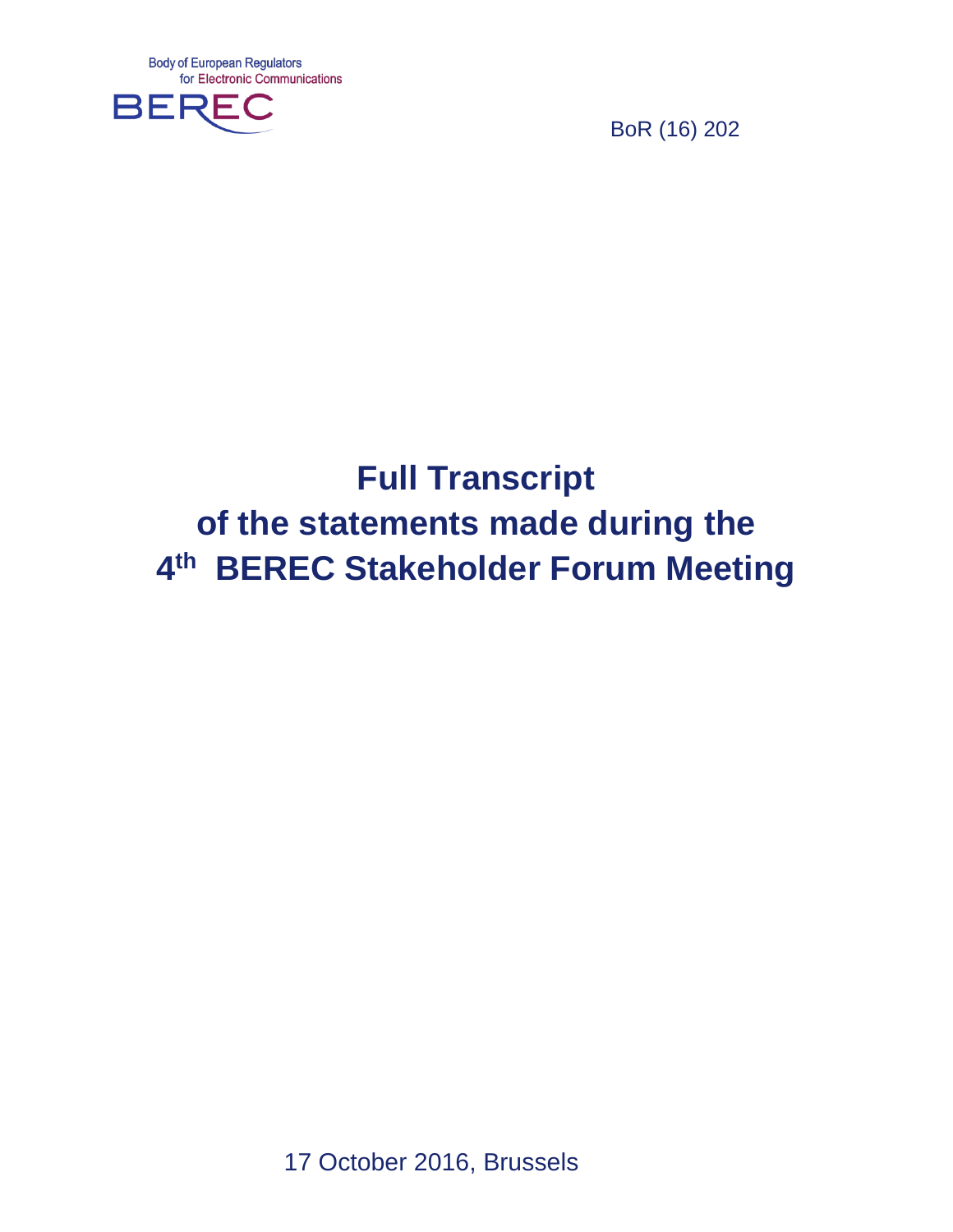**Monday, 17 October 2016** (1.00 pm) (Proceedings delayed) (1.21 pm)

# **Opening Remarks**

**WILHELM ESCHWEILER:** Dear Pilar del Castillo, dear ladies and gentlemen, it's my pleasure to welcome all of you to our BEREC Stakeholder Forum Meeting at this impressive meeting. If you compare the setting of our meeting of last year, so there has something changed.

Looking around, I'm glad to see so many of you for our fourth edition of the BEREC Stakeholder Forum Meeting. I see there's a proof of evidence for our ongoing fruitful exchange of views with stakeholders.

Therefore, I would like to take this opportunity to express my sincere gratitude for your participation and contribution to our work in the past, today, and with a future perspective.

I promise to be brief with opening remarks, although I know that this kind of promises at the beginning of a speech is usually rather raising doubts than expectations. However, I want to ensure that we have sufficient time to focus on the substantial issues of our meeting today as we are interested to hear your views and perspectives.

First of all, we are looking forward to our contribution and thoughts with a view to the BEREC work programme for next year.

Secondly, we are looking forward to your views and reflections with regard to the highly interesting roundtable discussions on our agenda for today.

Starting with the connectivity challenge, we will then move on to the new opportunities for innovation in times of a fast changing digital environment.

I'm pretty sure that both discussions are perfectly matching with the current major debate in the European telecoms world, the Commission's review proposals intending to shape the digital future of Europe and its citizens.

BEREC is committed to continuing taking an active part, an open-minded, constructive part, and to provide regulatory input with a view to the debate and the further legislative process.

In keeping my promise, I would now like to hand over to Sebastien to present the draft BEREC work programme for 2017. Thank you very much.

# **Presentation of BEREC Work Programme 2017**

### **SEBASTIEN SORIANO:** Thank you, Willy.

Dear all, I'm very happy to see you all today, top level representatives from companies, from telecom operators, industrial companies, digital companies, from the European Parliament, European Commission, European institutions, regulators and so forth.

As Willy introduced this speech, first I will present you the work programme of BEREC. I will try to do this in ten minutes. Let's say 12 minutes.

First of all, I think that we first have to look back a little bit on our common history. Yes, history. After almost 20 years of regulation, Europe has achieved what I consider to be our greatest strength. Competition. I know this is not original, but I really mean it.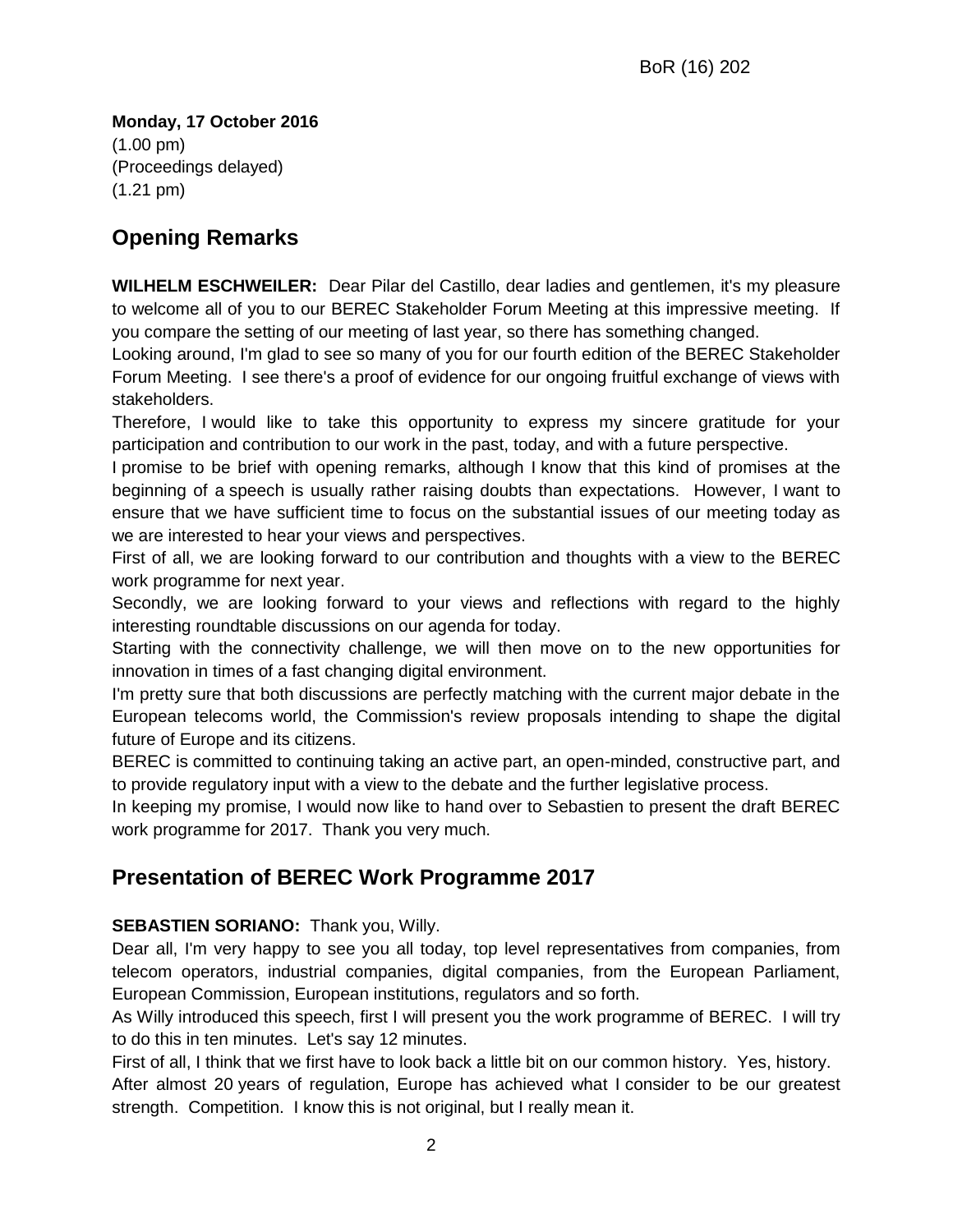All over Europe operators are competing against each other to provide Europeans with networks and services, matching their current and future needs, and nowadays we can confidently claim that the opening of the telecom market to competition was in most cases a great success.

Let me tell you that BEREC has an important contribution to this success, making national experts -- national experts, the two words are important -- work together. People concretely involved in day-to-day regulation allow us to become more efficient by sharing best practices and defining common approaches on major issues such as net neutrality.

But this is not the end of the story, and now we have to look at the new challenges. As the European institutions are setting new political objectives for the telecoms sector, I strongly believe that, more than ever, national regulators and BEREC can help Europe to face these new challenges. We can be part of the solution.

Actually, with its 2017 work programme, BEREC is already committed to work on carrying out the top priorities identified by European institutions.

Let me tell you how. Well, the first priority -- now it's a kind of buzz word -- is connectivity. Sorry for that.

But before telling you things about connectivity, I would like to recall a proverb. I would like to share this with you. The person who really wants to do something finds a way; the other finds an excuse.

When it comes to connectivity, to be honest, nowadays we are hearing many excuses. Regulators are bad. Net neutrality rules are too tough. OTTs are competing in an unfair way. Merger control policy is bad, and so forth, and so forth. Excuses, excuses.

Let's talk about solutions. Let's try to find a way. I think that BEREC can really be committed in that, that we really can try to build some kind of pro-investment doctrine. That is already what we are doing in the fixed connectivity. You know that BEREC has issued this year a very interesting report, a report assessing the state of NGA, net generation access, roll-out in several Member States and investigating the main challenges and drivers to such roll-out. I really invite you to read this report. This is very interesting.

Next year, in 2017, BEREC will continue its work by carrying out comprehensive assessments of the need to review the common positions relating to markets 3A, 3B and 4, which are the markets related to broadband and net generation access market. This will be part of our programme.

That was for the fixed connectivity. Let's go to mobile connectivity. I'm sorry the picture is a little bit small, but you can see a guy in the mountains trying to phone with his mobile phone, to pass a call.

You know, just a few years ago, mobile networks were in most Member States mainly used for voice and SMS, and it was not a problem to not have the ability to pass a call in rural areas.

Times have changed. Nowadays we all wish to stay connected to Internet. Mobile networks' coverage has become crucial for Europeans. That is why this will be an important part of 2017's BEREC work programme.

First, this is not a surprise to you. At BEREC we believe that competition is in most cases the main driver to foster investment in mobile networks, and we regulators can even fatten incentives by making people understand that competition does not only deal with prices, but also with quality and coverage.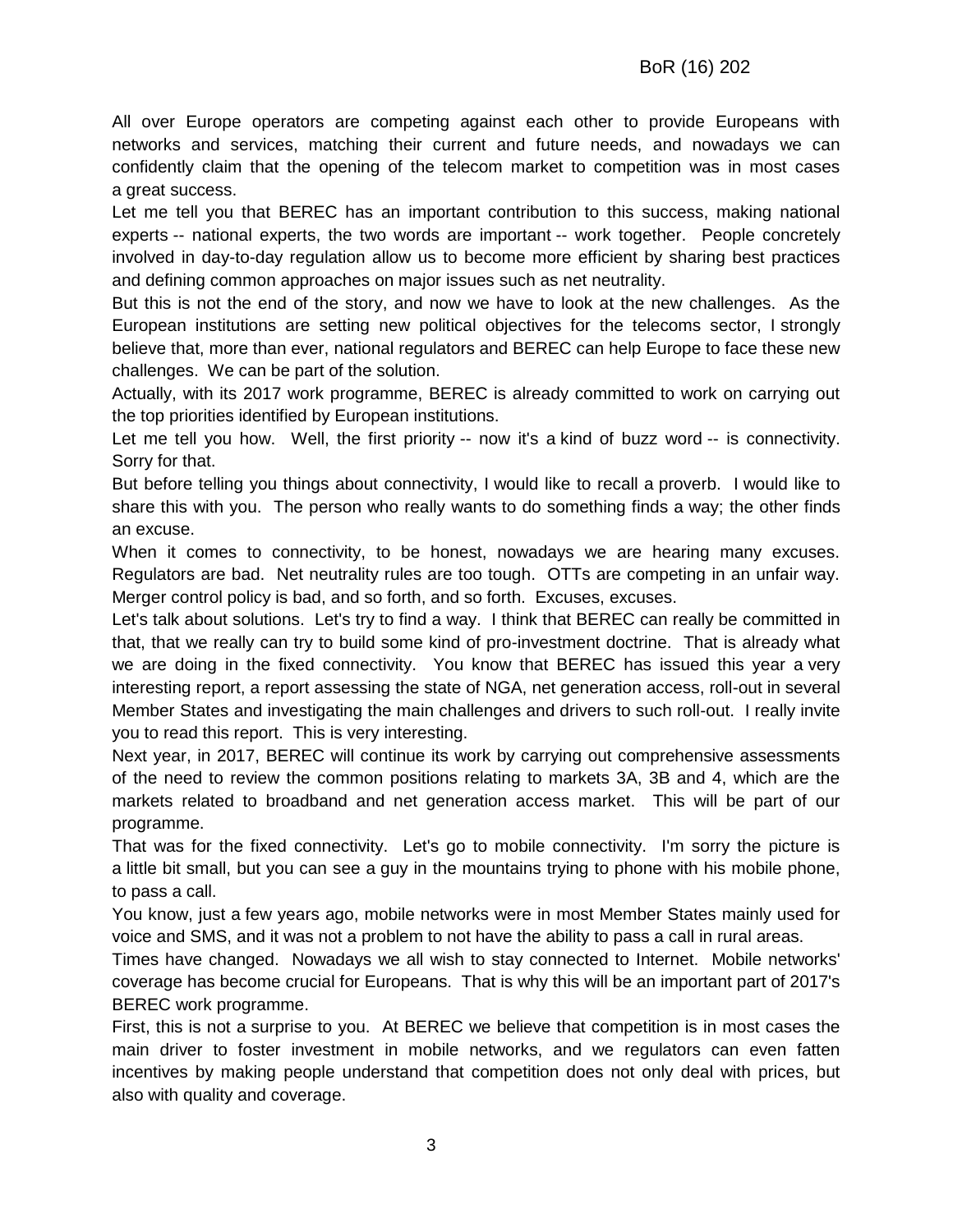That is why BEREC will issue next year a common position on how to monitor the coverage of mobile network for regulatory purposes, but also to inform consumers and give them the power to choose their network provider pursuant to their specific connectivity needs.

As you know, competition doesn't bring whole coverage, and we also have to work on what we call challenge areas such as rural areas or, for instance, inside buildings, subways, and we will also work on this next year. And more precisely, we will issue a report on how to facilitate network connectivity in challenge areas. We certainly will propose to the RSPG, the Radio Spectrum Policy Group, our colleagues, to work with us on this item among others.

That was my first point considering the first challenge within Europe, connectivity.

The second challenge that we hear less about, to be honest, is about how to create an open environment in the digital world. Why is it so important? Because an open environment empowers end users. Because an open environment empowers new entrants. Because an open environment empowers innovation from all parts.

You know, we have been working very much this year on net neutrality to make sure that this open environment is guaranteed at the network level to make sure that Internet can be a real common good and that some people are not deciding about the good or the right innovations for everybody.

Next year BEREC will mainly monitor the implementation of the net neutrality rules, the regulations and the guidelines, and help NRAs share their best practices and develop net neutrality supervision tools and methods.

What we have to avoid is that people are trying to build Chinese walls. We have to make sure that innovation is possible from all parts.

This is what net neutrality rules allow and guarantee, and we have to make sure that this is also the case at the network level when it deals with innovation in the networks.

We are now on the verge of a new industrial and societal revolution called the Internet of Things, and we have to make sure that network innovation won't be the privilege of any closed club of operators in Europe. NRA and BEREC shall preserve an open environment for all connectivity solutions.

So next year BEREC will organise two workshops to further discuss the regulatory issues raised by the emergence of these new networks.

On the Internet of Things technologies and their impact on regulation, this will take place at the end of January, and the other one, on spectrum needs to foster innovation, this second workshop will be hopefully co-organised with RSPG.

Last but not least, when we deal with open environment, we have to look around. Europe secured the openness of the environment at the network level. It's about to do it. It is doing it. The risk is now that bottlenecks appear at other levels of the value chain. This is not in the hands of BEREC, as you know, but we can work on this. We can analyse situations, and that is why BEREC will adopt next year a report on the impact on content market and on devices on fixed and mobile telecom market. The idea is to have a clear picture about where are the new bottlenecks in the digital environment.

To finish, let me tell you that we are aware that, you know, BEREC has to be more present amongst stakeholders. This is why we organise this stakeholder forum from four years.

We can improve our internal process as well as the way we interact with stakeholders. So next year, in 2017, BEREC will test innovative regulatory solutions such as databased regulation and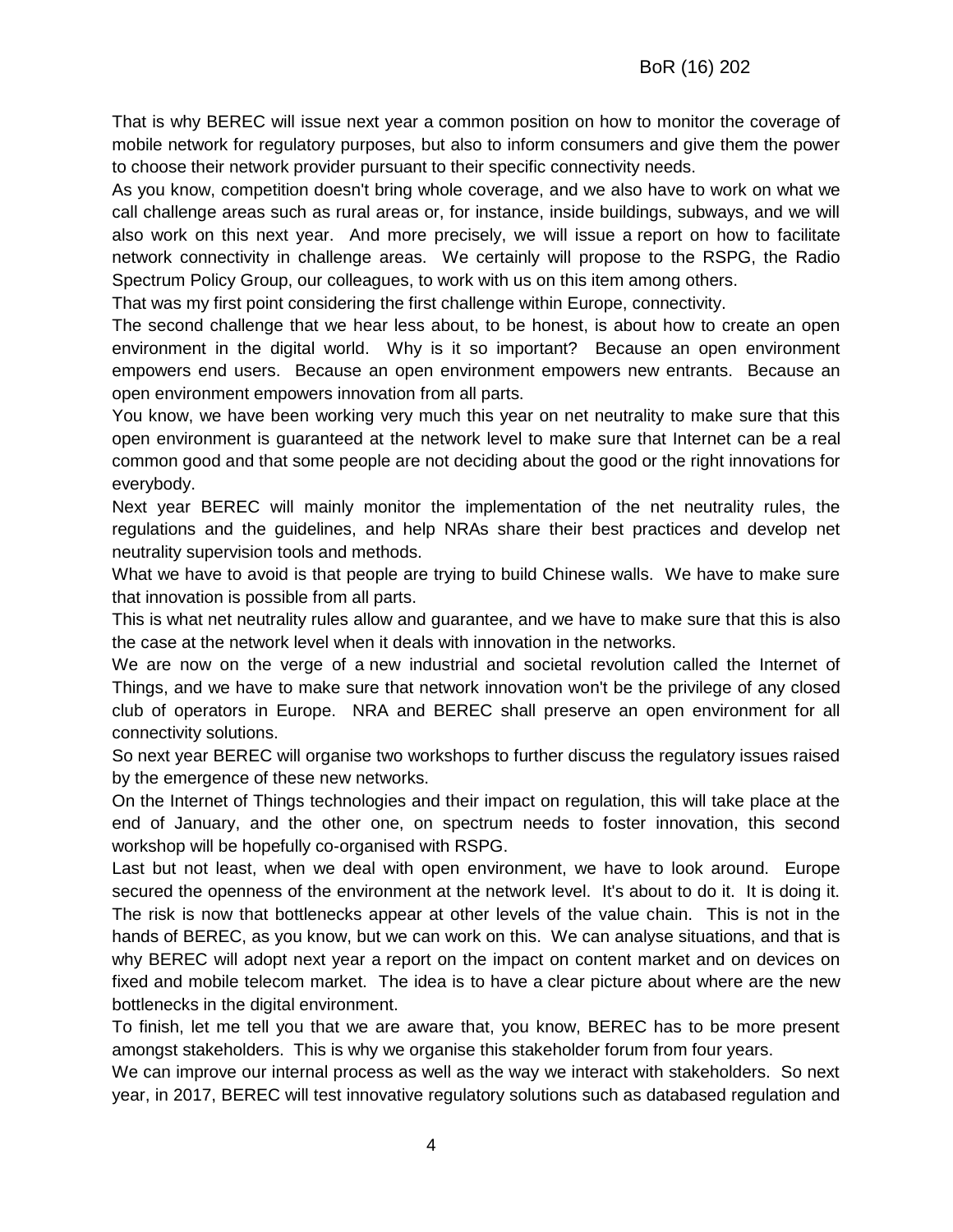Opengear solutions. I already mentioned this common position on mobile coverage monitoring. Next year we will also have the pleasure to launch a new collaborative working tool. This is something where we have been -- some stakeholders have regretted the way that BEREC made the consultation and public consultation. Well, that's the way we work. But we can maybe do it in a better way. So we will try something. We will see if it works, thanks to a collaborative working tool that we will both for internal working process and external consultation process. With this new tool BEREC will hopefully become more open to citizens and to the digital ecosystems.

Last but not least, BEREC will launch next year the review of its mid-term strategy for 2018/2020.

As a conclusion, let me remind you of Albert Einstein's advice. If you have one hour to find a solution, spend at least 55 minutes to well define the problem and no more than five minutes to find a solution.

As a final word, I can assume that BEREC can be an important part of the solution, can help to find a way and no excuses to solve well defined problems.

Thank you for your attention.

Now let's go to the first session, please. So I call Sharon White, Mrs Pilar del Castillo, Mr Eelco Blok, Mr Xavier Niel and Mr Sam Crawford.

# **Session I. The connectivity challenge: everywhere, on every terminal, for every service**

**SHARON WHITE:** Great. Many thanks to Sebastien and Willy, who have set up this session incredibly well.

Those of you I don't know, I am Sharon White and I am the chief executive of Ofcom, which is the UK regulator for both telcos post and broadcasting.

I think we are going to have a very, very interesting and lively session this afternoon. As Sebastien has already said, the top priority within BEREC for next year, but also reflected in the discussions on the digital single market, is connectivity.

How do we ensure there is take-up availability of fast networks and how do we ensure that there is universal application of those fast networks at a point when public expectations are possibly rising even faster than our ability sometimes to invest?

I have a fantastic panel this afternoon who I will introduce now. I wanted to start off with Xavier Niel. As somebody in the UK who is desperate for new entrants, Xavier is the founder and chief executive officer of Free which has been an incredibly successful new entrant to the French market. Very much looking forward to hearing from Xavier.

I also wanted to introduce Eelco Blok, who is the chief executive of KPN, the Dutch telecommunications provider. Also a great story of success in the Netherlands that we will hear about a little bit later.

Sam Crawford, to my immediate right, who is the founder of SamKnows, who many of us around the room will know, probably taken their use of your services too, who is a great organisation that's really providing accurate measurement of speed which is crucial both to investors, but also actually to the end consumer.

And last but not least, I wanted to introduce Pilar Del Castillo who is a member of the European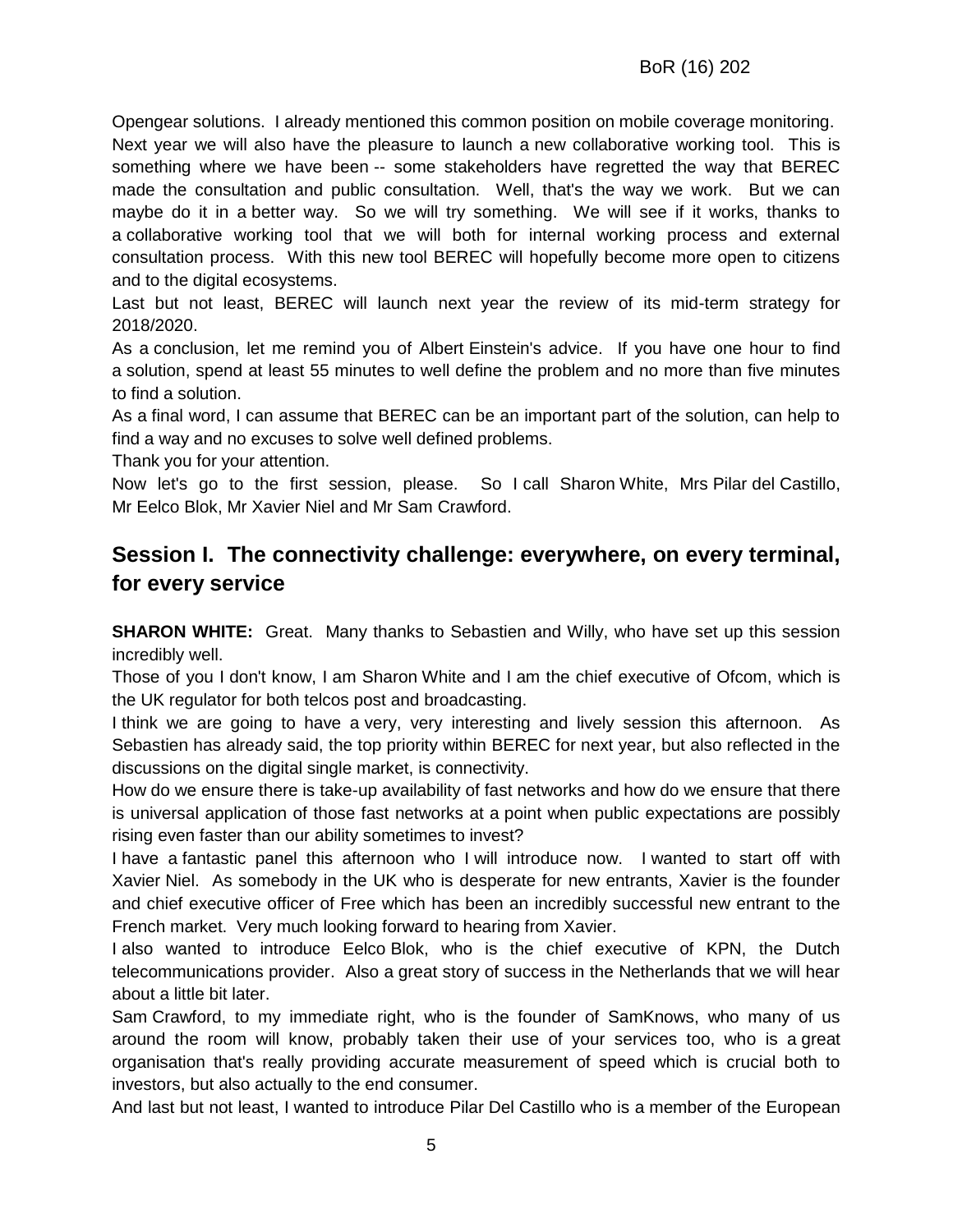Parliament and I think is going to be busy over the next 18 months, very much involved in the European negotiations around the digital single market.

So I think it's a fantastic panel which I hope will stimulate a very good discussion from everybody on the floor today.

Each of the panellists is going to give a five-minute presentation from the podium. We are then going to move into, I hope, quite a good time for some in-depth discussion from colleagues, experts in the hall today. I think we have also got some streamed questions and answers from those who are inputting their questions also by email with the wonders of technology today. So hopefully this is going to be a great stimulating afternoon.

Can I perhaps start then by welcoming Xavier to the podium.

**XAVIER NIEL:** Thanks. Our company is Iliad. We are a French operator. We started in 1999 as an ISP in fixed business. Then we went to the DSL. Then we came to the FTTH, and now we are mobile operator in France.

We have more than 18 million customers in France. We are doing about 4.5 billion revenue, 1.6 billion EBITDAM only in France. We have no debt. We have the highest investment effort in the industry in France, maybe in Europe. We have a CAPEX to sell of about 30 per cent, which means we invest almost 1.5 billion euro in our network in France every year. We have no dividends.

Thanks to the European regulation, we have clear roadmap to become an MNO in Italy. In the case of the merging between Wind and Tre(?) in Italy, we gain access to an (inaudible) package which will allow us to become operator, a new operator, a new mobile operator, and I hope new fixed operator, in Italy in the following months.

I know we are very special. We like to be altnets and we like to be new entrant in market and to create competition in this market.

I'm also on my personal basis investor in telco in a lot of countries. I own a telco business in Israel which is a very competitive market, in Switzerland which is less competitive, in Monaco where it's a monopoly, in Afghanistan or Singapore, and I like to create new operator in any kind of geography.

I think in Europe we collectively have a key challenge to address something for the benefits of the Europeans. It means for me giving access to a new generation access network.

So I'm in this telco business. I was in this business for the last 13 years, and when I compare Europe with other geography, I think Europe is doing well compared to the other continents.

We have succeeded in opening up the market to competition and today we can enjoy all its benefits. European digital culture is very advanced in most of our countries. Broadband and mobile penetration are very high. Innovation and investment are at a record level. In the context of high price competition, players have to differentiate their offers for investment in network quality and coverage.

We have attractive and affordable offers which are provided to our consumers, and the digital coverage of both mobile and fixed networks are already good, even it can always be improved.

From this clear positive picture we have to lay the path to the future. How can we succeed in providing to the European new generation networks at affordable conditions?

We have strong feeling at Free about that. We are totally convinced that competition and investment in connectivity shouldn't be opposed. They are the two sides of the same coin.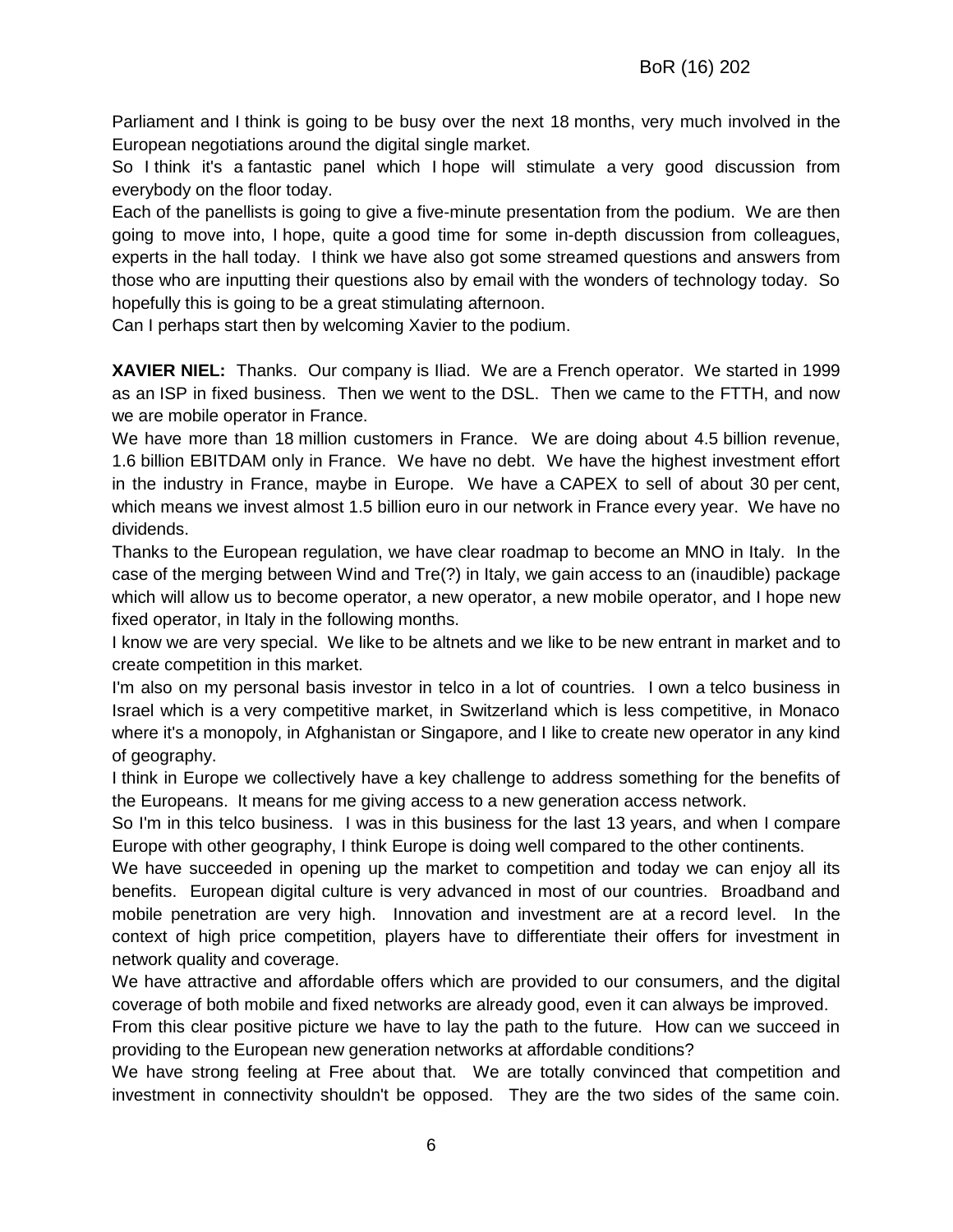Competition is a major asset for Europe.

We are 100 per cent sure that it will be a terrible mistake to grant incumbents sort of regulatory holidays with the belief that it will be a solution to get NGNs quickly. When I watch the US market, where you have no competition, for example in the fixed business, you have no investment and for the consumer you have bad product at a high level of price.

In the telecommunication world there is a rule of thumb demonstrated over the last two decades. Incumbents are investing when they're facing competition. Without competition, they maximise their dividends.

In France altnets account for more than 50 per cent of industry's CAPEX and they are pushing innovation. Without Free in France, the price for the consumers would have been two or three times the price they have and the investment would have been smaller.

The purpose of regulation for the near future should be to ensure that both the incumbents and altnets are guaranteed a level playing field to invest. You should also have in mind that deploying NGAs is not only a question of money. We can experiment in France, for example, how easier it was and it is for Orange, due to its legacy and size, to get the architectures and process they want to use the ducts, for example, to get support from landlords and local authorities to appear as the official network operator, and it's tough in this environment to be an altnet operator.

To make it short, three very simple ideas. Competition and investment should not be opposed. Incumbents are only a part of the solution. Altnets have a clear role to play. Regulation has to favour competition when it boosts investment in new generation network. In other words, the altnets that are spending CAPEX have to be protected.

Having these three ideas in mind, the proposal for the Commission for the review of the telecom framework seems to us very positive. Competition remains at the core of regulation. Nevertheless, we have three main comments for the ongoing review of the framework.

First, on the access regulation. We think that the local regulator must retain the relevant tools to impose access obligation and not only act in case of failure of commercial negotiation or co-investment. When the incumbent has regained market share, it is already too late as NGAs market is not really freed.

Anyway, local regulator must be able to improve sharing when and where it's economically relevant, for FTTH for sure, but also for mobile in rural areas.

Passive access should remain the optimum remedy. It would have been impossible in France for us to exist without having a passive access to the Orange network.

Second thing, it's about spectrum. In France for the time being we have all the spectrum and we don't have any new spectrum coming for the following year, in the following year. But competitive access to spectrum is crucial for a vibrant and sustainable competition. Spectrum must be used where there is a need and not to be an asset the big player can use to (inaudible) competition. In a world in which the incumbent is buying all the spectrum, you cannot have for sure any competitors, which means you will not have any competition, which means you will not have any investment.

Local regulator should have the power to set the relevant conditions relating to spectrum, caps, renewal. I know it's complicated from a political point of view and in our country usually the politics are thinking only to the money they can get from the option in licence. But in some cases it could be an issue.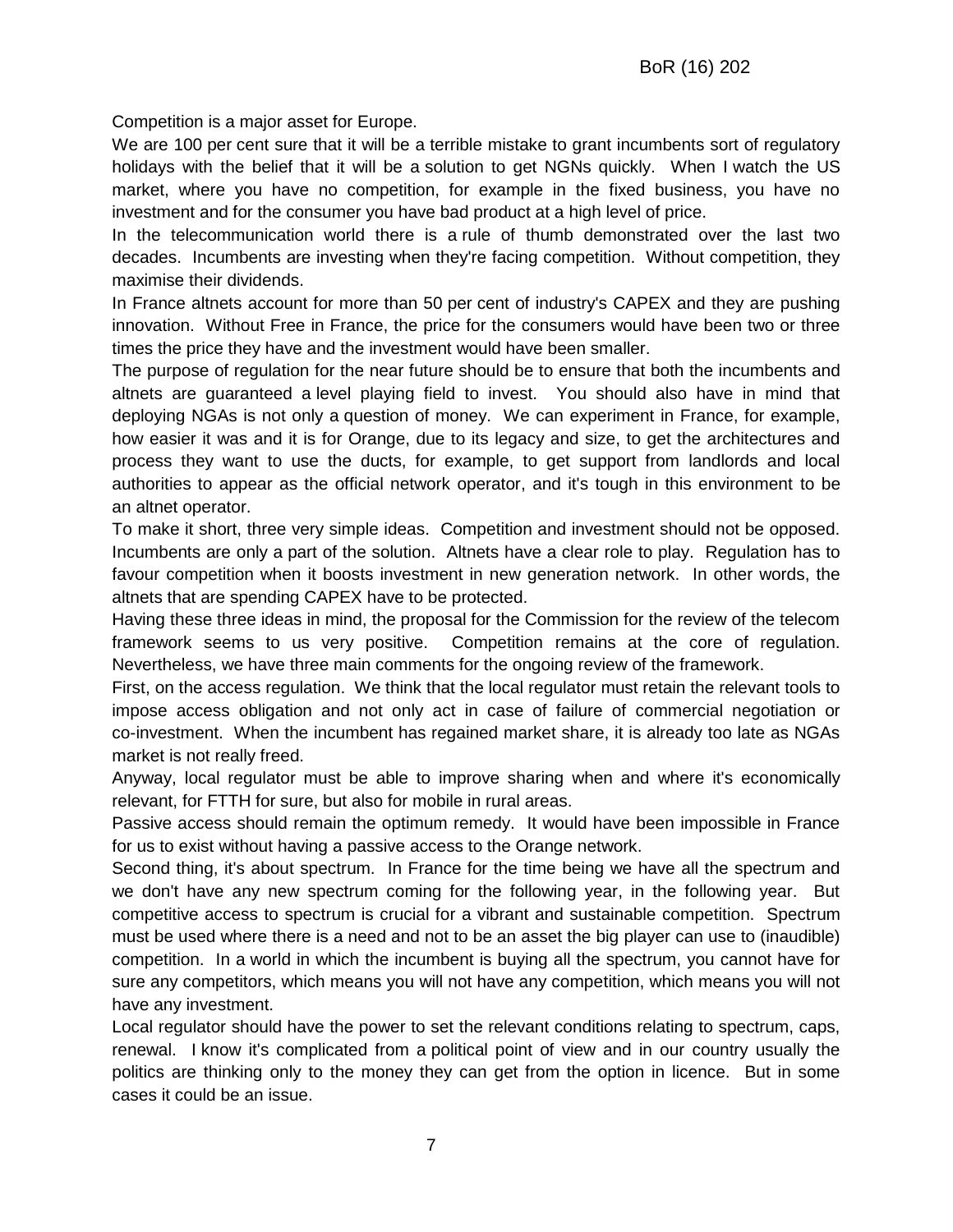The last thing is regarding the institutional set-up in the EU. Co-operation between the local authority is very important to ensure consistency and good practices among Member States. Regulation should nevertheless remain mainly national to take into account the national specificities and ensure that the day-to-day dialogue between stakeholders and regulator is efficient.

As a conclusion, the gigabit society will only exist if regulation favours a significant level of competition which is the only way to push innovation and investment.

I can guarantee you and we can guarantee that Iliad will play its role and continue to be the maverick which will force its competitors to continue investing in order to differentiate. Thank you.

**SHARON WHITE:** Xavier, thank you so much indeed. A very powerful message about the huge driver of competition for investment, but also, I thought, a very carefully carved route for regulation there which we will discuss, I'm sure, in more detail later.

Can I now welcome Eelco Blok, please.

#### **EELCO BLOK:** Sharon, thank you.

Good afternoon. I'm delighted to be invited to speak at this roundtable session.

KPN is the largest provider of telecommunication networks and services in the Netherlands. You see some key information about KPN on this slide.

As an introduction to our discussion later, I want to share with you the current state of the Dutch digital society, what we did at KPN to achieve this current state, what we are doing to maintain this position, and how regulations could support building the gigabit society.

The Netherlands and the Dutch people tend to be very adaptive to change. They want to be at the forefront of innovation and expect to be connected by the latest technologies.

Next generation access such as fibre, VDSL, DOCSIS 3.0 and 4G is already well developed in the Netherlands and covers almost the entire country.

As you can see, the Netherlands is doing very well on digital economy and society and time spent on LTE, particular to its leading position in connectivity. KPN is proud to present these scores as we have done much to contribute to this situation.

The next slide shows that KPN has invested already heavily in the Netherlands between 2011 and 2015. This amounted to a total of almost 8 billion euros, including investments in Fibre-to-the-Home. Today we have 30 per cent coverage of Fibre-to-the-Home in the Netherlands. That means that 30 per cent of the households are already connected to Fibre-to-the-Home and excluding 1.3 billion in spectrum. With this investment effort, KPN has been ahead of the curve in Europe.

KPN has been able to roll out our 4G network to virtually all of the Netherlands, both in population and geography, ahead of the demand for mobile data utilising our good spectrum position.

On fixed networks, the graph on the right-hand side of this slide demonstrates that customers perceive KPN as best in class in terms of networks and services in the Netherlands. Resulting from our investment-led strategy, we have deep fibre penetration throughout the Netherlands. With around 80 per cent of the country covered with fibre or fibre-based technology by the end of this year, we have a fibre line going into almost every neighbourhood in the country. This has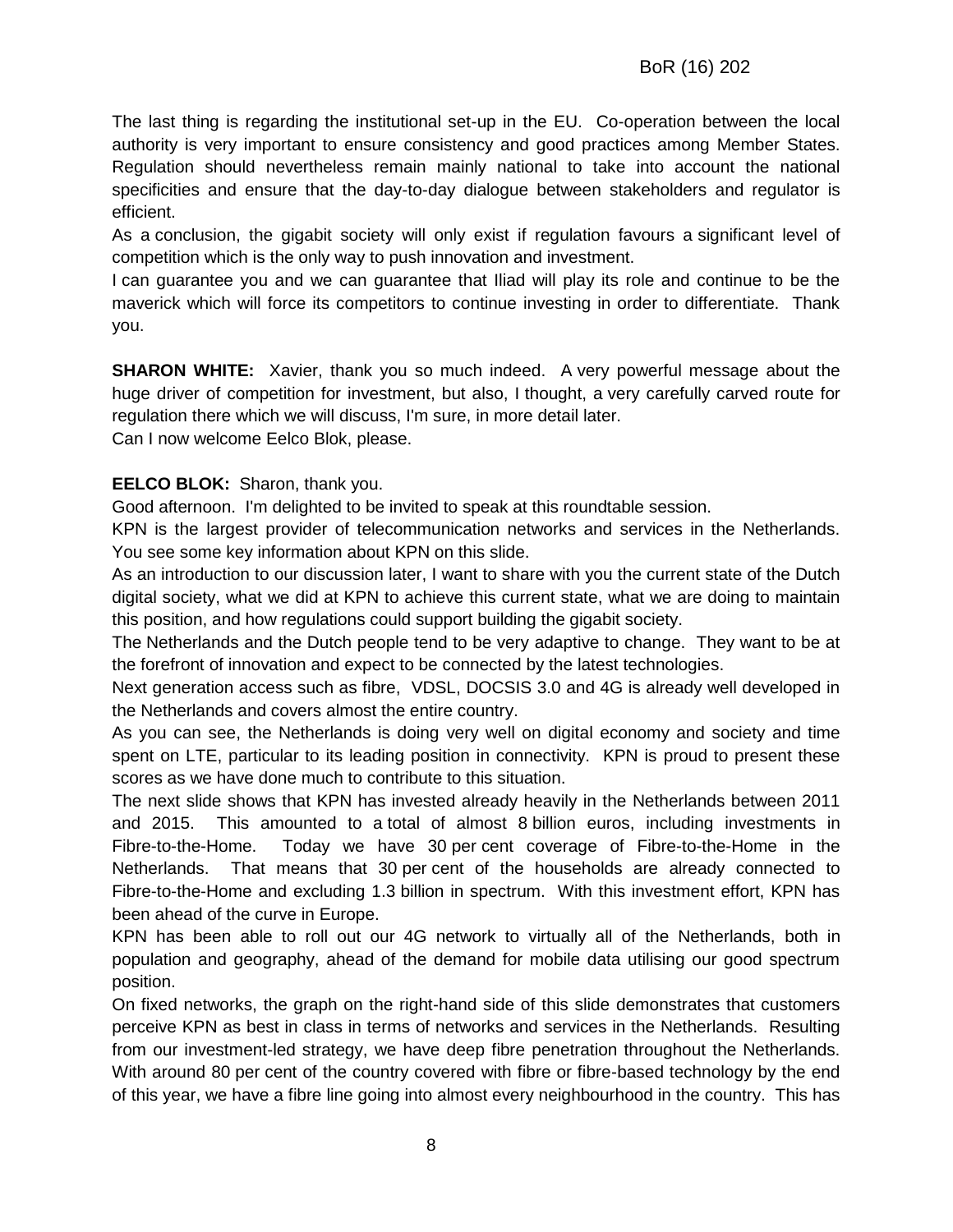led to almost three-quarters of our customers already having access today to more than 100 megabits per second.

KPN's fixed investment programme for 2016 and the years after focuses on investment on Fibre-to-the-Curb. For example, the roll-out of our next copper technology of (inaudible) Vplus will drive another doubling of the available download speed to the speeds of 400 megabits per second.

Supported by an excellent background and high fibre penetration, this only requires a simple software upgrade for the majority of our customers. This gives us the opportunity, when customer demand changes, to respond rapidly and efficiently by increasing bandwidth where needed.

So while Fibre-to-the-Home has been the talk of the town over the past years, Fibre-to-the-Curb can bring high-speed connectivity to our customers in a much faster and cost-competitive way. We believe this agile approach has greatly contributed to the current state of Dutch connectivity and has created the fundamentals for our gigabit society.

Being a heavily regulated sector, we believe the regulator should support us in further developing the gigabit society. The investments by KPN are done in a very competitive market, both horizontally between operators and also vertically between operators, OTT players, handset manufacturers and content owners.

In our view, supportive regulation should focus on three key items: a level playing field, faster access to and harmonisation of frequency allocation and, last but not least, same service, same rules.

Thank you.

**SHARON WHITE:** Okay, thank you very much indeed. I suspect many of us around the room are looking at the connectivity stats for the Netherlands with a great deal of envy. But it's come about not through accident, but through a very particular environment which we will discuss later. Thank you so much.

I then wanted to move on to Sam Crawford, who will give us a slightly different perspective in terms of the measurement and confidence in terms of the delivery of our networks. Thank you, Sam.

#### **SAM CRAWFORD:** Good afternoon, everyone. Good afternoon.

My name is Sam Crawford. I am the founder and CTO of a small London-based company called SamKnows. In case you haven't heard of us, what we do is we provide end-to-end broadband measurements service for regulators and ISPs all around the world. We work a lot in Europe with some of the regulators here, some of the ISPs here as well, and also in many, many other markets all over the world such as Brazil, right the way across to Singapore, Mongolia even, America, Canada. Many, many different markets.

So for us, whilst this is really our home turf and we know an awful lot about Europe and the UK market in particular, we have also had a great deal of experience of both the technical and the regulatory markets in many, many other markets too. So I'm hoping we can bring some of that perspective here as well.

So a little bit about us. We are about a five or six year-old company. We focus very, very heavily on providing very accurate, very robust and very reliable measurements so that the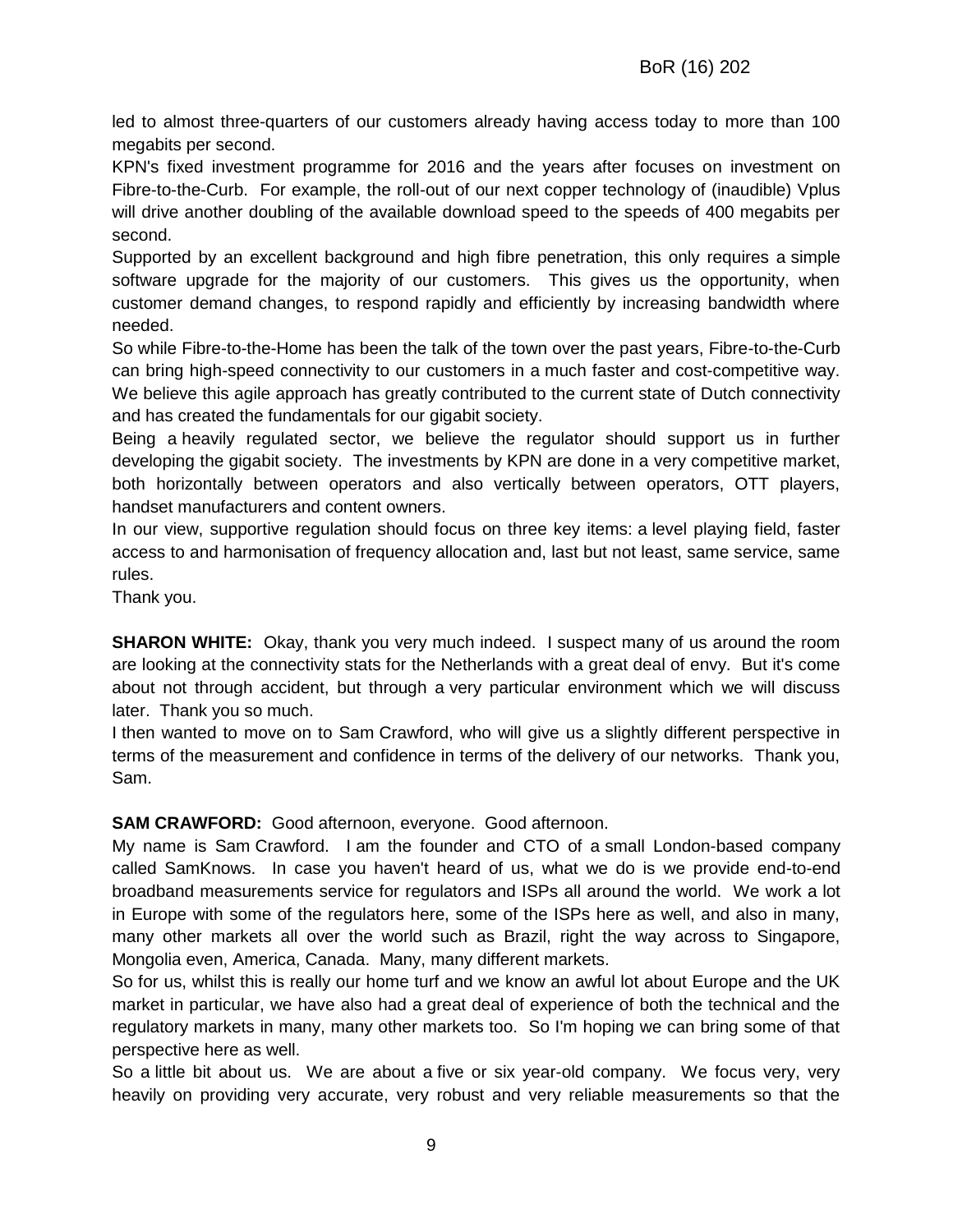regulators and the ISPs we work with, ie our customers, can make very informed and reliable decisions based upon that data, because after all, if you can't measure it, then you certainly shouldn't be spending money on it.

We do a lot of measurements in both the fixed line and in the mobile space. We are probably most well known for our work in the fixed line space with a device that we call the Whitebox which conducts measurements autonomously of end users' fixed line access performance.

Our main message when we first started, when we first launched the company, was that it's not just about speed. We wanted to move the conversation beyond speed and look at many, many other characteristics such as latency and packet loss, and increasingly nowadays the conversation is moving beyond that too. I'll return to that shortly.

So, like I mentioned, we have a lot of history working in many different markets. As you might guess from the accent, I'm from the UK. I was still a teenager when local loop unbundling was still being mooted as an idea. So I kind of grew up in an environment where competition was entrenched. It was a very, very good thing.

But since then, I've been doing a lot of work or we as a company have been doing a lot of work in markets where there was much less competition. One of the previous speakers brought up the US market as an example, and that's very true. There are many places where you can only purchase broadband or mobile services from a single operator, and in many other parts of the country you can only buy it from two operators. It's very, very different to what we are used to here in Europe.

I would say on the legislative side of things, there's an increasingly amount of focus these days, both in Europe and abroad, on legislating what is minimum levels of service for key network level, quality of service measures such as throughput, latency, packet loss, jitter perhaps, and we see many, many different implementations of this in different markets.

So in the US you have the open Internet order. In Brazil -- I don't recall the name of it, but they have legislation for both fixed and mobile networks, and the implementation of these is very, very different. Brazil has very, very, very heavy penalties if operators do not meet these metrics, these KPIs that have been set out.

Other markets do similar kinds of things, and it's very, very interesting this to see the different effects that this has had on the market. You could certainly argue it's not had quite the impact that they might have hoped for, whereas some of the other markets we work in, there's a much more positive message about speed is improving and this is fostering innovation and investment in the market as well, particularly as you open it up for competition too.

I suppose one thing that I just wanted to mention and perhaps leave this with is we need to be mindful of the future when talking about incoming regulation. So right now, as I mentioned, there's a lot of focus on network level quality of service measures. Increasingly we are seeing both our ISP and regulatory customers moving towards not just covering quality of service, but also quality of experience, looking at individual applications and how they perform, because speed on the access network to the user's home is one thing, but application performance for key OTT video services, websites, content being streamed from other markets, that frankly is one of the main uses of the Internet for many users.

So measuring that performance and being mindful of that as a use case which is only increasing and will continue to only increase is extremely important in our eyes. Thank you.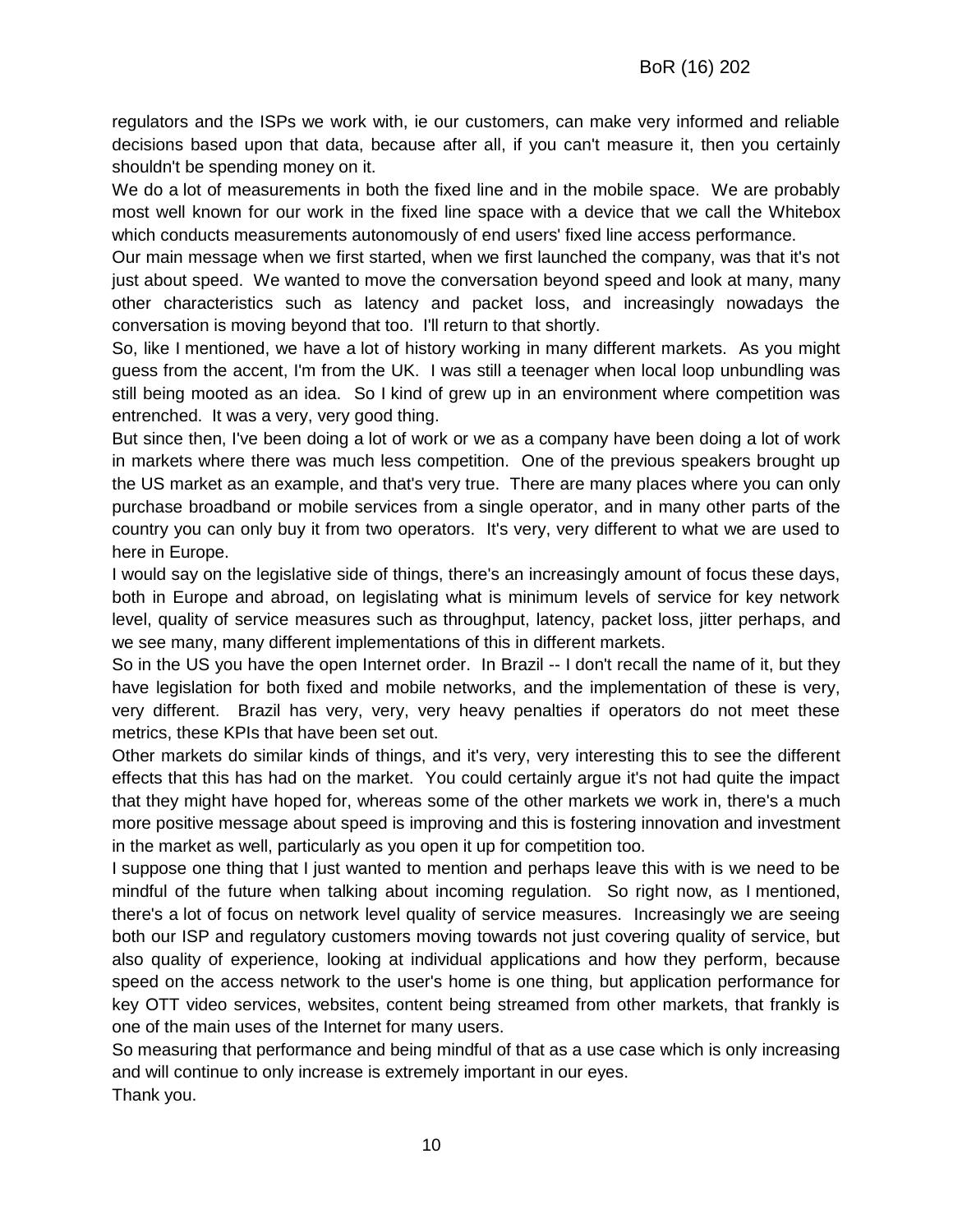**SHARON WHITE:** Thank you, Sam.

**PILAR DEL CASTILLO:** Good afternoon. Thank you very much to BEREC for giving me the opportunity to be here with you today.

Let me underline at the very beginning that the debate on the review of the regulatory framework in Parliament has still not started. Indeed, we still have not -- parliamentary reporters has to be attributed this year. But in that sense, you can understand you have to read me as just preliminary views from my side. It's all I can contribute today, and not so much on behalf of Parliament or expressing how the debate is going on.

I will limit myself to the recast directive, so-called European Code for Electronic Telecommunication, leaving aside other legislative proposals which are part of the same package.

I know one of those is the one affecting BEREC, which for different reasons of the past I also feel very involved with. Maybe in the debate we have some opportunity to come back to this one, but I'm not going to refer this. Only to those related to the code.

I think to understand that it is necessary to see where we are. You know much better where we are in the detailed context, but sometimes it's good to refresh how things were when the previous regulatory framework was adopted. Not when it was designed, still was two years in advance, but only when was adopted. That was 2009. From 2009 to now, the detail environment and the detail evolution has dramatically changed.

We were in a time in which the telecoms sector had their own very well defined frontiers determined by the telephony and access to basic Internet functionalities, and that was practically all in some way.

Today**,** not necessary to say in front of such an audience, but leave me underline again that we are far beyond that scenario. We are -- I would say fully, but quite close to be more and more fully a network society in which Europe has the potential.

This is the sense of the European Union. It has very much to be with the single market, and in this case with the digital single market. That is plain, not only for political reason, but also for the reason, the need for having such an instrument, such an area which is the European Union. And I must say that it is determinant on what will be the future of the European Union. It has a lot to be with the capability we have at the end to really build a big common interest through the European market, in this case through the digital single market.

This has not only consequences for the economies, but for the whole, let's say, political project of the European Union as well.

Well, in this new context there is no need to say that for achieving the new world, high connectivity everywhere and for everyone is critical. For this reason, at least for me, I think, we must congratulate the Commission for elevating to a core objective of the EU regulatory framework the availability and take-up of very high capacity connectivity.

We have not to forget that together with this still is there competition, and of course consumer rights, but still is there competition.

Among the proposals that I believe do represent a good step forward achieving the connectivity goals, let me just mention the strengthening of the proportionality requirements when mandating access regulation. In particular the draft proposal explicitly provides that wholesale access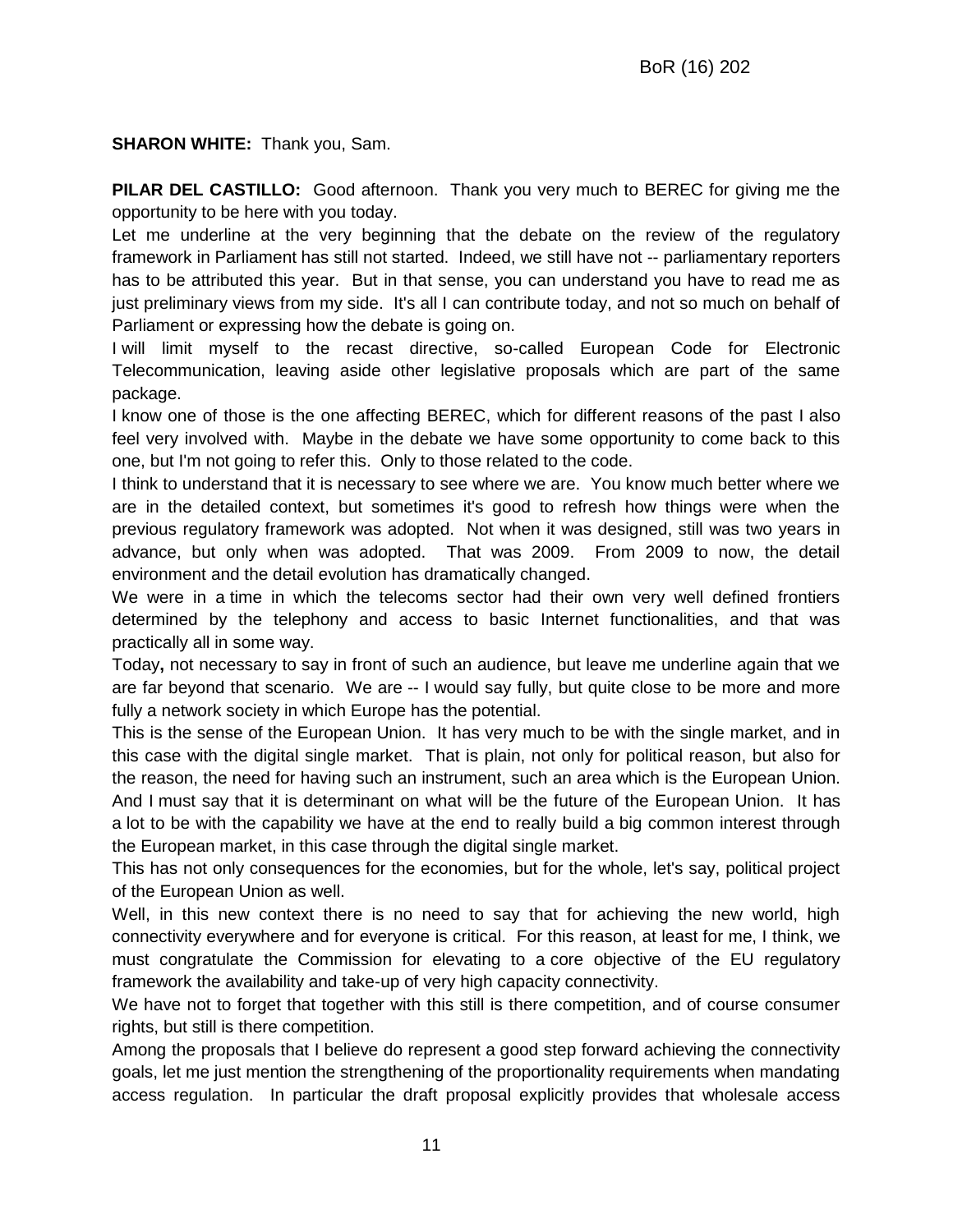regulation cannot be imposed on SMP operators in the absence an end user's harm.

On the other hand, the requirement for (inaudible) to first consider mandating access to civil engineering such as ducts and poles and to impose other access remedies only if they conclude that would be not sufficient achievement of the objectives of the regulatory framework.

I must say that in this sense in my view the access regulation proposals do not revolutionise the existing regime, which is solid and well-established, but make a subtle -- you can say subtle subtle, well, in my view it's subtle -- shift in the emphasis to promote investment in the network.

Just to finalise, three points. One is the one there has to be with proposal for co-investment. I think there is a need to debate. There is a room for debate. If the measure that the Commission has proposed really stimulate that kind of co-investment, the requirement and the proper one must be to retune, refine change, and so on and so forth. That will be present, I'm sure, in parliamentary debates.

The level playing field. It is one almost iconic, you know, item that it is for a long time present in the debate, but it is there.

I think service provider for a similar service offering must be treated equally. This is a principle. But what I consider is still, you know, something that must be debate is on the technical feasibility of some of the measures.

On the other hand we must not forget -- I mean, on the one hand, to forget, but to debate on this technical feasibility. Maybe not the best one. Maybe it's not going to really achieve the goal that they try to reach.

On the other hand, which is also -- and I will insist in Parliament in the debate in that -- is that we have not to forget that deregulation for all, in some cases it could be, it might be, the best option, the best solution. So altogether it needs the debate of the level playing field.

Finally, finally, that's the last, on the spectrum. You know, they always persecuted desirable aspect in terms of a high level of co-ordination with European level, but always with the same answer by Member States, by Council. Always: please don't touch it. We have the ownership. No one discuss that. It's there. No one discuss that, you know, the money that you can get for the public budget through spectrum, natural spectrum auction. So it is for Member States. There's not any room for debate in that.

But it still is the same rule for debating and take decisions in a number of aspect which will, you know, boost the possibilities for the electronic communication sector to better develop in the European Union.

There's a number of things that the Commission has proposed. Proposals, many of them, they were in the original TSM dated in 2013. As you know, in the TSM Council denied to enter into the debate. So finally it was only roaming and net neutrality, as you remember.

Again, this proposal and some of new ones like, you know, the minimum licence duration which Commission has established in 25 years, which originally Parliament on the TSM will talk about and ask for 30 years. So we have to come back to this, and many other things which I am not to spend more time on this because we need to go to the question time.

Just my last message is that we have an opportunity. We in the European Union, we have all the time opportunities. The problem is that many of those times we don't really find and execute the right answer and the right decisions for those opportunities to be a reality. You know, that's something which is constant in our history, not only this sector, but in many others.

So this sector, the electronic communication, that needs an update. It needs to really refurnish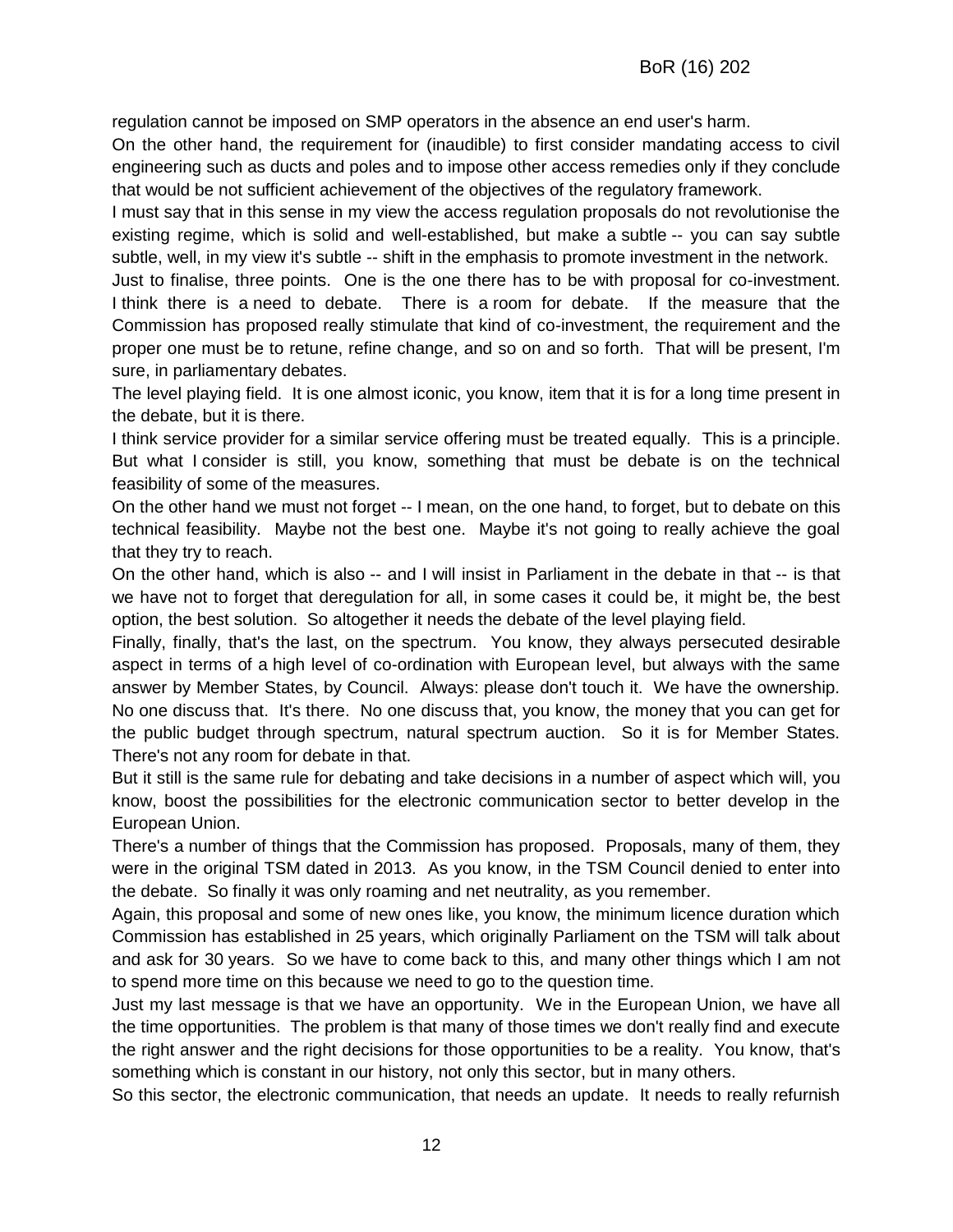in some way the context in order to have, you know, the best environment to fully seize all the opportunities, and we must not fail. For the European institution it's a must. I'm sure that we will be, you know, subtly where we have to be in terms of the final outcome to really have the right response to this.

Okay, thank you very much.

**SHARON WHITE:** Pilar, thank you so much indeed. That's a very eloquent setting out of where the current state of discussions are.

We have about three-quarters of an hour or so for an open discussion.

Now, I'm assured that questions to panel members are going to appear by screen, but I also wonder whether, if colleagues have got questions directly on the floor and we have some microphones, perhaps we can gather two or three questions to start off with.

I can see one to my right and -- when the microphone comes to you, can you say who you are and just express your question or comment as succinctly as you can.

**KANE MUMFORD:** I'm Kane Mumford from the spectrum management newsletter PolicyTracker. I've got two questions, if that's okay.

The first one is for Sharon. I was wondering if -- the European Union has, you know, kind of repeatedly tried to kind of take control of spectrum harmonisation measures. Ofcom might not be in favour of this, but I was wondering if it was in favour of voluntary co-ordination of award processes.

My second question is for Pilar. I was wondering if you think the European Parliament will support the co-ordination of the submitting of draft proposals on award processes to a centralised BEREC sort of body to review it.

Thank you.

**SHARON WHITE:** Okay, thank you very much. Just to be clear on the two questions, I think the first question was to me, thank you, which is whether Ofcom has a view about processes, the proposals for co-ordination of spectrum.

We are very relaxed about greater co-ordination. I think, as Pilar has already set out, there is clearly a debate about the degree of more European -- "intervention" is not quite the right word, but more European sway, but that's a debate we are keen and will have over the coming months of the DSM.

I think the second question to Pilar was on the specific issue of the proposal that BEREC is made into a European agency rather than a more informal grouping.

**PILAR DEL CASTILLO:** Okay. You want to do the first one?

**SHARON WHITE:** On the first, as I say, we're pro-co-ordination, and that's probably as far as we would see any next step.

**PILAR DEL CASTILLO:** Okay. Well, I go to next. I'm so sorry because we cannot really hear very well from here. Maybe you have always to again say which one the questions are, because -- but now it's clear.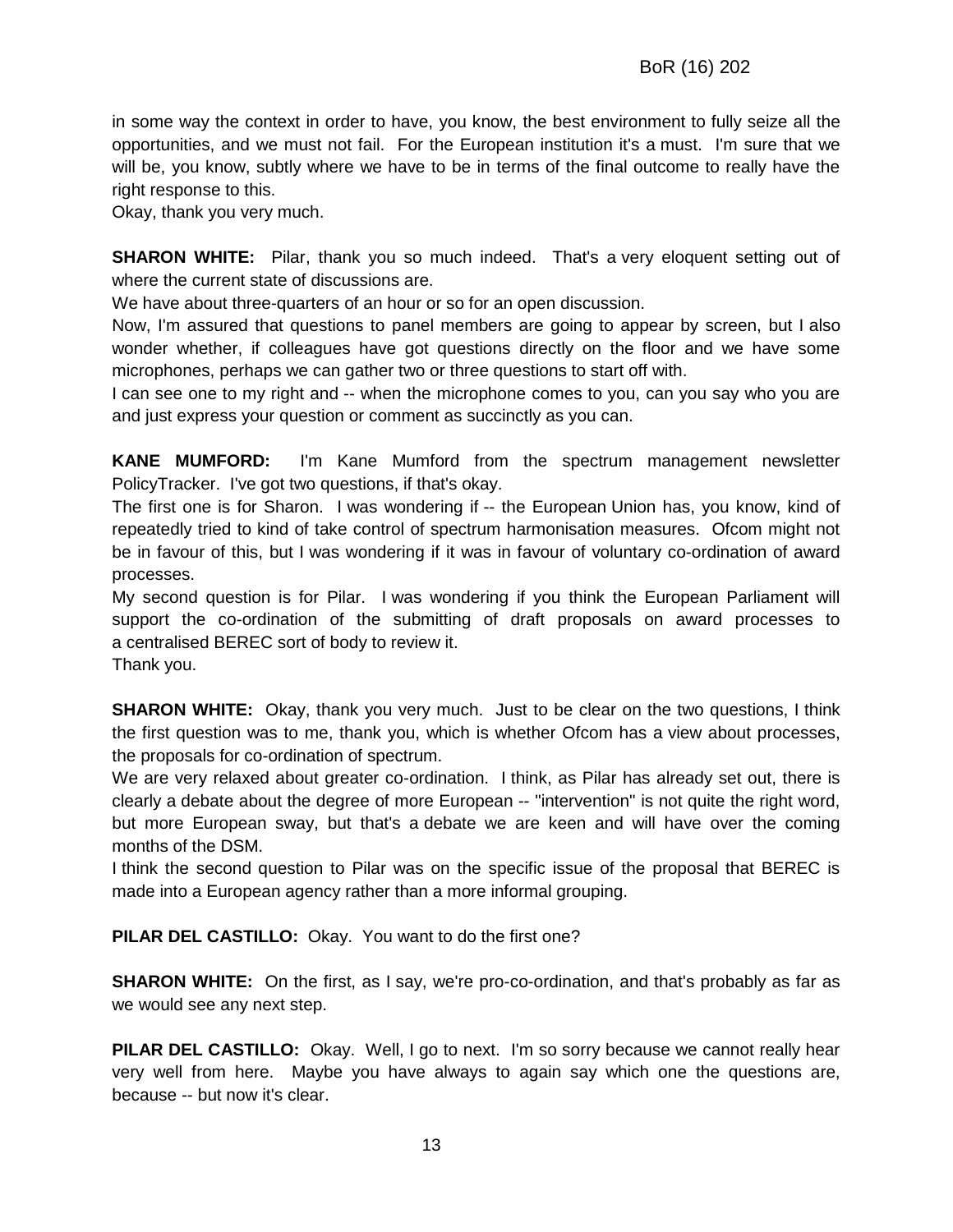Well, previously to this debate this morning at 11.00 we had another debate organised by WIC, you know, which more or less, you can imagine, was, you know, more the same in some ways. More or less.

It was the Chair of BEREC present with me and with Anthony Whelan from the Commission. BEREC came to the -- let's say to the opinion, reflection, and questions. The Chair very nicely, well, addressing me, and he said: you as a matter of BEREC, do you think BEREC has not delivered properly? Do you think that -- and it's not. I mean, I believe that we had the right decision not to have an agency as it was proposed in 2007 and it was not finally adopted in 2009.

I think a kind of step forward from what it was, kind of very -- not very much co-ordinated, without specific resources and so. That was real improvement, BEREC, and I think BEREC has gained a lot of credibility, to tell you the truth.

With my colleagues in Parliament and with a number of stakeholders, BEREC, for example in debating net neutrality, everyone was: okay, let's see what BEREC has to say. There was, you know, an attitude and a perception of: well, this institution is something that we can trust about, you know, because -- and I think it's like that.

But as the Chair remember at that time, this morning, BEREC is six years old now and it's not the same. I mean, when you have six years, you have different needs which are new ones with respect to when you are born. So the idea of keeping the independence nature of BEREC, which I think is fundamental, it's crucial. It's crucial.

Then that will be interesting together to see what kind of new development can, you know, improve at the end of the day. You know, that view, which is one of the European Union, of the single market, and not the national one in which the regulator had been, you know, acting.

So I think let's see if we can find a base on the Commission or new proposals. We can find some kind of --

**SHARON WHITE:** I'm actually going to suggest we move on because I suspect we are going to have lots and lots of questions from the floor.

I've got a couple that have gone through by email, for which thanks, and I'm going to take them in reverse order.

The first question is about whether fibre should be at the heart of operators' connectivity strategy. Actually the question is ambiguous. It's unclear as to whether it's Fibre-to-the-Curb, as Eelco has argued rather strongly, whether it's Fibre-to-the-Premise, where we've got duct and pole access in a number of our countries.

I'd be interested in the panel's brief comments as to whether we should move strongly away from technology neutrality, which there have been some interesting rumbles that we should, or whether actually it's up to each operator to choose his or her investment strategy. Xavier, do you want to start off, please?

**XAVIER NIEL:** Yes. Fibre is the endgame. For the next 50 years we know that we will have to use fibre. We will have 4G, 5G, 6G, 7G, 8G, but we still have behind fibre. Of fixed business, we will need of course the fibre. So it's the endgame. FTTC is the start game, but at the end you will have FTTH from everywhere to everywhere.

So it means that today, for an operator, if it doesn't gain access to fibre, he will not exist in five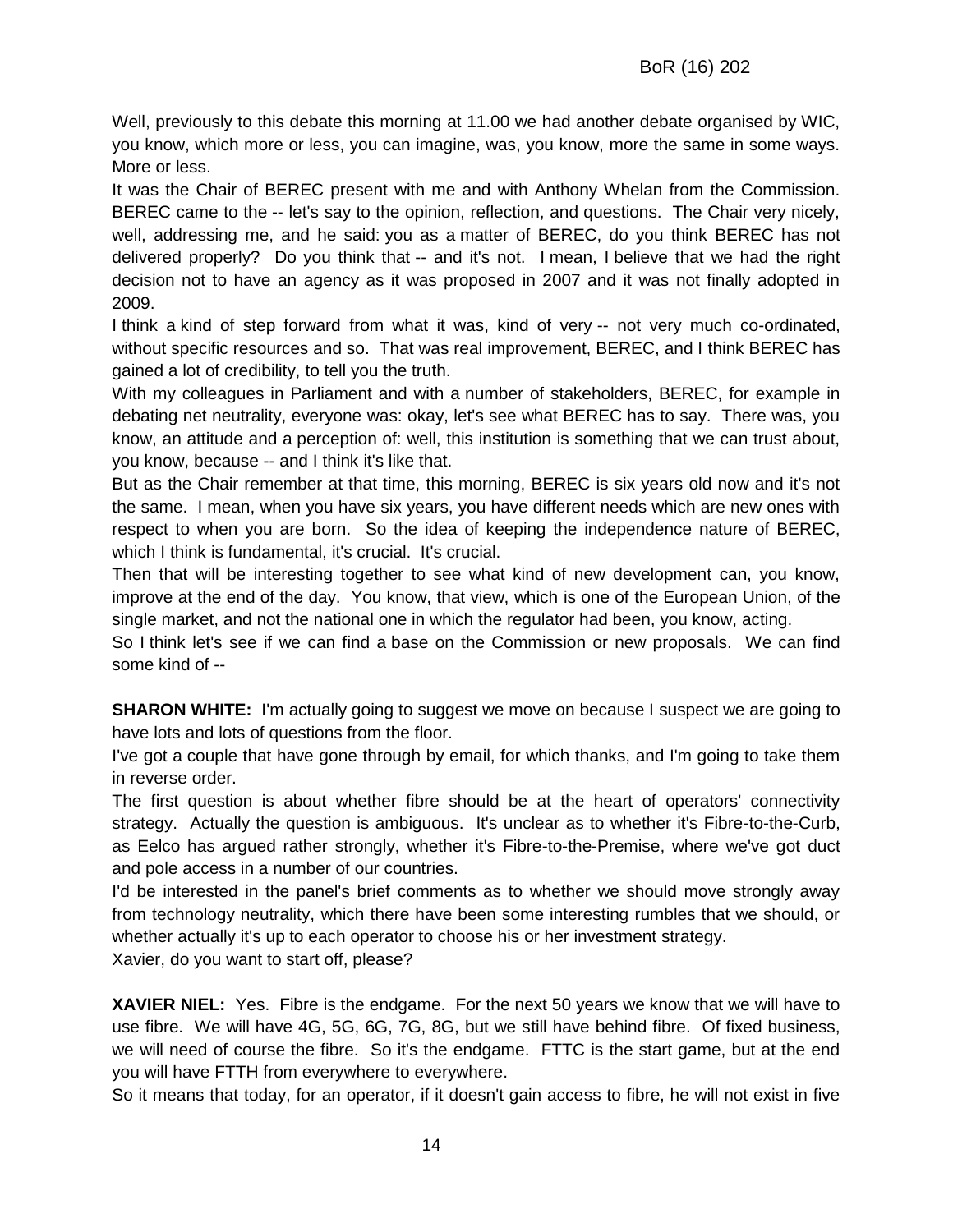or ten years, which means that we need a lot of regulation to allow, of course, the incumbent, but they have a big advantage because they own the ducts, they own the infrastructure, all the information to deploy this fibre. So it's why we need regulations which allow altnet to deploy and to have access to a passive fibre network all around every country in Europe.

#### **SHARON WHITE:** Great, fantastic.

Sam, what's your perspective?

**SAM CRAWFORD:** I think, to take the question very literally, yes, fibre absolutely needs to be at the heart of an operator's connectivity strategy. Whether you're talking about FTTH, Fibre-to-the-Curb, Fibre-to-the-Apartment Block, whatever. Ultimately, as we know with 5G that's coming up, the range of it is ultimately going to be a lot shorter than 3G or even 4G. So we are going to need fibre much, much deeper into -- much deeper towards the edge, towards the home. Ultimately eventually it will get to the home. So in a nutshell, yes.

**SHARON WHITE:** Great. That's very clear. Thank you. Pilar?

**PILAR DEL CASTILLO:** Maybe Eelco, because I was just ...

**EELCO BLOK:** In my view we should discuss the fastest and most efficient way to provide all customers with high-speed broadband, and of course fibre plays a very, very important role in that.

But it starts with the customer and to be able to offer high-speed broadband to the customers, and then you talk about Fibre-to-the-Curb in certain situations, Fibre-to-the-Building, Fibre-to-the-Home, and also you should not forget DOCSIS 3.0 from cable, because at the end it's competition that drives the speed of high-speed broadband.

**PILAR DEL CASTILLO:** I will repeat subtly -- well, it's more or less the same answer, but in the same words the last speaker has said. I think exactly that. It was the one that can really better respond to the new demands. Well, it could be, you know, something new in a few years or more, but then now we are where we are. So this doesn't mean that the others has not a role to play because, you know, they are present. So you have to optimise what you have now. But in terms of future, more or less it is like that. It cannot be denied.

**EELCO BLOK:** One example. When five years ago somebody would have told me that in 2016 KPN would be able to offer, using their copper network 400 megabit download speeds on the existing copper network, I would have started laughing.

Today**,** in our network, we are able to offer 400 megabit download speeds just using -- well, it's the last part. It's Fibre-to-the-Curb, and just 500, 600 metres, 400 megabit download speeds using our existing copper network. And I'm convinced that in the next five years copper technologies will continue to evaluate, giving us the opportunity of offering even higher bandwidth speeds.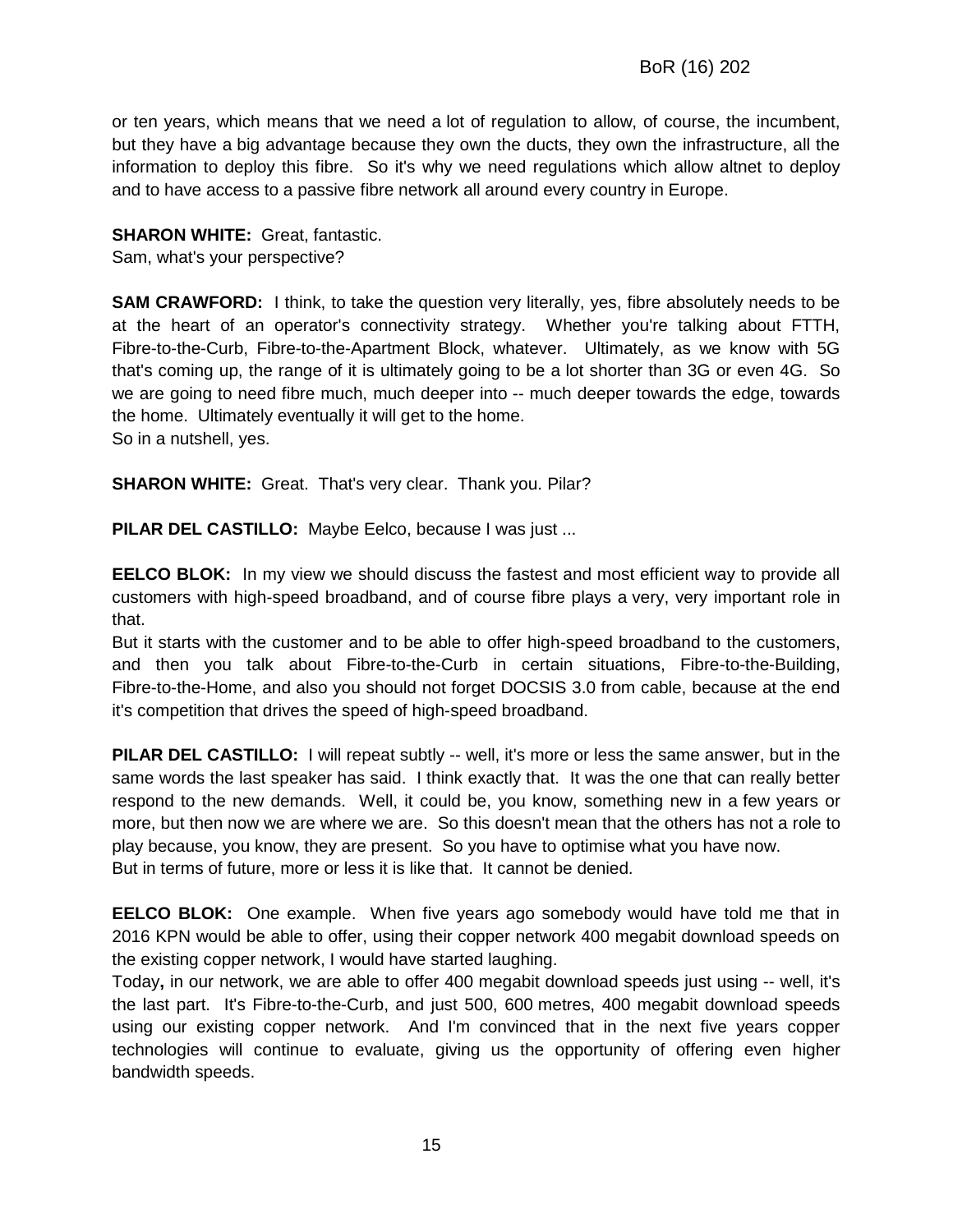**SHARON WHITE:** I think this is very interesting. Sam will be at the forefront of this in terms of your point about measuring speed as well as reliability. I think this is where you have a very interesting debate as to whether we're entirely agnostic about technology when you think about reliability, quality of service as well as speed.

I wanted to move to the next question, which I think is implicitly a bit of a challenge to Pilar's comment during her presentation, that the new telco proposals aren't a revolution in terms of access regulation, but are about putting more focus on investment.

I wanted again to come to -- Pilar could maybe agree with herself. So perhaps I might ask the other panel members, perhaps starting with Eelco, as to whether that's how you see the proposals coming out for the telecoms regulation as a sort of evolution that's going to help you support your next tranche of investment.

**EELCO BLOK:** In my view -- well, looking at how we are taking decisions, investing in either fixed, mobile, fibre, upgraded copper, it's about customer demand and the return we can make on our investments. If there's an environment created that we can make a return with a longer term perspective in fixed connectivity, then, given the position in the market, we will for sure take a decision to invest in fibre, be it Fibre-to-the-Curb or Fibre-to-the-Home or whatever.

Of course, customer demand needs to be there, but looking at the huge growth in data, customer demand is there.

So, at the end, can you make a reasonable return out of your investments?

**SHARON WHITE:** And you see the proposals as something which is going to allow you to do this? I'm going to ask you to come off the fence a little bit.

**EELCO BLOK:** I'm not sure because it's all about the details and the details still need to be defined.

**SHARON WHITE:** We will come back in six months and ask the question.

Xavier, what's your perspective?

**XAVIER NIEL:** I think in the new framework, yes, it's more investment focused, but it's also more sharing investment, and sharing investment between all the operators on the market is very important for us. And the passive way, not sharing the active part.

So with this new framework we think that it gives to other -- in France we have already this framework, but I think it gives to other countries the ability to have a new operator which can appear and create new business in this, mostly in the fibre deployment.

It means also for the incumbent to have all the investors, which means maybe at the end of the day a better return on the investment.

I think it's a great framework. There's only one thing I think is important. It's to give more power to the local regulator, because if you have only a view from Brussels, it's great, but you have always small differences between countries. And having locally regulator, independent regulator, which gives small things, which adds small things in the framework, we can at the end of the day create something bigger and better.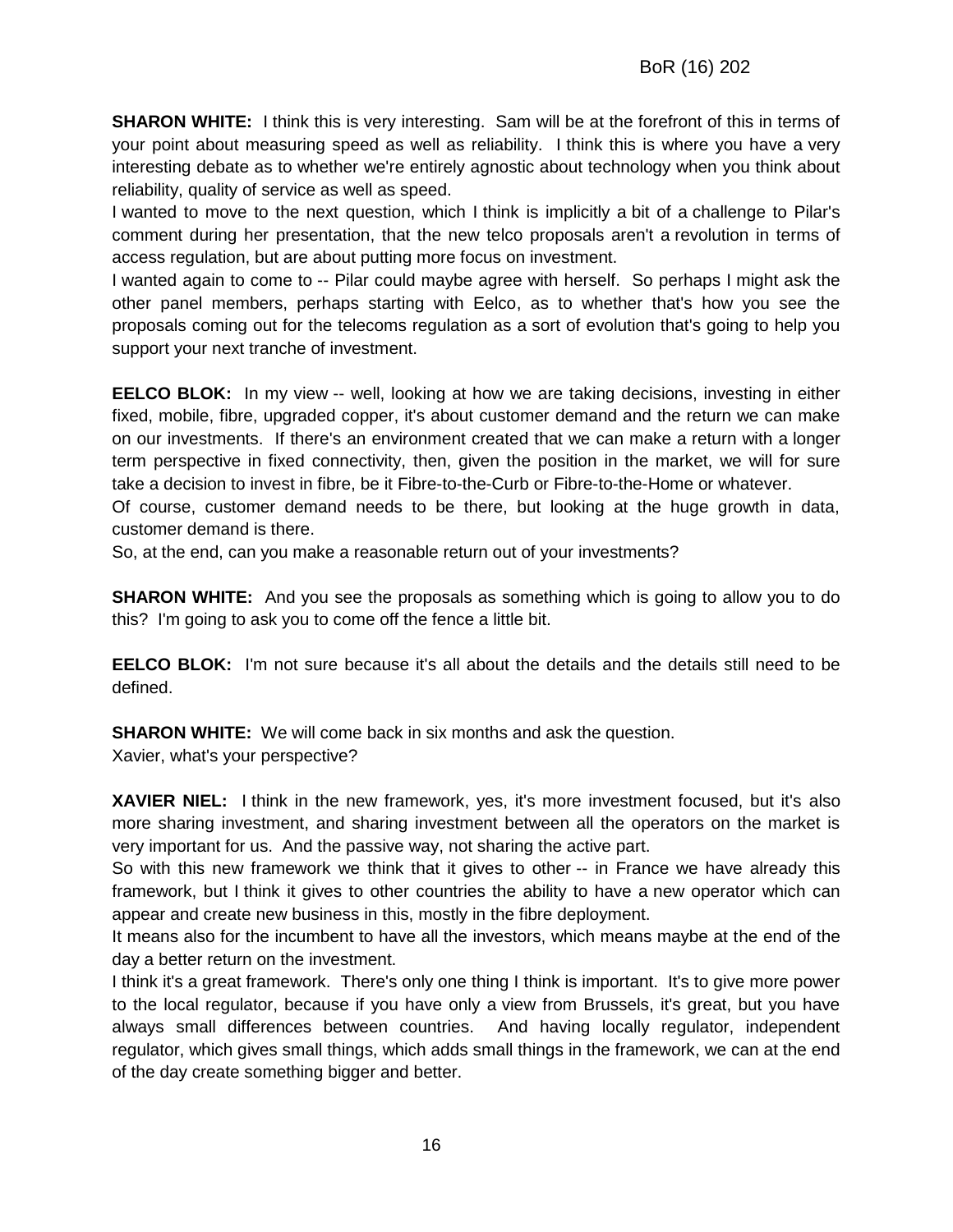## **SHARON WHITE: Okay, thank you.**

Sam, do you have a view?

**SAM CRAWFORD:** Well, I don't have as much skin in the game as the operators here, but maybe just point to something we've seen in other countries, just echo the comments from a moment ago.

So at the national level, in the US, the FCC, Federal Communications Commission, regulates for the entire country. But we see a lot of interest from the individual states within the US who have very, very specific requirements.

So Hawaii, for example, is a state we are talking to very closely at the moment. They are very, very distant from the US. So they have a very different set of goals and requirements that they'd like to see met for themselves. There are certainly going to be countries not too dissimilar to that kind of mindset here in Europe.

But regardless of whether it's regulatory focused or investment focused, ultimately -- and perhaps I'm a bit biased here -- I'm going to say you absolutely need to measure it.

**SHARON WHITE:** Thank you. There are other questions that have come through electronically, but I was going to open the discussion again to the floor. There's one question again to my right. Have you got the microphone? If you can just say who you are.

**NATHALIE STEIWER:** Nathalie Steiwer, journalist for the French media context.

I have two questions for Free and for KPN. Can you explain us what will change concretely with the proposal of the Commission on the frequency?

Can you give me an example for your national situation, or in Italy or wherever, where the proposition of the Commission will change something for you? That's the first question.

The second one: what in the proposition of the Commission about BEREC may change the situation of Ofcom after the Brexit? I mean, what will be your position in this agency or not agency?

**SHARON WHITE:** I can just be grateful that Brexit did not come up until 2.30.

The first question I think is for Xavier and for Eelco. I think the question is: what concretely specifically in the proposals from the Commission, I think particularly on the question of frequencies or on spectrum, is going to change your life commercially, operationally?

**XAVIER NIEL:** So I think you wanted to talk about Italy. It's one case.

In Italy you have one case. It's that if you ask the country, they don't want to give you the new spectrum, the 700-megahertz, before 2023, 2024, 2025, 2026, 2027, or maybe never, and it's an issue for a new entrant like us in Italy. So we were hoping that the new framework would give us access to this spectrum before 2020, but it seems that it maybe will not happen like we thought it should have been.

But when we look at spectrum, we are always scared that at one part some -- you know, in the market usually the incumbent is the richest operator. He has a lot of money, and very often he doesn't want to have a lot of competition in his own market, which means he's ready to pay a high amount of money to protect his own business. And as I told you, the politicians in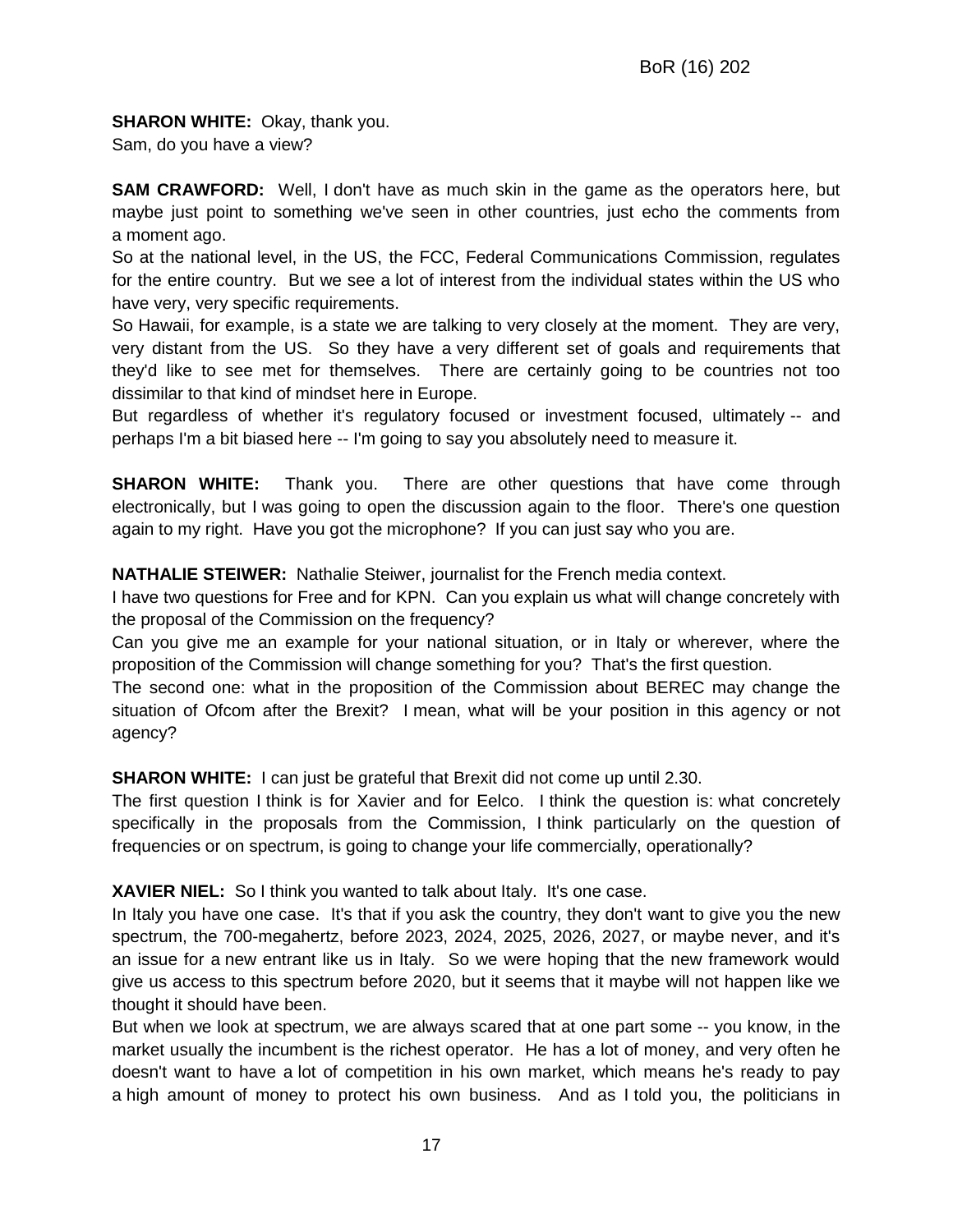a country, they always need more money. So it's always a complicated discussion between having competition and, for the country, having more money.

So I'm not sure in this case the new framework give us a lot of new things, and we have already the exception of Italy for the 700-megahertz and it's an issue for us.

#### **SHARON WHITE:** Thank you, Xavier.

**EELCO BLOK:** Well, the intention of the new regulation is very positive, but as I said earlier, it's all about the details. I would have expected more details on harmonisation of timing when the spectrum comes available for operators, and I would have expected also harmonisation on auction overall so there's a more fair way of distributing the available spectrum.

Now it's still all sort of open. On a high level it's a step in the right direction, but we are looking at, well, facts and details. It still will be huge uncertainty going forward.

**SHARON WHITE:** Helpful. I'll take the question for me on Brexit and BEREC as an agency.

Obviously BEREC becoming an agency is obviously a proposal. It's not a decision. I think certainly my perspective in Ofcom is that BEREC works very effectively in its current constitution as a network rather than an agency. However its status is at the end of these discussions, Ofcom will continue to be as involved in Europe as we are today, and that's incredibly crucial because the companies that we regulate operate in Europe or have European ownership.

So regardless of the status of BEREC, we will be very involved. I happen to believe personally that it works very well as a network.

I wanted to move on, and I wanted to take the liberty of asking a question myself that hasn't come up yet in the discussion over the last hour or so, which is the communities who are potentially left behind.

Now, this is probably less of an issue in the Netherlands where you're at 99 per cent prospectively on 4G, but also on connectivity.

For many of our countries, connectivity really is about how do you ensure that actually still a significant proportion of the population get any sort of access to a decent broadband or decent mobile service.

Sam, obviously you will have surveyed this in great detail.

I wonder whether the panel has a view or observations about how we use these discussions to ensure that we do get universal high quality future-proofed services.

I thought perhaps I might start with Pilar on this.

**PILAR DEL CASTILLO:** Well, I think it is a matter -- it has a double dimension. One is inside each Member State, inside each country, and then comparatively among different Member States.

So let's say integration and to be inclusive in terms of the digital single market has to be with the units of Member States compared among them. On the other hand we have this specific problem inside each Member State.

For the first, you know, for the more European dimension, I think has much to be with the promotion of a common set of -- let's say, at minimum high co-ordinated, you know, approaches. So when we're dealing with spectrum, it has to be with that. I mean, it has to be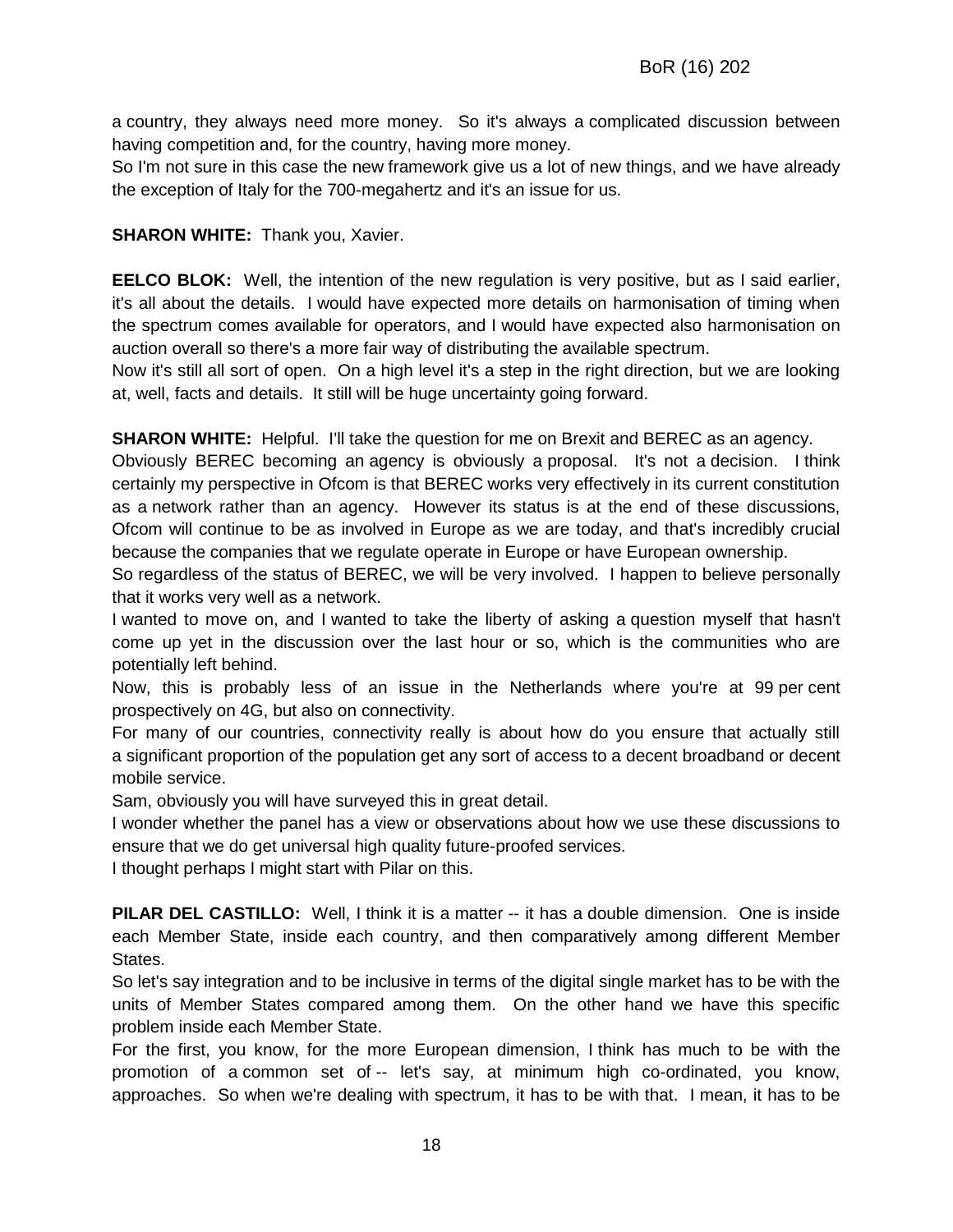also with the vision to integrate, to be inclusive with all Member States, not -- you know, given the differences we have.

We are dealing with the Member States per se. I think at some States it's quite a matter of all Member States, you know, and their own national regulators and the policies, you know, government develop in so many different aspects from skills to infrastructure and so on.

Those two dimension has different regulatory approach or semi sovereign regulation approaches.

**SHARON WHITE:** So do you see very much -- what's interesting from the proposals is that they set a very high bar in terms of how one might see a universal service obligation in terms of the very, very high speeds. But you see the implementation of that being very much up to the responsibility of the Member States?

**PILAR DEL CASTILLO:** Well, I think in terms of the people less included in all this digitalisation situation and phenomenon and development. Then you have to call attention. But in most aspects you have to really deal with at a national level. So you have this set of goals and then pushing investment for networks, and then spectrum management are highly co-ordinated and so on. Then you have a huge room and the most important one at that level inside the Member States.

**EELCO BLOK:** I believe that it's all about local markets because the differences are that huge that you can't design a regulatory framework that fulfils the needs of all the different customer groups in rural areas. That's one.

Secondly, I believe that technology will support the opportunity to offer also in rural areas higher speed broadband in one, two, three, four years from now than today.

So the problem will become smaller, but at the end we will end up with some groups of customers that, well, in that case it will be very, very expensive to offer them high-speed broadband.

**SHARON WHITE:** And do you see the government filling in the last bit of the gap?

**EELCO BLOK:** Well, I think that's the only way to meet EU target of having for everybody high-speed broadband available, because private companies, large or small, will not be able to fund the investment to offer

that particular group of customers high-speed broadband.

**SHARON WHITE:** Xavier, do you agree?

**XAVIER NIEL:** Yes. I think you have to think the universal coverage. I think you have three levels. The first level is competition. When you have competition, competition can earn money. You have a business. You have network. So it's very easy.

The second layer. If you don't have enough -- if the competition is not possible, which means everybody has its own network, I think the market and all the competitors and all the operators on the market, they have to share their network to create something together. It's what we have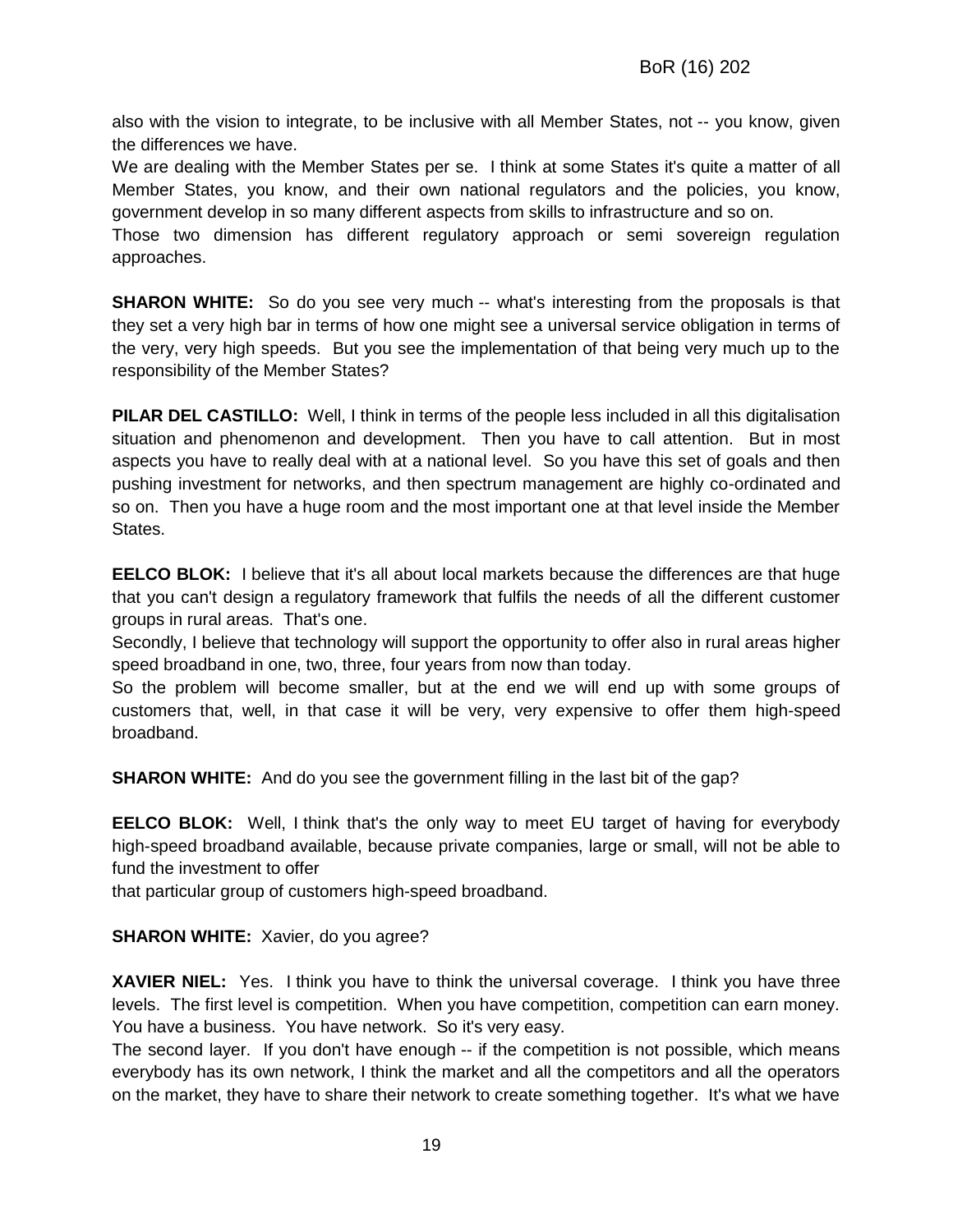in France for mobile in the non-dense area, in the rural areas. We are sharing our network, and I think it's something good because you divide the cost of the network, but by the number of operators.

It allows to have networks somewhere where it's not possible, and at the end, the last point, of course, if you cannot have these two case because it's not profitable, you need to have state aid to create and to found the creation of network in this kind of place.

But you have another way which is a universal service, which means giving access to everybody, whichever their revenue, whichever the money they have. Give access to the telecom and to the data and to the Internet.

I think -- and it's what I saw, for example, in France -- that the universal service was very inefficient in Europe. I can give you only an example. When we entered as a mobile market in France in 2012, our prices were five times less expensive than the price of the universal service for mobile. So usually the market is more efficient than the universal service.

**SHARON WHITE:** Very helpful, thank you.

Sam, do you have any reflections?

**SAM CRAWFORD:** Just briefly to echo the two previous comments, particularly around the technology playing catch up. Well, not catch up, but technology being able to help with this.

As Eelco talked about earlier, years ago services like DSL, 2 meg to the home, something like this. Nowadays, as you say, with G.fast hitting 300, 400 meg, it's incredible, and I certainly don't doubt it will go beyond that.

Equally, at the other end of the spectrum -- pun not intended -- we have satellite services which have also improved massively in recent years. When we first started measuring satellite services in the US a few years ago, latency was north of a second. Nowadays the generation that we have are down to 500, 600 milliseconds, and it's actually almost -- well, you can use it for many interactive services and it performs quite well. So I think technology will play a big, big, big part in this as well.

#### **SHARON WHITE:** Let's keep optimistic.

I want to go back to a question that's been sent this, and perhaps this is a question on which we ought to vote.

The question is whether the panel believes that competition, investment, regulation go hand-in-hand as happy bedfellows or are in conflict with one another. Remember, you've got a roomful of regulators here today.

Maybe I can ask whether anybody would like to challenge the idea that competition and investment and regulation can co-exist happily or perhaps are even necessary for each other.

**EELCO BLOK:** It depends. Looking at the Netherlands, and specifically the consumer market, there competition, investment and regulation go hand-in-hand. But looking at the business market, where we, as KPN, had to take the decision a few years ago to stop investing in fibre to the offices in business parks because of regulation, there it didn't go hand-in-hand. That has recently changed, but for a few years we had to stop investing in fibre in business parks.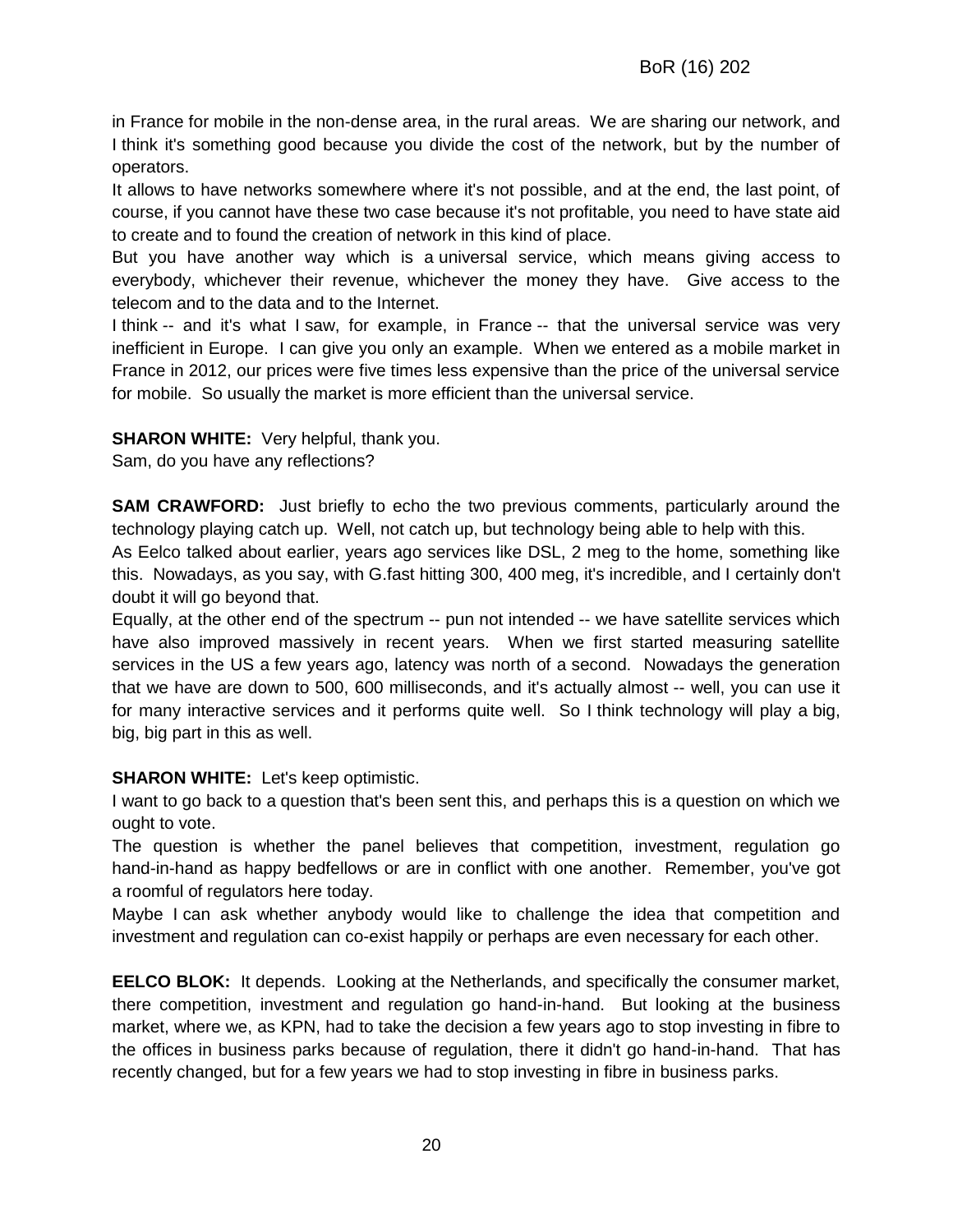**SHARON WHITE:** Eelco, can you be more specific about the regulation that was the blockage?

**EELCO BLOK:** It was a combination of wholesale and retail regulation. So as part of the wholesale regulation, when we took the decision to invest in a business park in fibre, we had to make the announcement a few months before the investment, and a few months before the services would be available prices were known because it was wholesale regulated, and on the same hand the end user services were retail regulated. So competition exactly knew our price levels and they knew the wholesale price levels.

So we invested in business parks and competition used the wholesale services, designed their retail services 5, 10 per cent below KPN prices, and everybody would buy the fibre services of competition, using our investment, and the hit rate of our sales force was almost zero in business parks where we had invested in fibre. So we said we will not continue to invest fibre in business parks anymore.

**SHARON WHITE:** What happened then? The retail price regulation was then dropped?

**EELCO BLOK:** Yes.

**SHARON WHITE:** Very good. Xavier, are you going to be nice to regulators?

**XAVIER NIEL:** I think the most important thing is regulation. If you don't have regulation, you don't have competition. It's your case. But you had a bad regulation, then you didn't want to invest.

So first thing, you need to have regulation. If you have regulation, you can have competition, and when you have competition, you have investment.

I'm not sure they are going hand-in-hand, but you need regulation. Then you have competition. Then you have investment. For me it's one behind the other.

#### **SHARON WHITE:** Great, fantastic.

I'm going to take another question that's just come in from Magnus Franklin from MLex.

Most Member States have still not implemented the broadband cost reduction directive, although it did come in this summer. Does anyone care?

I guess maybe it's tautological. If you cared about it, you would have implemented it.

When you think about your commercial strategy, again perhaps thinking particularly for KPN and Free and Iliad, does it feature in terms of helping to take out some of the cost for network investment, or actually is your passive access already, particularly for Free, so good?

**XAVIER NIEL:** I'm completely sorry, I don't know this directive.

**SHARON WHITE:** Well, I think that's a good answer.

**XAVIER NIEL:** So I have to work more.

**SHARON WHITE:** So this is a new directive which gives investors access to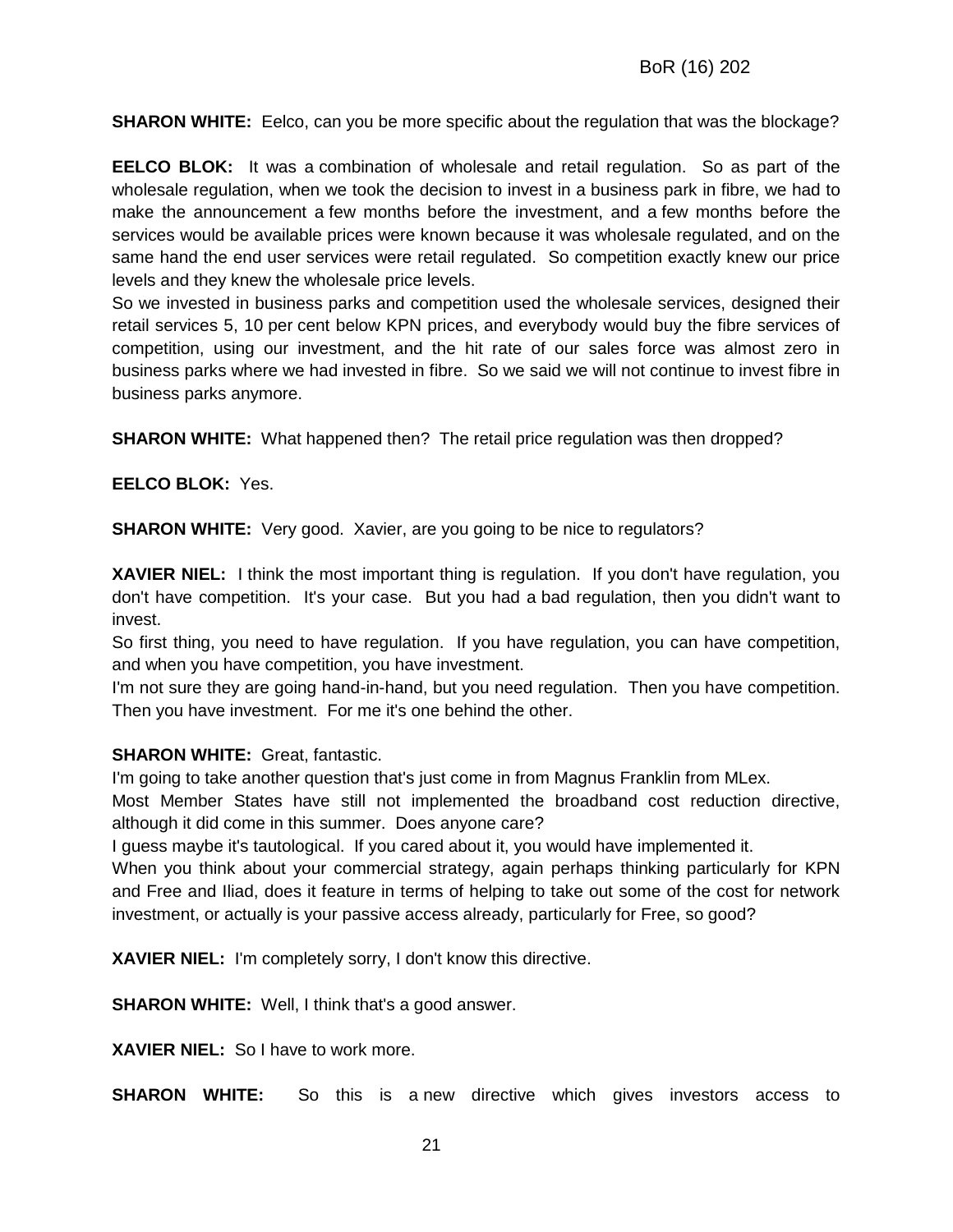telecommunications infrastructure, but also the infrastructure of utilities. So the purpose is obviously to try to take out some of the cost for new investments, new network investment. I think the very fact that the chief executive and founder of Free hasn't heard of the directive, there's probably some lessons for us today.

**XAVIER NIEL:** If it's pro-competition, we are very happy with it. So I think it's pro-competition. I think it will happen fast and quick.

**SHARON WHITE:** Thank you. Does it feature for KPN?

**EELCO BLOK:** I'm having exactly the same view. So if it supports competition, then it will improve services, investments, et cetera.

**SHARON WHITE:** But I think it's fascinating for those of us who are policy makers or helping to be law makers actually that the operators with the money in the bank, that this is not a well-known directive. So I think that is quite an interesting lesson for us today.

Next question also that's been sent in by email, again on spectrum, lots of interest today, is: how can we ensure that the negotiation on spectrum doesn't become a dead end? This question about subsidiarity seems to be very much at the heart of the proposals and discussions around frequency and spectrum.

Pilar, how do we make sure that there's a conclusion?

**PILAR DEL CASTILLO:** I think the question was: how can negotiation on spectrum not become a dead end?

#### **SHARON WHITE: Exactly.**

**PILAR DEL CASTILLO:** Well, that's a key question and so I try to approach a bit. But I think we have to consider, as I said at the very beginning of my speech, that, I mean, we are in another absolutely different moment of the digital development economy and society, and we face the debate on spectrum in terms of better co-ordination on, say, trading, sharing, licensing and many other aspects. With the same mentality that it was done previously, then it's going to be a disaster. Then there will be a failure at the end.

I think it's crucial, if we want to really get the step forward we need, that not only, let's say, regulators, European Parliament, the Commission, a number of the stakeholders of the electronic communication sector are involved, but as well the other sectors that are going through a process of digitisation, they can also, let's say, play a role in demanding such a high level of co-ordination in spectrum.

I'm thinking in so many industry, from the car industry to, let's say, energy sector in many different aspects, from engine efficiency to others, from the health sector to research, education and other.

I think there's a need for all these to really in some way or another try to be pushing for get this jump in step in this occasion.

So that will create a more comprehensive, let's say, attention to this aspect of the spectrum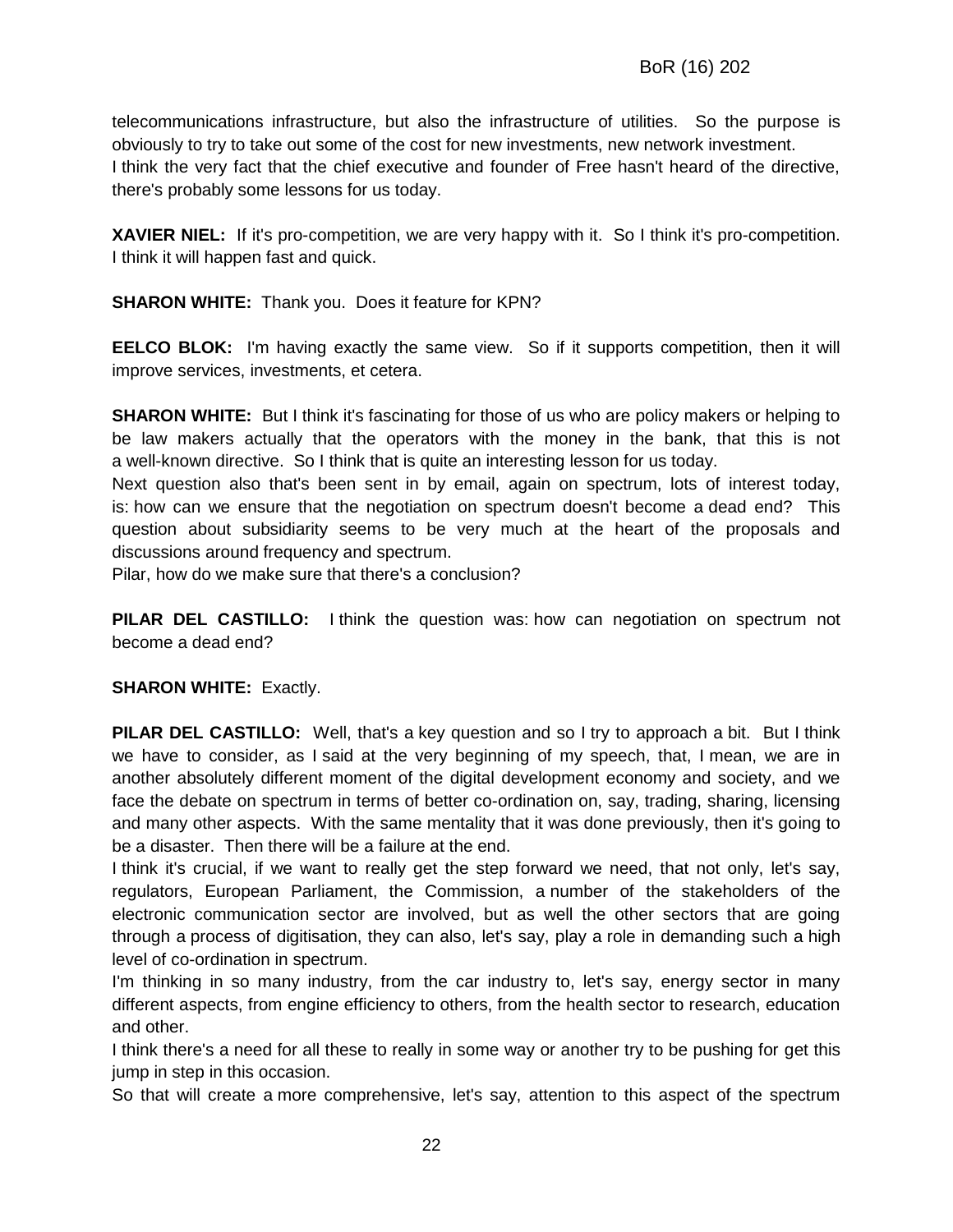management at European level up to some extent, and keeping of course ownership and money.

**SHARON WHITE:** Thank you very much. We are in the last few minutes. Probably time for one or two questions, and I just wanted to check with colleagues in the room whether there are -- I'm just going to pause because I think you have asked one at the beginning. There's one up to my left and I'll take that with one of the questions that's also come through by email. Thank you.

**STEPHEN HOWARD:** Thank you for taking my question. I'm Stephen Howard of HSBC.

I'd be very curious to learn what the panellists think of the proposals on voluntary separation that are contained in the framework review text and whether panellists think that separation, either of the voluntary variety or that of a more coercive form, is actually likely to encourage investment. Thank you.

**SHARON WHITE:** Great. So I'm going to take the question about reflections on the voluntary separation proposals with a final question that's been sent to us by email, which is around: if regulators take a tech neutral view, doesn't that just favour the incumbents? Actually it segues quite nicely into the voluntary separation issue. Who would like to --

**XAVIER NIEL:** I'm not sure we will have the same point of view.

**SHARON WHITE:** I hope we don't.

**XAVIER NIEL:** We know that the endgame will be the FTTH. Okay, we know that we will have fibre everywhere. It's the endgame for the next 50 years. The bandwidth we can have on the fibre is so high that we can think, and when we see the way consumers are hitting better and the way they are increasing the (inaudible), we know that for the next 50, 60, 70 years, FTTH will win.

So it means that the regulator will be not tech neutral because it will be FTTH. So we have only one technology which will be used.

So the question we can ask: is it useful to have -- for example, in Paris we have four FTTH networks. I think it will have been more useful to all invest in only one network in Paris and to use our money to create network in other parts of France, in more rural areas. But it wasn't the case.

So I think it's more clever to try to do that, but now we can understand that incumbents, they think that they have an advantage, and they want to keep this advantage, but it's not for a country a good point of view. I think it's not a good point of view.

**SHARON WHITE:** Xavier, do you have a view about the way in which the Commission is thinking about voluntary separation proposals in the sector?

**XAVIER NIEL:** We wanted to separate network from these activities. Let's talk --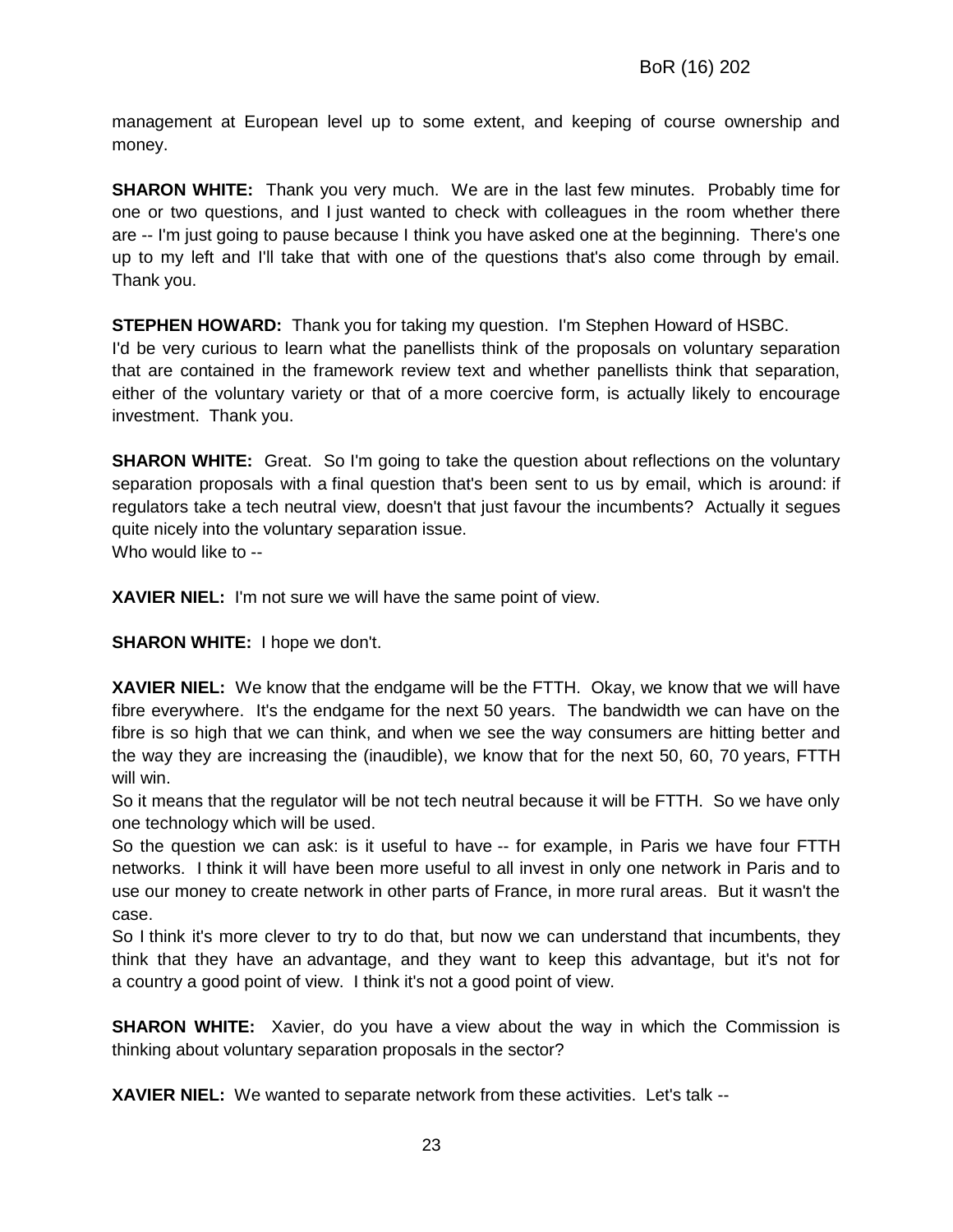**SHARON WHITE:** It's an interesting live question in the UK at the moment.

**XAVIER NIEL:** Yes. But I think if you ask to British Telecom, they don't have the same point of view that you have. But you can always make better the (inaudible), but at the end it's a political or a company point of view, and the company point of view, they have no -- I think they don't have to do it, but I think on the political point of view it will be the best thing for any country.

**SHARON WHITE:** Very interesting. Any other comments from the panel?

**EELCO BLOK:** In my view it depends on the local situation. Looking at the Netherlands, where we have 95 per cent coverage of cable, we were forced to invest in new technology being in a part of the country Fibre-to-the-Home and with the latest corporate technologies available, Fibre-to-the-Curb.

I fully agree that at the end everything will be Fibre-to-the-Home, but for the time being Fibre-to-the-Curb and, well, Bondet(?), VPlus, with G.fast, it's enough to offer customers high-speed broadband they need today.

If there is no infrastructure competition, then in my view regulation is needed to speed up the investment in fixed access.

**SHARON WHITE:** Do you share Xavier's views on voluntary separation?

**EELCO BLOK:** I really don't see why that makes a difference, both from an investment point of view and also from an altnet point of view because, well, it makes no difference.

**SHARON WHITE:** Thank you very much. Can I just ask then Sam and Pilar, final comments for this afternoon?

**SAM CRAWFORD:** On this particular topic?

**SHARON WHITE:** Yes, please.

**SAM CRAWFORD:** Sure. So the only danger here, if you lose the neutrality, is new services that come along. If there are new services which require extremely high bandwidth or extremely low latency realtime services, you create an even greater divide than we have at the moment. But I agree, we have to be pragmatic. The endgame is always going to be Fibre-to-the-Home, and until then basically there'll be a patchwork quilt of media cell, G.fast, DOCSIS, satellite, 5G here and there, but eventually it will be Fibre-to-the-Home everywhere.

**SHARON WHITE:** Thank you. Pilar, you have the very last word.

**PILAR DEL CASTILLO:** Yes. Well, I think they are one and the same issue. On each item, we have a specific opinion.

I think on the one hand there is the possibility those new services is something to be seen. This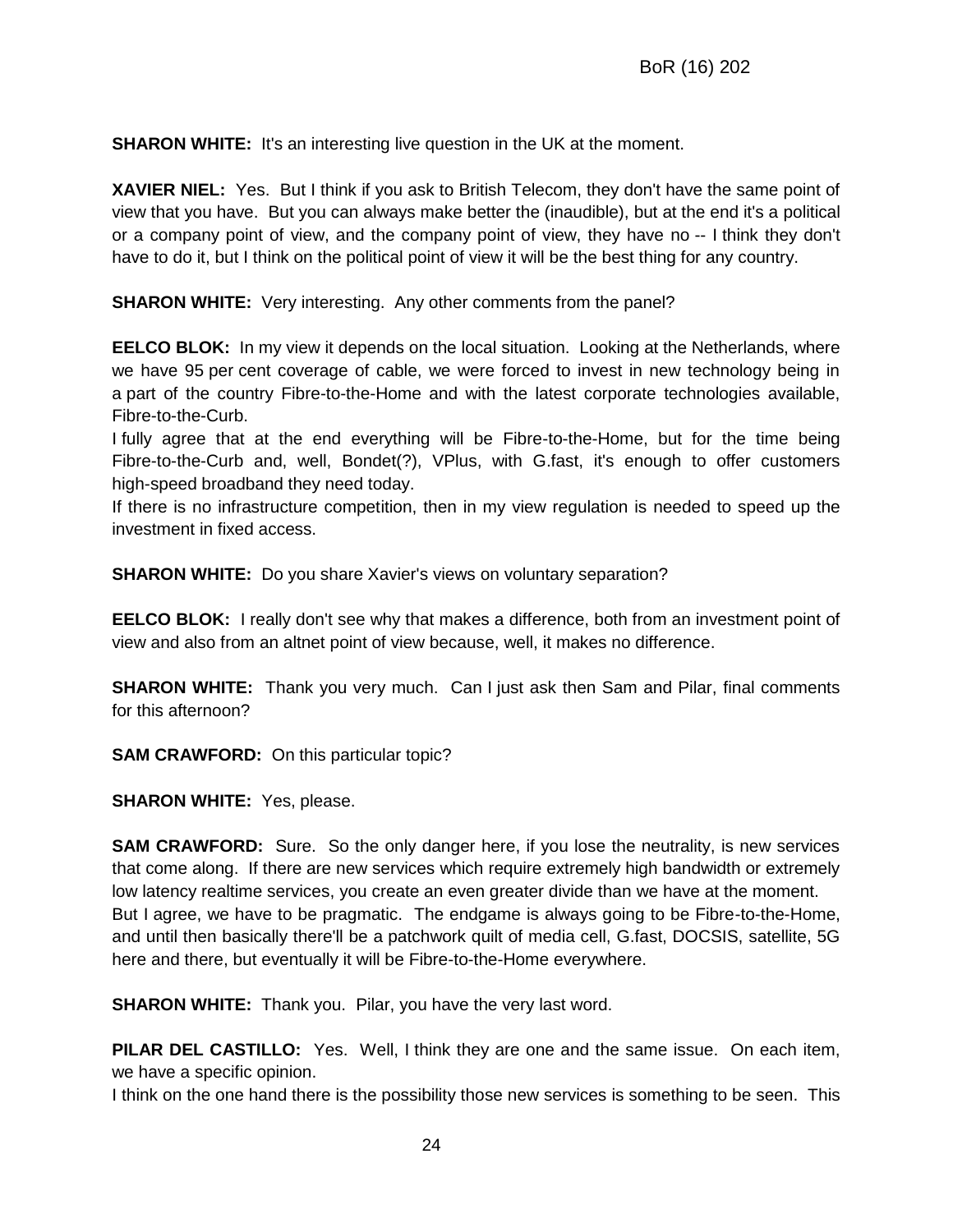is not -- we are not -- in terms that recommend the function on separation or this.

I think you can find it simple or different kind. You mentioned your country. I have to say that in a country like Spain, which is my home country, competition and deployment of fibre in this case and infrastructure were hand-in-hand. So this is an example.

I don't think that it is a situation which requires some kind of decision at all right now. The framework review, this one goes in another direction. It's covering other items.

So I don't think to enter into debate, you know, will help so much to really get an end successful debate on a decision on this, frankly, because it is not we contaminate again with something like that, and I don't think it's the case now.

**SHARON WHITE:** Great. Thank you very much indeed. We are out of time and at time.

Can I just end by giving a huge thank you to everybody on the panel for such terrific insightful contributions this afternoon.

I also wanted to give a huge thanks particularly to those who have asked questions, but actually just for being here and being part of the debate this afternoon. That's going to run for some months onwards as the next 18 months of the DSM is going to be a very, very fruitful and important time for all of us.

Thank you so much indeed.

**(3.00 pm)**

**(A short break)** 

**(3.40 pm)**

# **Session II. A fast-changing digital environment: new services, new challenges, new opportunities for innovation?**

**JOHANNES GUNGL:** Welcome back to the second session of this afternoon. Sharon said in the previous panel she has a fantastic panel. Now we have an even more fantastic panel.

I'm happy you are here again. We will touch on the topic of the interaction of traditional telecom players and their contact to the new digital world.

My name, for those who don't know me, is Johannes Gungl. I'm head of the Austrian regulator RTR.

We as regulators are struggling a little bit with our role in this new digital world. We are coming from an old world with a traditional business model of regulating voice telephony and now we see this world breaking apart, moving into a new digital world. We see new players emerging, and I want to use the picture that we are standing on this side of a fence, looking across the fence, seeing a new world, new players, and we are standing here and wondering what's going on.

We are struggling for our role, how we can combine this new world of traditional telecom regulation with a new digital world. And as we can observe, also telecom operators are struggling a little bit with their role in this new world.

We can see co-operation models. We can see telecom operators who reduce their business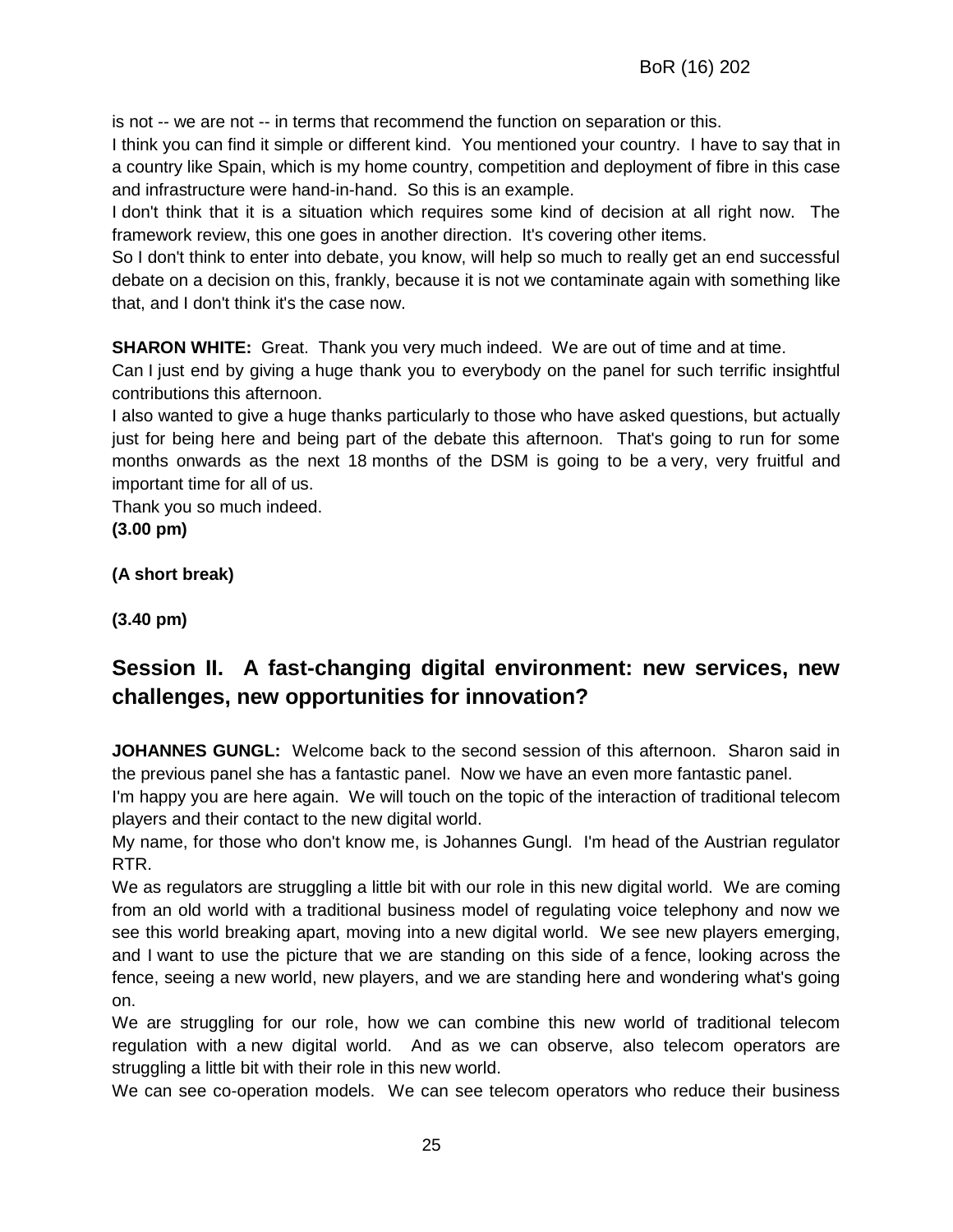model to provide best in class connectivity. There are others who provide infrastructure and support to these new players, to start-ups, creating Internet campuses. We see models that networks are opened up via their application programming interface to get into touch with the new players.

So there is a whole variety of possibilities. We want to have a closer look at this afternoon on this interaction.

We have, as I said, a fantastic panel, and I want to introduce to you first Annina Koskiola. She's from Finland. She's the founder of a start-up called Proximi. They try to unify the indoor positioning. So she will give us a little bit information about that later.

On my far right side, Gavin Patterson, CEO of BT Group. Welcome to this panel. Hopefully he will give us a little bit of insight in the thinking of BT and their strategy, how to tackle the new challenges.

To my left side, Winston Maxwell from Logan --

#### **WINSTON MAXWELL:** Hogan Lovells.

**JOHANNES GUNGL:** Sorry for that. From a law firm. Four names in one introduction, that's a little bit too much for me. Sorry for that.

He will touch the topic of net neutrality. Net neutrality is to a certain extent organising the role or organising the roles of traditional players and new players, and he will touch on some business practices on that.

Mr Martin Kaiser, he is coming from Hager Group. For those who are not familiar with Hager Group, please take a look at your light switches and your electricity outlets at home. There is a good chance that Hager Group is providing these products.

To dive into the topic now, I would like to ask Annina for her opening statement.

**ANNINA KOSKIOLA:** So hello, good afternoon. As already said, my name is Annina Koskiola and I'm the co-founder and CEO of a Finnish start-up called Proximi.io.

I think there's a very high chance you've never heard about us. So to summarise what we do, we are a unified positioning platform. We want to bring order, first of all, to the chaotic field of indoor positioning. Right now there's multiple different companies, standards and manufacturers, all trying to achieve the best position fix indoors through creating their own solutions. It's quite a complicated field for developers or app owners who want to utilise indoor positions in their own products. Therefore, we've compiled all of these technologies together under one umbrella so that through one API you can get access to all of them and use them in combination in your project.

I'm here to represent start-ups and start-up opinion on how the collaboration with telcos could function. I think that's for a number of reasons.

First of all, we are still a start-up. The company was founded two and a half years ago. A lot of our customers are also start-ups. Some small companies who are trying to create, for example, tours for museums that you can do with your own mobile phone, or one of the companies is actually doing a social networking app that allows you to see who is in the same room with you, just to give some examples.

Also, I meet a lot of start-ups and investors in my daily life through different networks. For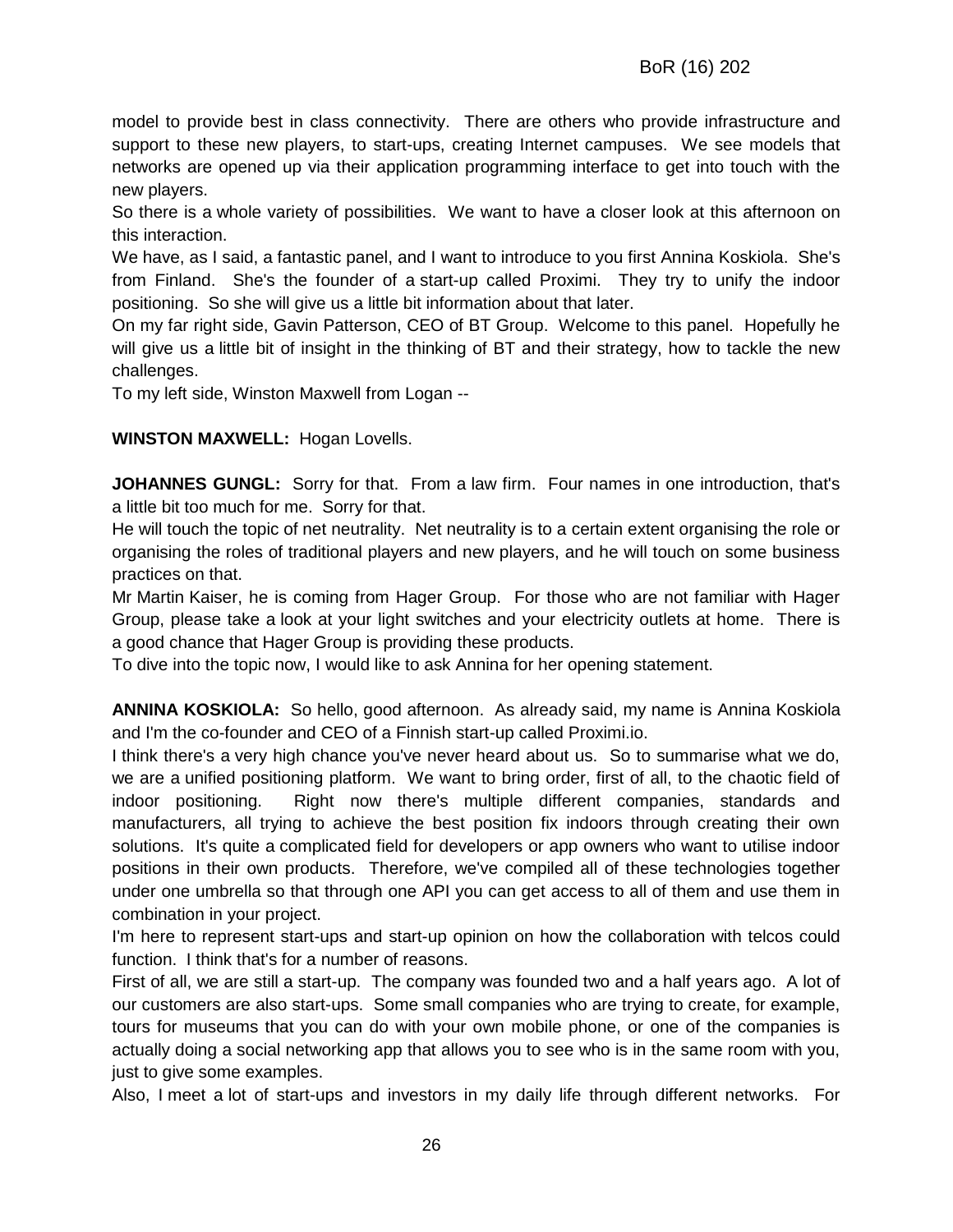example, we were the first start-up to be funded through the Nordic BAN, Nordic Business Angel Network that was founded last year, and our office is in Helsinki, in the biggest Nordic start-up hub, called Maria 0-1.

So I meet a lot of start-ups and discuss with them on their issues.

When we start talking about the collaboration between telcos and start-ups, the first key issue or aspect that needs to be discussed is the geographic variation. What I've noticed is that there's two very different models of collaboration happening in the western world and in the developing world.

In Africa and Asia, in particular, GSMA has produced a very nice summary about the situation there. To be more specific, in companies like Pakistan, Sri Lanka, Malawi, Kenya and Zambia, different telcos have started collaborating with start-ups through opening up their APIs. More specifically, APIs for SMS messages, UUID, messages location and billing APIs.

In there, that approach, that offer a technology provider approach has been pretty successful. A lot of start-ups have gotten excited about this opportunity and started incorporating those into their own solutions.

One of the biggest factors for why that model functions there is because there's still so low smartphone penetration rate in the developing markets, around 25 per cent, and mobile Internet access is only reaching around 30 per cent of the population.

So it's clear that in order to reach the end users of the application that you're creating, for example, you need to have other means of communication than online-based communication. There around 80 per cent of the start-ups say that the messaging APIs are the most important ones for them.

This model for the telcos is quite low effort, maybe low risk because it allows them to build on top of their existing offering.

But when we come to Europe, this model is not so relevant anymore.

First of all, SMS-based messaging becomes less and less relevant for us. If I would be planning to build a service and I was thinking how to reach my end customers, I wouldn't maybe go for SMS messaging because, first of all, services like WhatsApp are a good indication about how online-based messages like push messages or email are becoming the number one most natural means of reaching your end users, and also cheaper.

The second reason is because there's a lot of third party operators such as Twilio, which is a good example about a company that has already built into all the different telcos' APIs so that a start-up doesn't have to go through the telcos directly, but can just use the Twilio offering.

That's why the model that I could see functioning better in Europe is that of a deeper collaboration. Maybe I could call it innovation partnership, where the telcos and the start-ups are actually together trying to come up with new services, marketing them together, building distribution channels together, and also sharing the risk in terms of the start-up receiving an investment from the telco.

This is a model that you don't see so much happening in the end products, even though there's a lot of bus and a lot of initiatives taking place, such as the Hubraum in Germany, Telefonia Zuera(?) programme in Spain and Vodafone's xone programme in the UK.

One example that I could find of this type of collaboration is from Finland, a start-up called Oura, which is producing a wellbeing ring that measures how much you sleep, how much you exercise and how much you rest. And they have just this summer started collaboration with the Finnish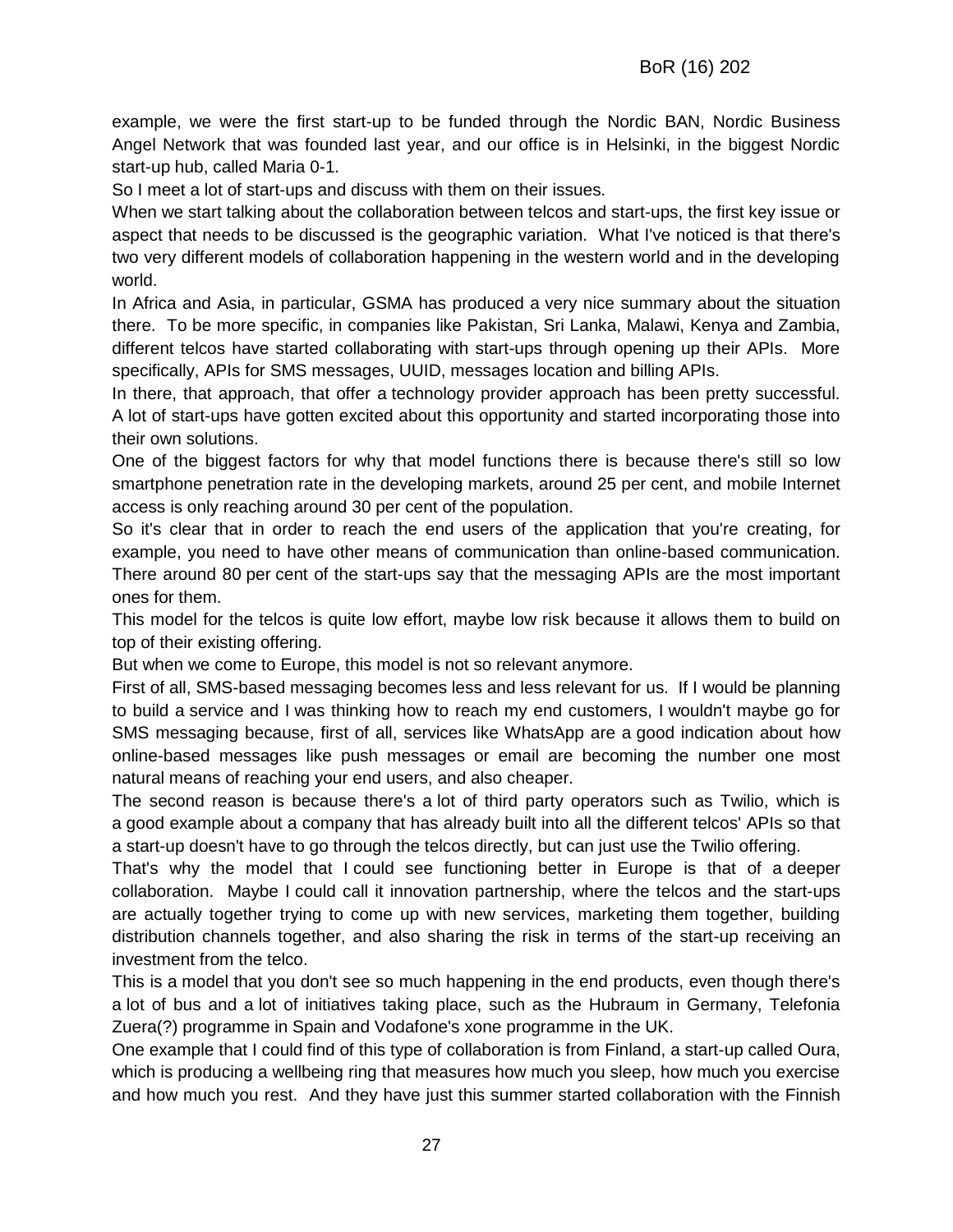telco operator Elisa in that Elisa is actually starting to sell the Oura rings in their Elisa shops.

I do think that this sort of partnership could be really beneficial for both parties, the start-ups and the telcos. The start-ups could get access to existing customer bases and get the credibility of the already well-established telco behind themselves, and the telcos could get the first row seat in seeing what new technologies bring upon and get to benefit from them before operators like Google and Facebook do.

I think I'll end my little summary here, before I take the whole time that is given to us. So thank you very much.

**JOHANNES GUNGL:** Thank you very much, Annina, for this insight from the view of a start-up. Now to balance this a little bit, Gavin, may I ask you for your statement.

**GAVIN PATTERSON:** Thank you very much, and thank you for inviting me to address you this afternoon.

I'm Gavin Patterson. I'm the CEO of the BT Group. I thought I'd just start by reminding you of the BT strategy, and then I've got a statement around digitising industry that I'll talk to in a second.

BT is or was the incumbent in the UK. It's now in all markets, including fixed and wireless, and I'll talk about that in a second. But it also serves multinationals outside of the UK, in fact in over 190 countries around the world. So it is a global business in that respect.

In terms of the business in the UK, we are focused on driving top line growth, profitable sustainable top line growth, and the business is growing at about 2 per cent a year, which in telecoms that's quite good indeed.

What we've been focused on is going to be familiar to you. Number 1 is rolling out fibre. So since 2009 we've been rolling out fibre. We've now passed almost 26 million homes and businesses across the UK. For context, there are about 30 million across the whole of the UK, including all the islands around the mainland.

That's at speeds of up to 100 megabits per second, and we're currently, as I say, about 90 per cent covered, and we have a plan to get to 95 per cent by the end of 2017.

The take-up is pretty strong. We've offered it on an EOI basis, even though it is not regulated and it's amongst some of the lowest prices across Europe. So the take-up is about 26 per cent, and even in the oldest cohorts there's no signs of that beginning to slow down.

We are about to enter, I think, a new phase that has two elements to it. One is: how do we finish the last 4 or 5 per cent of the UK? We've made a proposal to government in terms of how BT can help deliver that. I think that's going to be a theme across the whole of the EU 28 over the next ten years.

Then the second is: 1how do we get to ultra fast speeds to deliver the gigabit society that I think everybody really wants?

We have put forward a vision that will get to around 12 million homes and premises by 2020. We won't stop there, but that's the interim goal, and that will be with speeds of between half a gigabit and a gigabit per home passed or per premise passed.

That's the focus on fibre.

The second thing is to do with wireless, and particularly convergence. BT used to be in the mobile industry back in the 1990s, but then floated its wireless division 02 off and was largely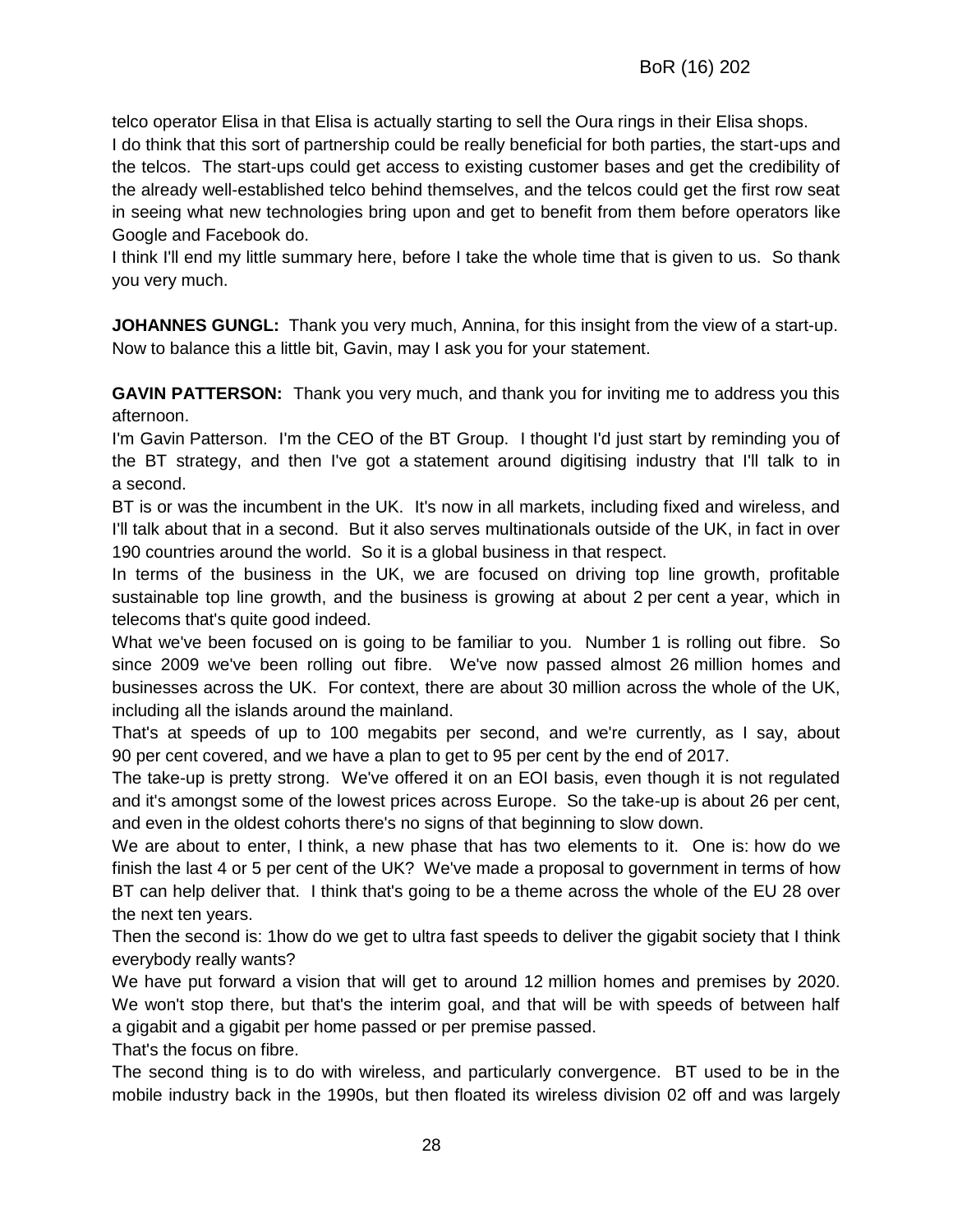a fixed player for the next 15 years.

Last year we re-entered the mobile market with the acquisition of EE, Everything Everywhere, which is the biggest mobile provider in the UK, and now we are in the process of creating a converged network, bringing the best of fixed and wireless together.

Just to contextualise this in terms of market share, we're about a third of the market in broadband and about a third of the market in wireless. So there's still significant competition across the UK.

So we're focused on driving convergence, and behind convergence is this explosion in data usage across fixed and wireless. We believe the key to being able to deliver against that customer need is by combining the best of both types of networks together for solutions for customers.

I guess the third area we're investing in to drive growth is around content and applications that sit on the network. That can be things like security. We have a rapidly growing security business, providing security solutions for major corporates and governments around the world over the network itself. But it's also things like investing in content.

In the last few years we've invested in sport as a way of differentiating our broadband offering and providing some choice and alternative to the broadcasting market in the UK which had one player that was dominating all sports broadcasting. I think in entering that market it was a challenging decision, but it's ultimately been a very successful one for us, as that is one of the ways we differentiate ourselves versus our competitors and an example of the other form of convergence that I think is happening in the market between networks and content.

So that is just an update on the BT strategy. I wanted to talk a little bit about digitising industry and I prepared some notes that I'll talk to now.

There's a huge potential for industrial transformation from digital technologies. This is not the first time, remember, that digital technologies have transformed industry. The process has been going on since the first computers. What is unique about the current transformation is that it is all about digital communications. It is about making all parts of industrial processes connected by communication technology, so that the time, location and status of objects can be known and controlled in realtime on an end-to-end basis.

To think about how to accelerate this transformation in Europe, we need to think about it in three parts: the demand side, the supply side, and the implications of each on the policy framework.

On the demand side, not all industry sectors will move at the same time and not all businesses in those sectors at the same speed. We should focus on the ones that are moving fastest and use their experience to identify barriers to progress.

For example, the automotive sector has been moving quickly and some companies within that sector more than others. We should use the leadership of innovators to develop new techniques for applying communications technologies to the business processes and customer in-life use.

That is how to identify the policy barriers that get in the way. We can track objects throughout the supply chain, not just within a factory, but through the logistic supply chain and in their in-use and their use in-life by customers.

The key policy barriers are (a) data ownership and privacy; (b) liability for autonomous systems have been identified and need to be resolved. Data ownership in particular needs a global agreement, particularly with the US, not just a national or European solution.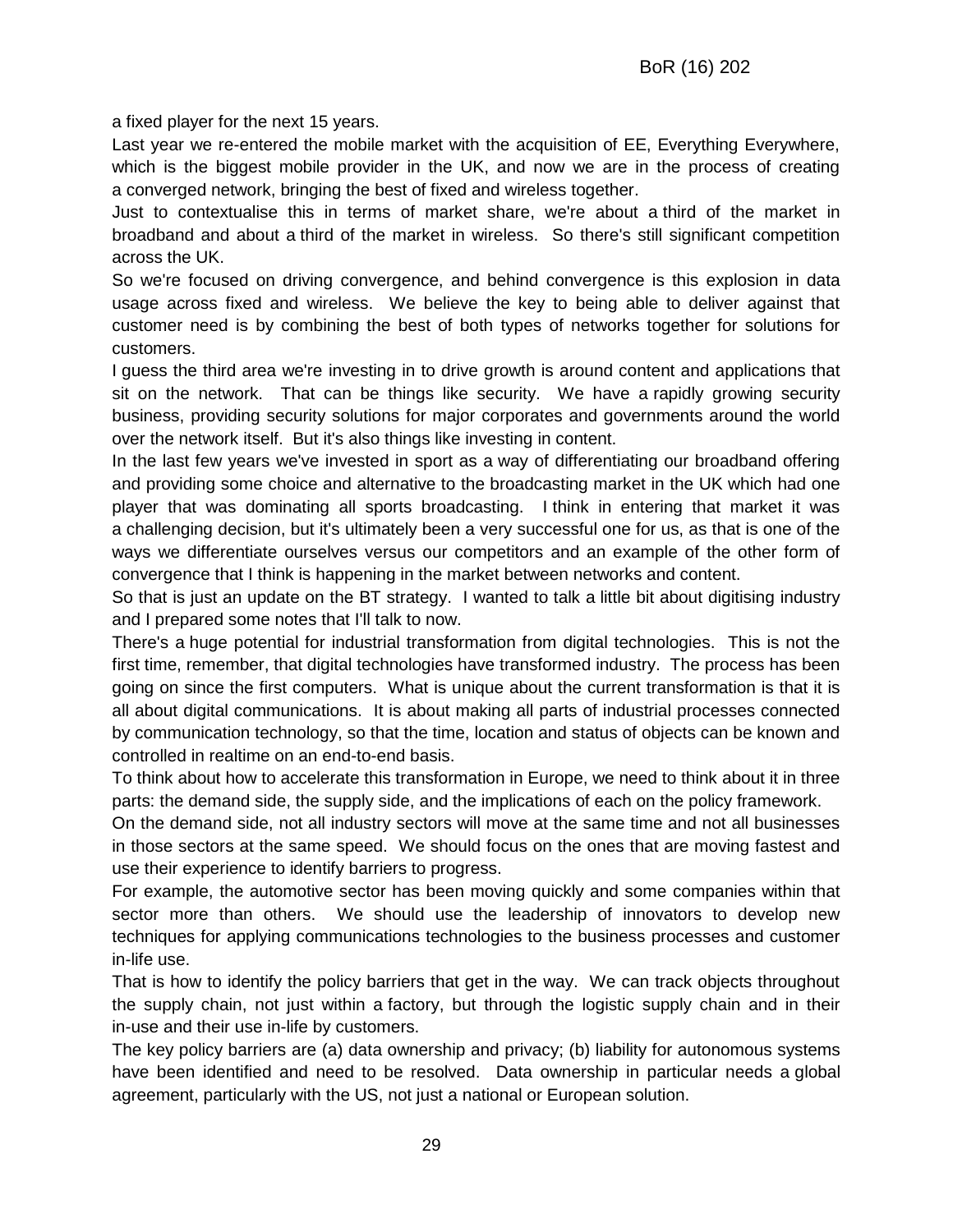This is just one example. Communications-enabled business processes will apply to all parts of the economy, from primary extraction technologies, for example drones in agriculture, secondary manufacturing sectors, for example BT Trace, which is a solution we provide for logistics in supply chain, and tertiary service sectors such as e-healthcare, and of course in end user environments as well.

On the supply side we need to think about three levels of the supply chain: connectivity, data platform and vertical applications.

The key question concerns the extent to which mobile networks can develop through 5G standards to be the mass industry wireless connectivity solution.

We see three priority use cases for 5G standards: low power, wide coverage for object sensors, very low latency for autonomous vehicles and systems, and very large data stream capacity for broadcasting. This is a policy issue largely for the standards bodies and for the whole industry to rally around.

At the platform level, we believe there are already data platform capabilities developing the market. The policy issue is not the platforms themselves, but the rights to use the data. This is a general policy issue which needs to be addressed. The question is: who has the right to use what data in what circumstances?

The well functioning of a digital single market depends on a set of well-defined property rights and well-defined rights to digital data in particular. The EU digital single market process in Europe needs to accelerate the broadening of the scope of its policy interests to industry transformation issues.

Then the third level concerns the vertical applications. How does the supply industry respond to the demand side most effectively? Here the policy issue is one of co-ordination on the demand side industries with the supply side communication sector.

The European Commission and national governments can play a useful active role in finding the barriers to engage and progress in this dialogue.

Ultimately, however, none of these developments will take off unless the policy environment favours investment, innovation and risk taking. If the only or the main concern of national regulatory authorities in communication is to drive returns on capital to the cost of capital, they will markedly hinder investment and innovation, not just by the incumbents, but by infrastructure competitors to incumbents and potentially service providers as well.

It is essential that the European Commission and NRAs move from a focus just on every cheaper infrastructure towards wider, better infrastructure as an urgent priority.

Thank you.

**JOHANNES GUNGL:** Thank you, Gavin, for your statement. You have touched on a number of issues like data ownership and data protection issues, and also the needs for networks and connectivities. We will come to that later.

When it comes to connectivity, then Martin Kaiser is the right one to follow Gavin with his statement. He's representing the world of the IoT providers and has special demands on connectivity. Please, Martin.

**MARTIN KAISER:** Good afternoon. Thank you for inviting me and letting me address to this audience. I'm going to present to you three parts.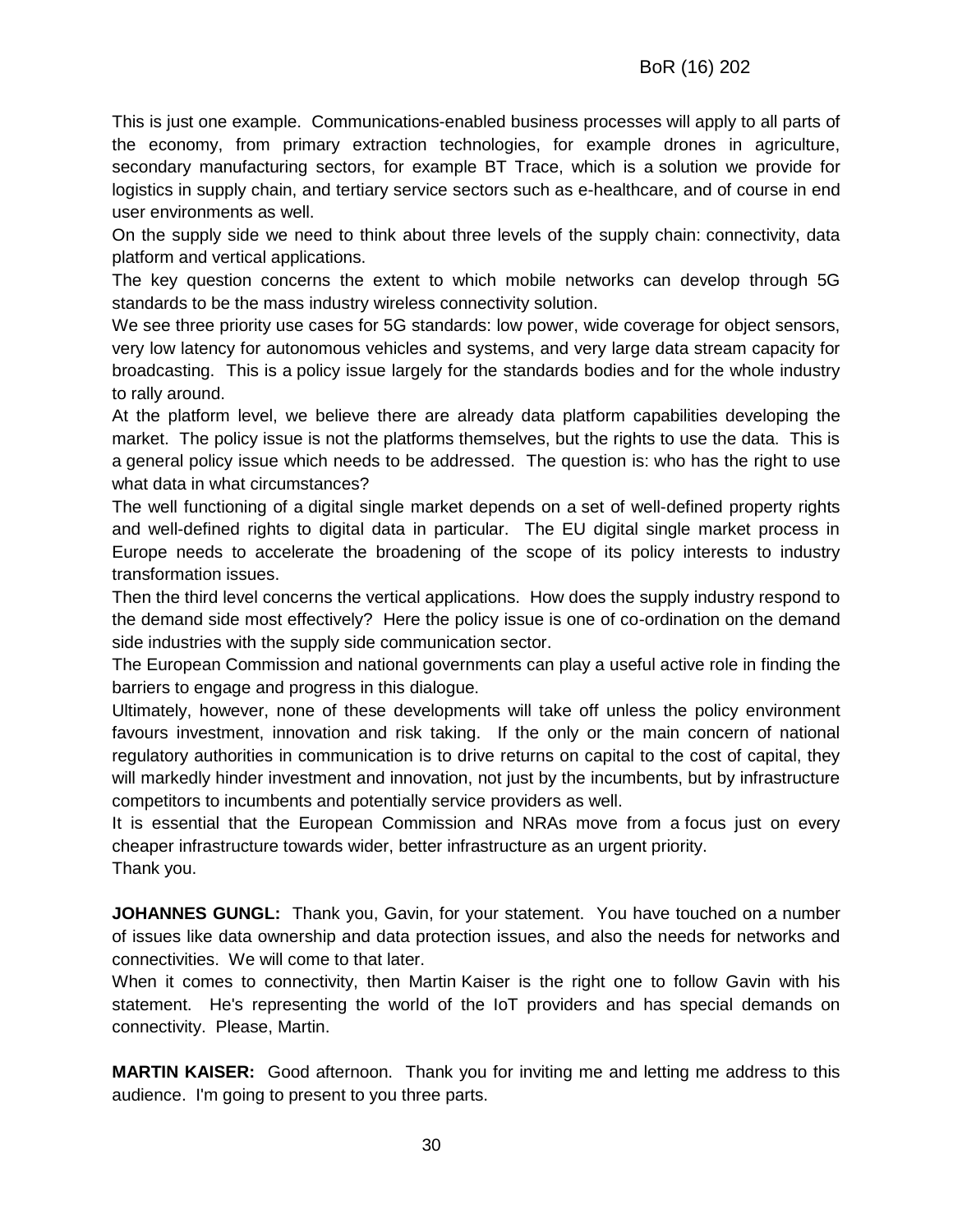First, I'm going to tell you who Hager Group is because even though you know your sockets and light switches you might not really understand what Hager Group is doing.

Secondly, why are we concerned by connectivity? If you look at your light switches and sockets today, you might not understand even why that's a subject to us.

Third, what are our issues, our concerns, our demands when we look at you, regulators of the connectivity industry, operators and other platform aggregators that we meet.

For the first part, Hager Group is a family owned and still directed by a family member company that generates 2 billion euros of revenue. They were founded 60 years ago in, at the time, an independent country called the Saarland region. Two years later there was a referendum and they became German.

At the same time they had created a second industry stand in France, in the Alsace region, and until today those are the two countries that are most influential, let's say, in our company development, although Hager Group is now exporting to 95 countries. We have 22 industrial sites worldwide, two in India, two in China now, one in Brazil. Almost every country in the world is receiving our equipment and solutions. Only the countries that are running on 110-voltage are not equipped with Hager Group's equipment. That would be Japan and the United States.

Other than that, the products that made our company grow in the 1950s were equipments that you have in your basement. That's why we often say Hager Group was based and born in the basement of houses. It's the distribution board. For 20 years Hager Group has almost essentially and exclusively sold distribution boards that were installed by electricians in homes and in some smaller commercial buildings.

It's only in the 1990s that we started to move up and distribute electricity through distribution channels that would be wholesalers, electricians, and then touched to light switches, sockets, and almost every little box that you have in your home. If you look at your walls, you will have heating control systems, thermostats. You will have door access control systems. All these equipments now Hager Group is providing through electricians, mostly through acquisitions we acceded in the 1990s and in the year 2000 and beyond.

So Hager Group today is capable of equipping your home with almost every electrical switch that you can imagine, but as I already said, we do this in a three-tier distribution way. So that way we don't know the end consumer, and that is something that is very important when I come back.

Some more information about Hager Group. We will make more than 50 per cent of our turnover outside of Germany and France, which is a true success for a family owned company. We are still growing strong by almost 5 to 6 per cent annually, which is surprising for an industry group, but again much of this is through acquisitions.

What brought me here, the second part of my little speech. Today we see that our existing model is being disrupted, and it's being disrupted especially in the distribution area because connectivity is moving into our industry. You might have seen commercials for Google nests, thermostat or smoke detectors, equipment that is more on the periphery of our product portfolio, but still. And these equipments are moving in not through electricities and wholesalers, but through consumer do-it-yourself channels that you might know, through Amazon Direct digital sales, e-commerce, and that is something that is quite new to you an actor like Hager Group.

It's also new to our competitors, competitors like Legrand in France or, to a certain extent, Schneider Electric or ABB. They are more on the industrial side, but they are all living the same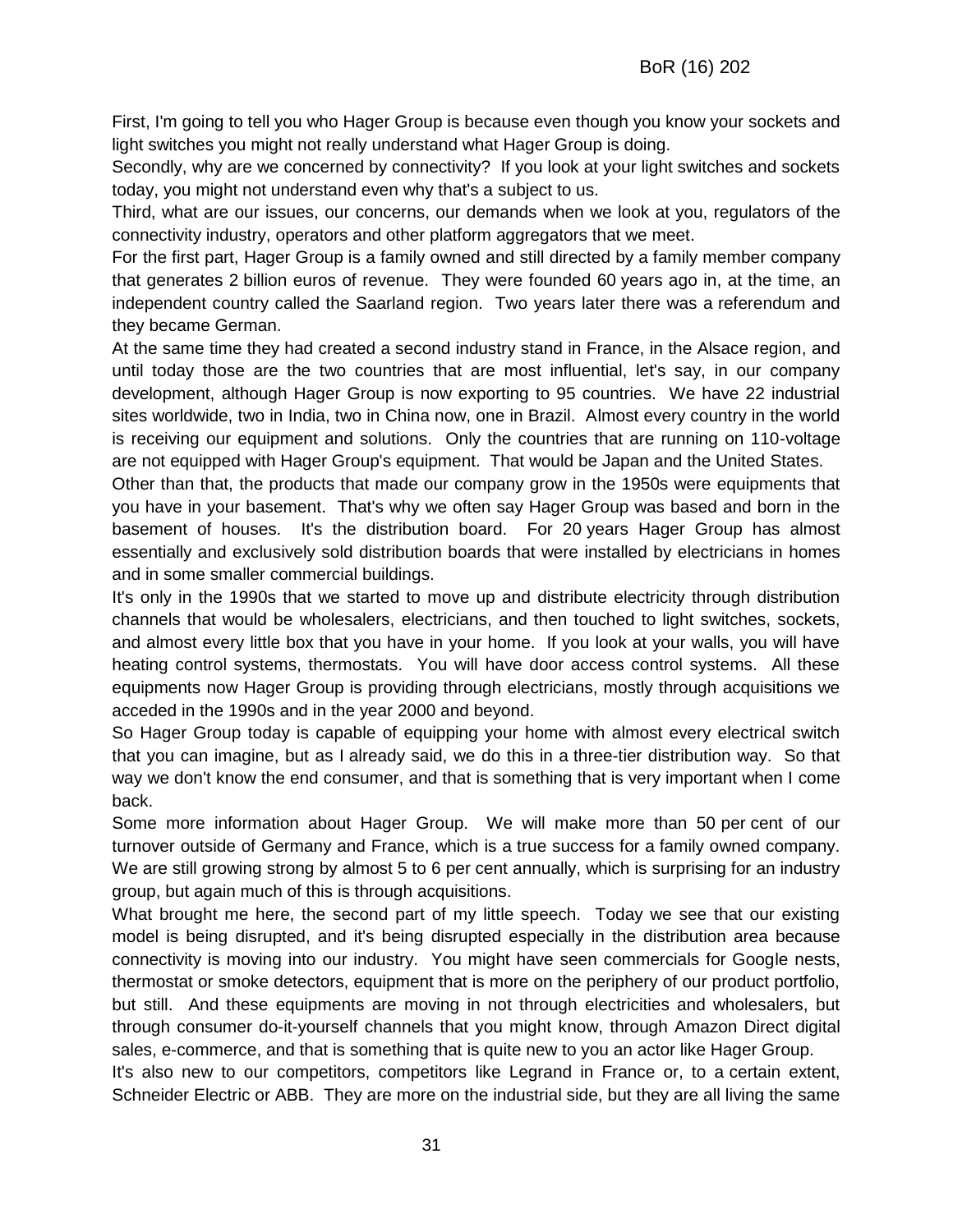disruption of their distribution model and it's due to connectivity, because once you have equipped such an essential part of your home with a connectivity component, then the end user will ask: who is going to respond to me? Who will maintain this equipment? Do I have a smartphone application that goes with it? It's neither the electrician nor the wholesaler who will assume this part. So it has to be the manufacturer.

So manufacturers like Hager Group, they are now saying we need to think about end consumers, things we didn't do for 60 years. Not only do we need to put some connectivity into our equipments, but we need to build service organisations, service organisations that will respond and interact with the end consumer, and that's something that is quite disruptive again for our distribution partners, for many of our salespeople. Even internally it's a whole new game.

So three-tier distribution being interrupted by connectivity, that's a major issue.

What we also observe is that through the connectivity we accompany societal changes that we see in our customers. You might see them if you look at your cars. They are all becoming equipped, which is quite recent, and cars are now becoming more and more leased or rented. People don't want to buy this kind of equipment anymore. They prefer to just pay the usage, and to just pay the usage is something that becomes possible if your equipment is connected.

So the same evolution that you might have observed already with automobiles, you can now start to see them in your connected home with even essential parts like distribution boards.

So second big change for an industrial company like Hager is the change of the business model which goes hand-in-hand with the service division that I explained to you. Those organisations need to build systems that allow us to bill end consumers with re-occurring subscriptions. It's something that is totally normal for telecom operators -- and Gavin is not impressed by this - but for an industrial company it's a big step. So for us, quite new environment and a new ecosystem that we need to integrate.

So for those younger generations that will be our customers tomorrow, we need to be able to respond to those kind of issues.

So what are now our demands? What are our issues that we need to handle when we say that all our equipments will be connected tomorrow, that many of those equipments will be sold as a service to the end consumer through direct channels? Of course we need to look at the life cycles of our products, which are very different than the life cycles of the technologies in your industry, in the telecom industry. If you buy a distribution board it is more or less for 30 or 40 years. If you buy light switches it's maybe five to ten. Even a smoke detector, a little smoke detector, you want to put it on your wall and you want to be thoughtless about it for at least five years. There's lots of regulation in our industry that obliges us to build products that last long.

In front of that, you have telecom technologies, new types of networks, low debit networks. We are working with SIGFOX, we are working with LoRa, we are working with Huawei. I mean, there are so many people coming up to us with new technologies that we are quite overwhelmed, and we cannot put those things in our equipment if we are not totally sure that they will last as long as at least the promise we will make to our customers. So that's a big issue.

Second issue is many of the that the telecom industry is proposing us today, we don't have really good coverage, let's say maps at least, to tell you where are they covering. Many, many promises are made on indoor, deep indoor coverage. Today those issues are not regulated.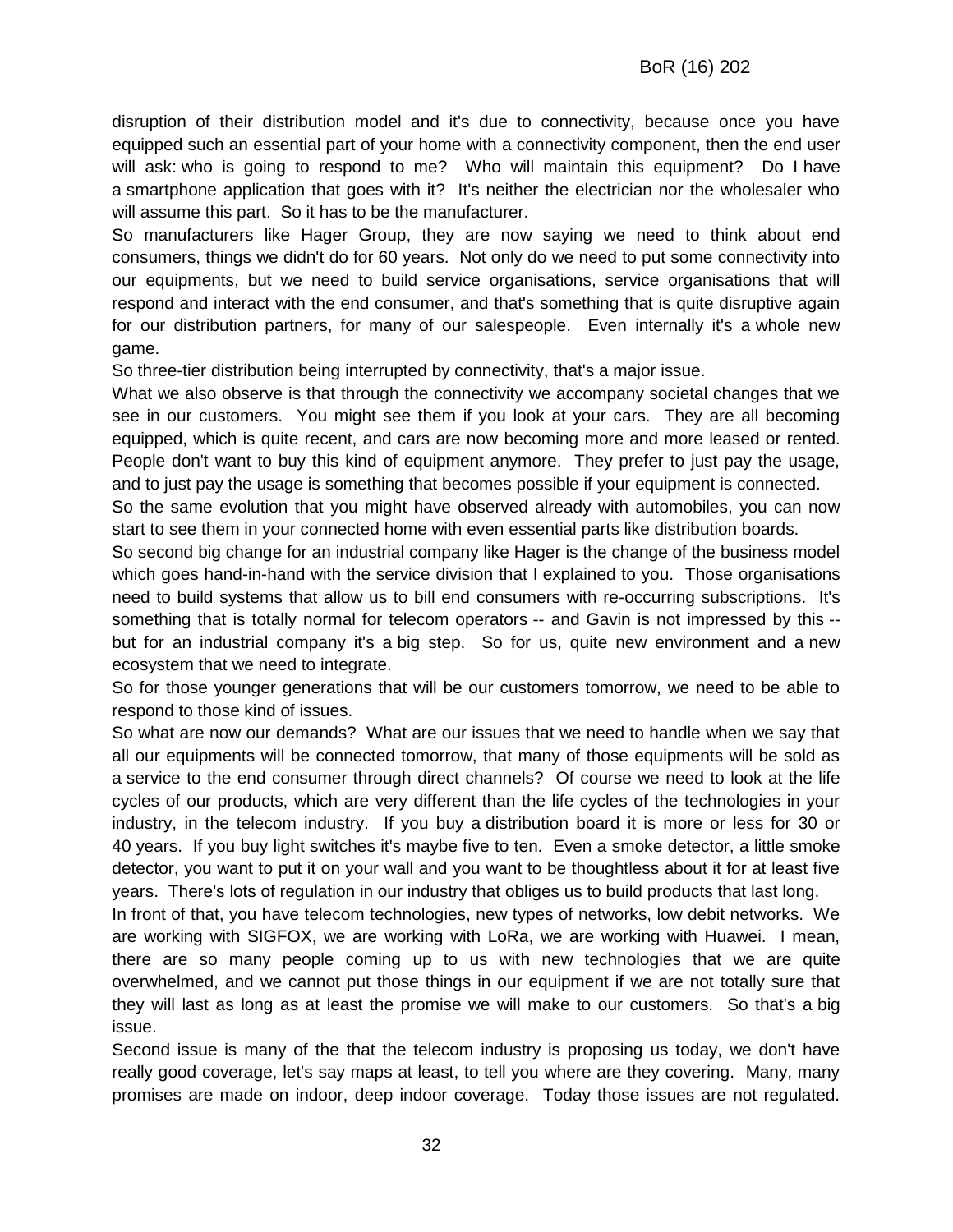So we don't have a central partner that can assure us that this coverage will last and that's a big issue for an industrial company that sells sensible -- again, sensible equipment. If we make a mistake, people get really hurt. Electrical shocks are not small issues.

So for us, those issues are important. Of course, if we say that we wanted some more regulation to consolidate and to stabilise some of the promises that the telecom industry is making us, we are also saying that consumers are not ready to pay a very high price for that connectivity component in the products. If you buy a five or ten-year-old smoke detector that will last for five to ten years, you don't want to pay 100 euros only to have it connected and to have a smartphone application. There are some customers that might be willing to do so, but not so many.

So for us, what really enables our products need to be a relatively low price solution. So what we are saying is that if there will be a lot of regulation and a lot of control, then we might drive prices up, and that's something we don't want either.

Last issue, and I will finish my presentation on that, of course we will know many, many things about our customers. When are they turning on their heating? When are they turning on their light switches? Many sensible data that we need to secure, and again industrial companies are not used to this type of issue.

So there's room, I think, for an ecosystem of many experts that can work on these type of issues. Again, the close relationship we might have between regulators in the telecom industry and industrial companies that work around the smarter home is something I'm really looking forward to. Thank you very much.

**JOHANNES GUNGL:** Thank you very much, Martin. You mentioned a keyword called "disruption". That's what we all are facing. Your business model and yours, Gavin, I guess, and also as a regulator, we are facing a disruption in our business model. We will come back to this later.

Now I want to ask Winston to have your statement. As you told me, you will touch on net neutrality, defining the roles between different players.

**WINSTON MAXWELL:** Thank you, Johannes. My name is Winston Maxwell. I'm with a law firm called Hogan Lovells.

I wanted to talk a little bit about the net neutrality regulation, both in the US and in Europe, and in particular, since our panel is about innovation, I wanted to speak a little bit about commercial innovation by ISPs, new innovative commercial practices such as zero rating, which is highly controversial right now in most continents. How do those practices line up with net neutrality rules? And how do you go about analysing those practices?

It so happens that the FCC and the BEREC guidelines come out to a very similar method for analysing these commercial practices.

Now, the principle is that commercial practices are permitted, retail practices of all kinds, as long as they do not unduly harm the end user's open Internet rights, the right to access any content, application or service of his or her choice.

So the question is: when do you cross the red line? Which is not easy.

Now, both the FCC and BEREC have recognised that there's no one-size-fits-all solution. The OECD came out in its digital economy outlook to say that zero-rating, for example, can have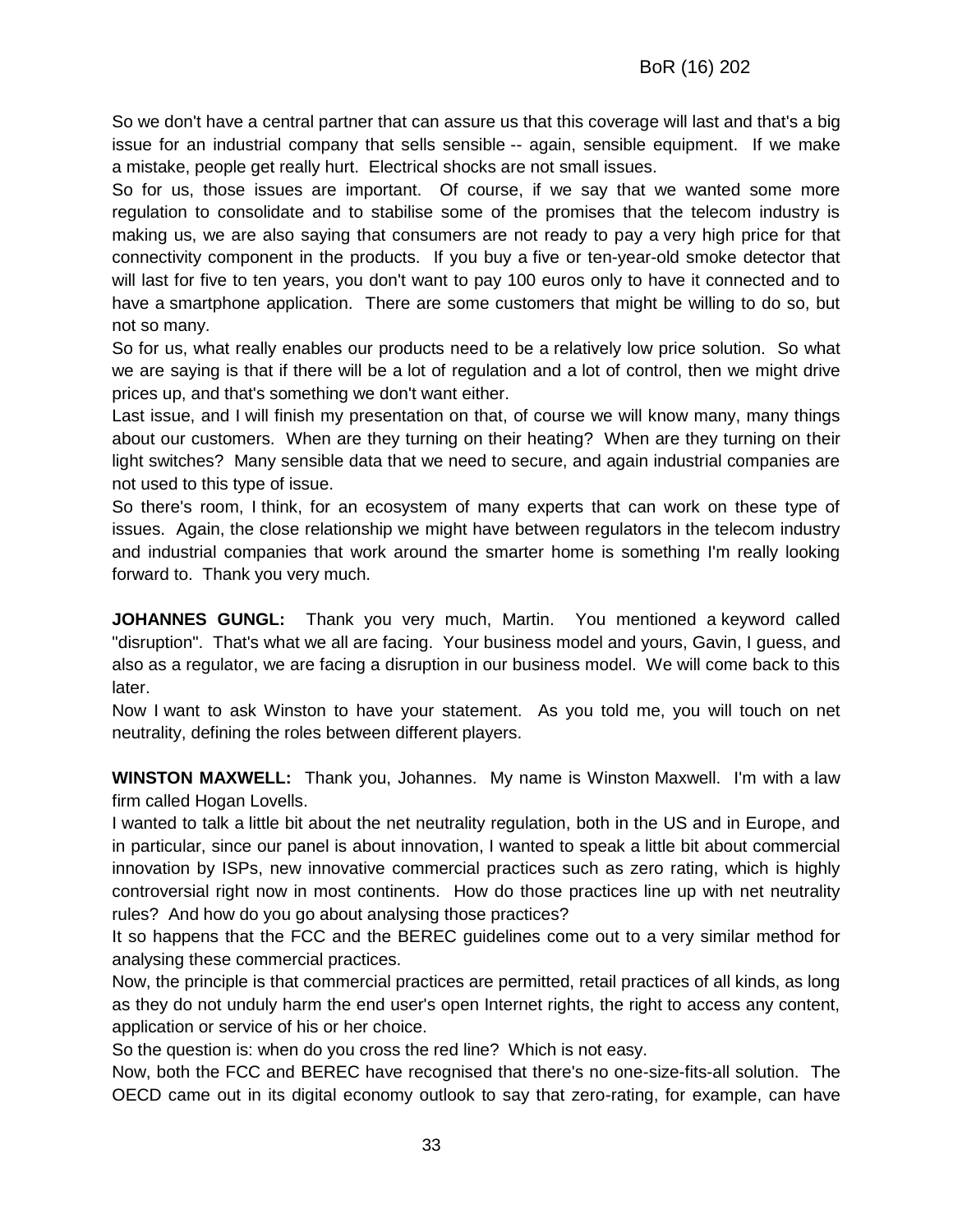pro-competitive effects in some cases or it can have anti-competitive effects in some cases. So it's very difficult to have a single rule.

So both the FCC and BEREC have come up with a multifactor test that they apply to any given commercial practice to see if it crosses the red line of violating net neutrality.

The content of the tests are very similar, in fact, which is very interesting because it permits comparison and experimentation on both sides of the Atlantic.

The first part of the test is to do a competition analysis. Now, most of you in this room, as regulators, are very accustomed to doing competition analysis. It's part of the 2002 regulatory framework as a telecom regulator to do that. You look at the market power of the ISP. You look at the market power of the content provider. You see whether there are perhaps capitalistic links between the two. You look at switching costs. You look at whether the consumer has all adequate information, whether the consumer is in control. All these things are relatively routine, I would say, in the context of a competition assessment that either an NRA or a national competition authority would conduct.

Where it gets more complicated is the second set of criteria. The second set of criteria are intended to evaluate the social aspects of the open Internet, whether the given practice harms things like freedom of expression or harms the Internet ecosystem and innovation in a broader sense, not just for competition analysis, but in a broad societal sense. Whether other fundamental rights are affected. Whether there's diversity in content.

These are things that I would submit you as NRAs are not really familiar with. It's new to telecom regulators to talk about fundamental rights and about societal values that go beyond a strict competition analysis.

Sebastien Soriano mentioned this afternoon that the open environment of the Internet is critical, and I think we all agree on that. But having said that, that really doesn't give us tools to analyse a case-by-case situation.

Now, WIC recently did a study for BEREC that I found extremely interesting where WIC tried to determine what net neutrality is worth to end users. They developed very sophisticated questionnaires and sample groups and found that end users actually do value an open Internet, and they were even able to give pricing indicators on how much it is worth.

But the more difficult question -- and this is the one that regulators have to actually face in this multi-criteria test -- is: what is the open Internet worth to society? And how should regulators try to measure the impact? Those are things that we're ill-equipped to address.

Now, I found an OECD paper in 2016 that attempts to put together a methodology for analysing these more fuzzy factors. The OECD puts all these factors of what's an open Internet into three big categories.

They first look at the technical aspects of Internet openness. Technical aspects are the open protocols, the end-to-end architecture, the addressing system, et cetera.

The second category is the economic aspects of Internet openness. And there we find the familiar concepts of innovation without permission, low barriers to entry, cross-border provision of data, information and services. These are all extremely important on the economic side.

The last category is the social aspects of Internet openness, which include fundamental rights, freedom of expression, freedom to access information, Internet as an enabler of education, harm to more general principles, and fundamental rights.

The OECD puts together a form of a scoring mechanism that can be used actually to measure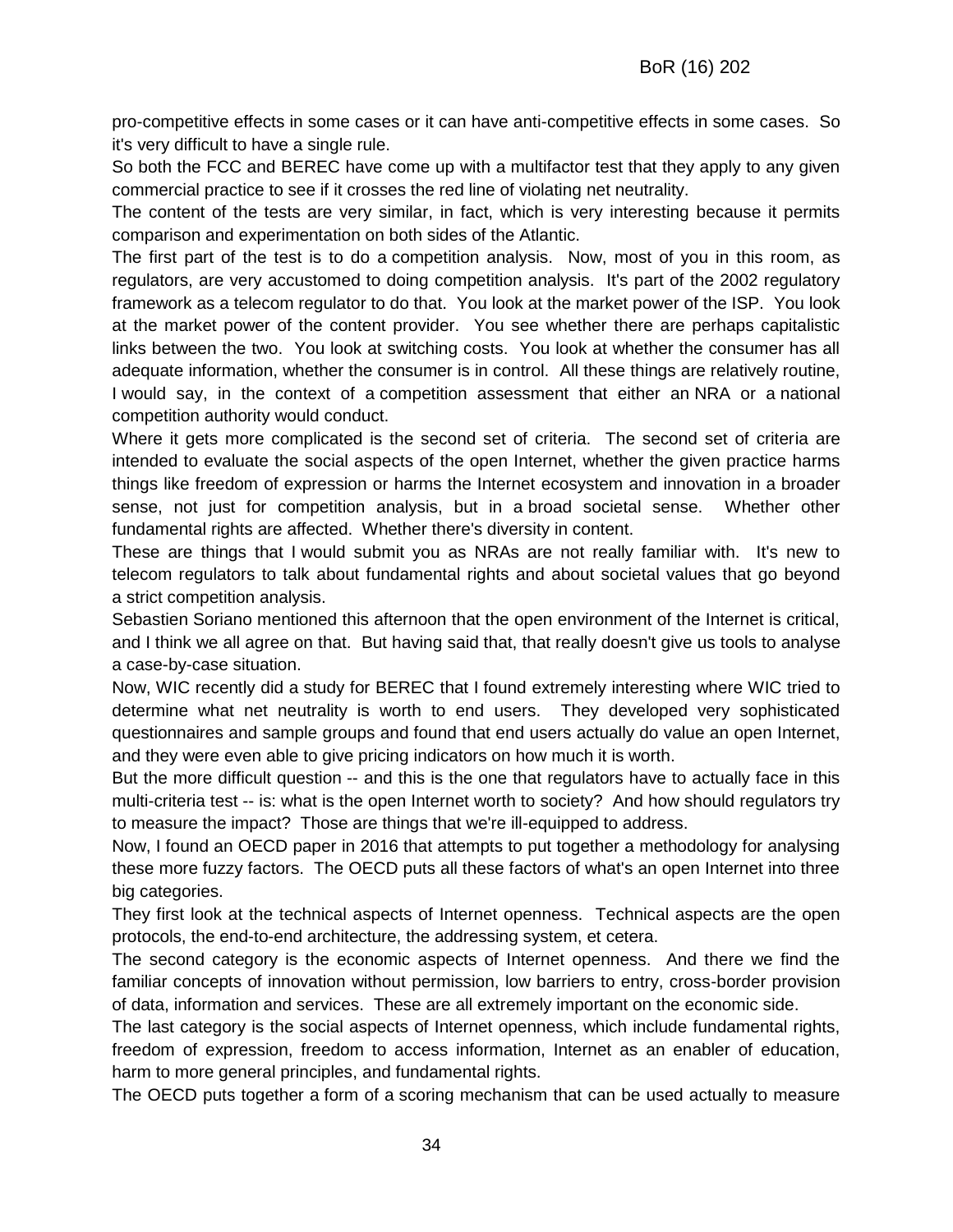these different vectors or different aspects of Internet openness, so that when you're evaluating a given case you can attempt to measure the impacts on different parts of Internet openness.

Now, the OECD's method is meant in the first instance to evaluate government actions. Mr Patterson referred to data localisation rules or other government actions that hinder the free flow of data. Government surveillance can also hurt the open Internet.

But the OECD's method, I submit, could also be used by NRAs when they're evaluating these commercial practices of ISPs. Now, obviously when an ISP takes an action on a commercial basis, that has nowhere near the same effect as a government action on the open Internet. The action of a single private party is not going to change the ecosystem. A government action might.

Nevertheless, if you have all ISPs in the market agreeing to do the same thing, you could have almost the same effect as a government action.

So my conclusion is, first of all, that both the FCC and BEREC have a prudent watch-and-gather-information system for evaluating these commercial practices. The message is: don't rush to a conclusion, and I think that's the right approach in such a fast-moving market.

The second conclusion is that, as regulatory authorities, you are already well equipped to do the competition analysis of these commercial offers. Where you're less well equipped is to measure the social impact, the social aspects of the impact on Internet openness.

There there may be things to learn from broadcasting authorities. Broadcasting authorities are more used to dealing with content diversity, protection of children, social values. There may be lessons to learn from the case law of courts when dealing with fundamental rights, and there may even be lessons to learn from environmental protection agencies who attempt to evaluate impacts to an ecosystem or a biosphere in the environmental sense. They've developed extremely sophisticated methodology for doing that, and there may be lessons to draw from that.

So my suggestion in closing is perhaps that BEREC could put on one of its future work programmes to develop tools for helping regulators conduct impact assessments on the social aspects of Internet openness, because today there clearly lacks a methodology in that area. Thank you.

**JOHANNES GUNGL:** Thank you very much, Winston, for this statement on net neutrality.

As a regulator, I can say that I'm not really looking forward to answering these questions you raised already because this is really an extremely tricky thing, and I think from a European perspective it's very important for us to have a broader look about net neutrality and what other regulators are doing because I think that net neutrality should be executed in a very harmonised way across Europe, if not the world.

So thank you very much for your statements. As the moderator, I will take the privilege to start with the first question and I would like to combine it with a question that came in via Twitter.

The question via Twitter was: could the panel discuss the following question: is the current state of connectivity inhibiting innovation?

I would like to pass this question on to my panel and introduce a second aspect: could you please also address the issue of net neutrality? Is this the current state of connectivity? And are the rules of net neutrality that are now in place from your opinion inhibiting or even fostering innovation?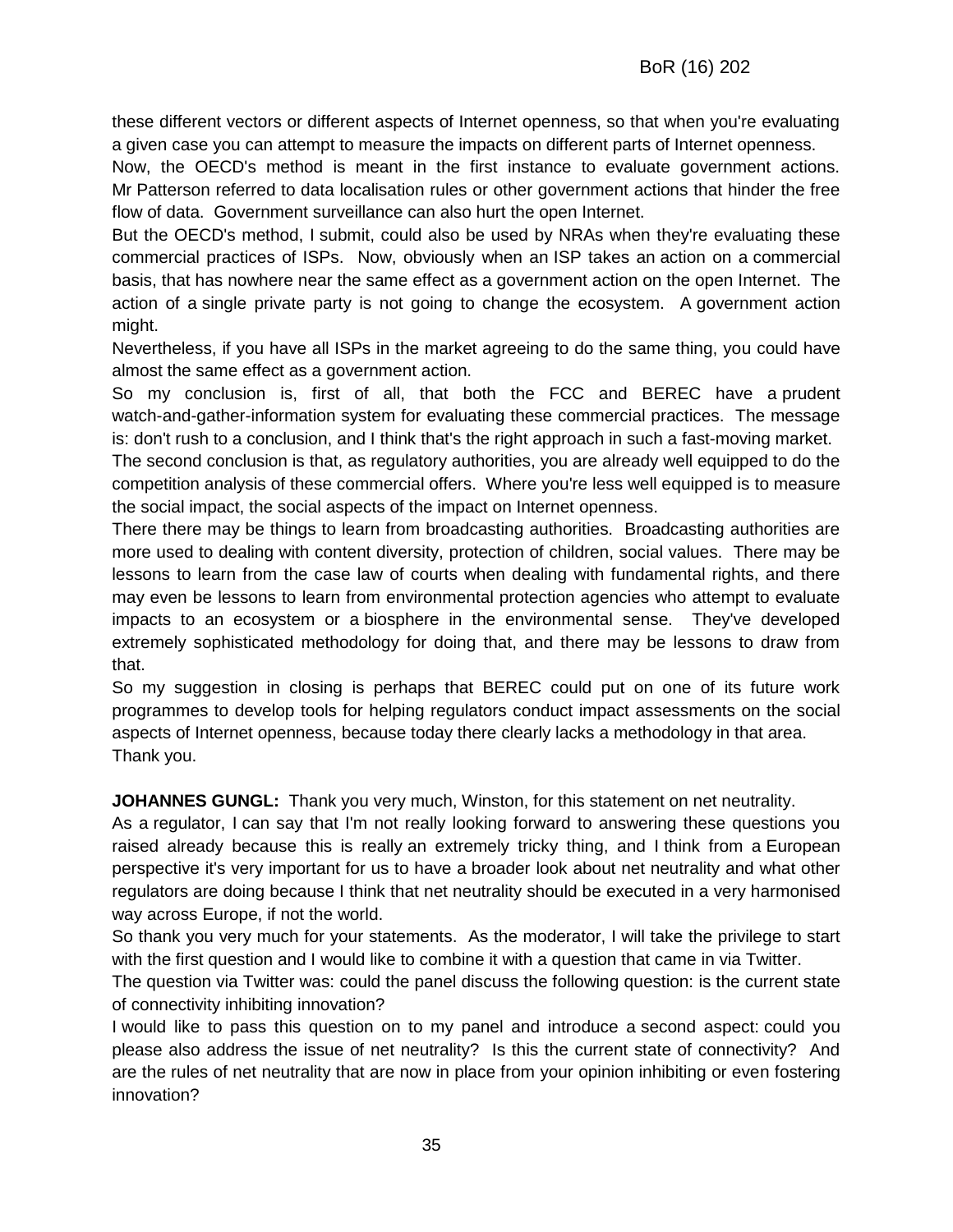Gavin, would you start?

**GAVIN PATTERSON:** Of course, yes. Well, let me have a crack at the current state of connectivity and inhibiting innovation, to start with then.

I would say the answer is: maybe. We're about to embark, I think, across the whole of Europe, all the EU 28, I think, on an ambitious vision to deliver a gigabyte society. In order to do that, undoubtedly we are going to have to step up investment, investment across fixed networks, investments across 5G, investments so that the whole of a country is covered. So USO type investments as well.

The scale of that investment is huge and the vast majority of it is going to have to come from the private sector. Certainly what we would observe is that in order for shareholders to back that sort of investment, we need more confidence that we are going to get a return, more certainty around the sort of investment case, because not only the scale, but the length of these investments means that the payback is often 15, 20 years, this sort of magnitude, certainly the ones that we are looking at. That's difficult to get support from if there isn't certainty from a regulatory perspective.

So in that respect I think we do need to find a way of providing the investment community with more certainty on the sort of regulatory environment that we're going to operate under in order for them to invest. I mean, the conversations I have with investors are that they understand the time frame and they understand that these types of investments have to be made. It's just that when there is the uncertainty of how they're going to be regulated hanging over them, that they understandably become more concerned about that. If you look at the sort of returns that telcos have generated over the last ten years, you can see ultimately that investors feel as though they haven't had a fair return, and that's why many of them have underperformed.

So I think in that respect we are at a crossroads. I think there is this very ambitious vision that I think many across the community and the single market really want to get behind, but we do need to find a way of ensuring that all stakeholders are considered in it and people recognise that actually private investment doesn't come for free. It does need to have a fair return.

**JOHANNES GUNGL:** You mentioned certainty for your investment. Do you think that this is more considered in the proposal of the EU Commission on the new framework?

**GAVIN PATTERSON:** Well, I think what I'm encouraged by with the revisions to the framework are, first of all, a pro-investment stance within that. The more technology neutral that is, the better, because I think the market does solve for the outcome ultimately, and that's what we ought to be focused on. But clearly fibre and Fibre-to-the-Premises is going to be very much central to that.

I also think it's positive in a sense that the time frames of reviews, moving from three years to five years, will be very helpful, because at the moment, across a 15-year payback, you've got five opportunities to take a haircut to the pricing, and that creates a lot of uncertainty. If it's reduced to three, maybe that's going to make life a little easier. So I do think it will --

**JOHANNES GUNGL:** That's understood.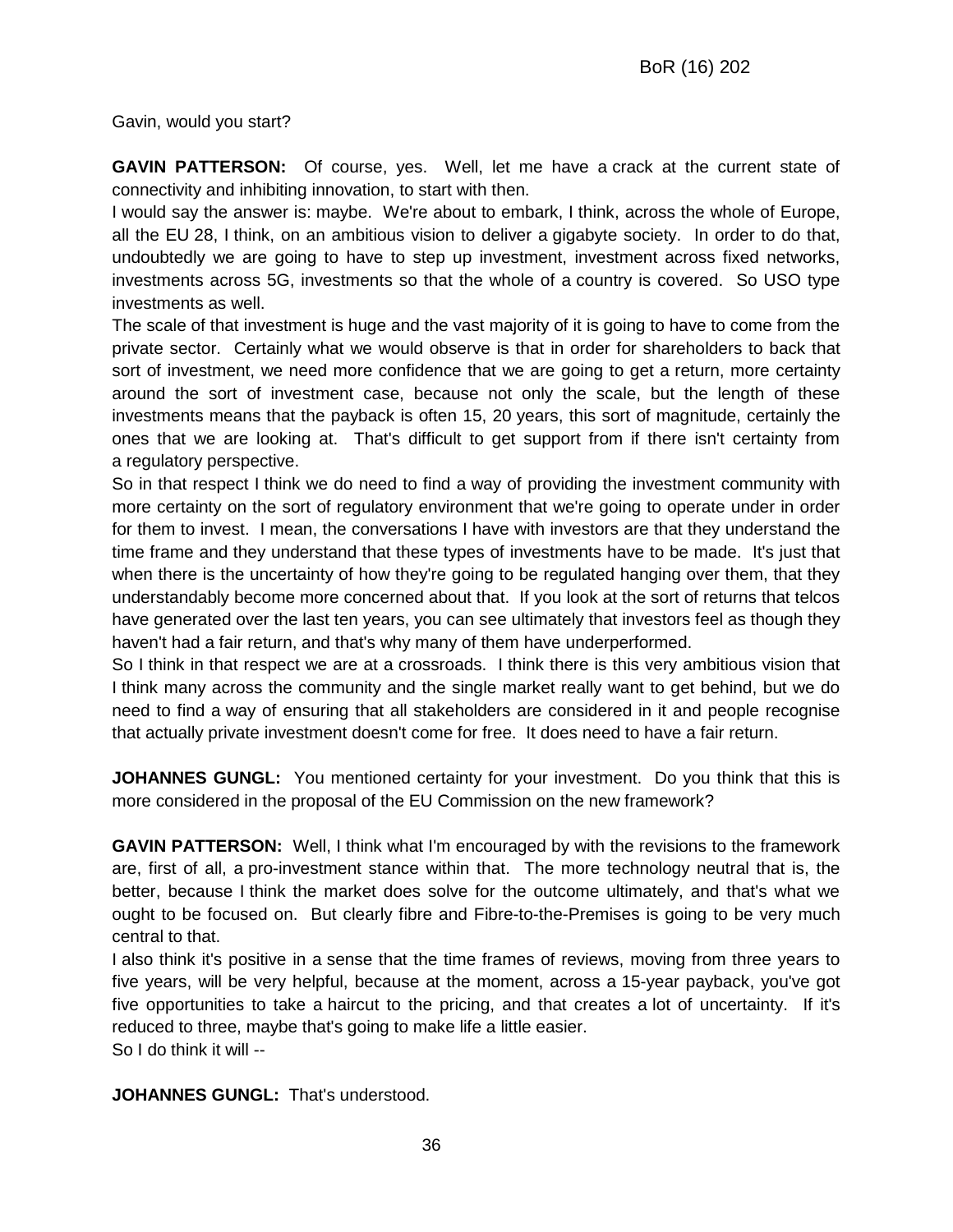**GAVIN PATTERSON:** At the moment in the UK we just move from one review to another. They tend to last three years, and that can't be right. There must be a little bit more -- there must be better things to do with our time, I would think.

**JOHANNES GUNGL:** Okay. And on net neutrality?

**GAVIN PATTERSON:** Net neutrality --

**JOHANNES GUNGL:** Is it a game changer for you? Do you care about it?

**GAVIN PATTERSON:** I do care about it. We tend in the UK to be more on the liberal end of the telco spectrum, I would say, when it comes to net neutrality. We believe in the openness of the Internet. We believe ultimately that things like blocking have no role to play. But we also believe that there should be transparency on what the customer ultimately gets so that they can make choice. So any shaping technologies that are used ought to be completely transparent to the customer.

We also believe that there should be room for innovation between the content owner and the applications provider and the network owner as well, and certainly we found that if you engage in an open commercial discussion, that actually you do find solutions that provide good outcomes for customers.

So, for example, we have a commercial relationship with Netflix. We cache them deep in our network, which obviously improves the customer experience, but also reduces the peering costs. We also integrate them into our EPG on our TV platform, so we are able to work together to drive adoption of fibre, and that's just one example. We have a similar relationship with Google.

So I think in many ways-- I think we are in a good place on net neutrality in terms of where we've got to, and I wouldn't change it dramatically from what's in the current framework.

**JOHANNES GUNGL:** But the good news is, in case of Brexit, you can make your own rules on that, isn't it?

**GAVIN PATTERSON:** You know, we did not want Brexit. We find that actually in many ways a lot of what the Commission does in our sector is very, very good for the sector over the long term. They take a long-term view. They balance the needs of customers with investment. So the longer we can stay within the market, the better, I think. I still hope -- hope against hope in some ways -- that there is a solution to this that sees us continuing to have access to the market over the long term.

#### **JOHANNES GUNGL:** Thank you.

Annina, as far as I could understand your statement, you care about connectivity. Do you care about net neutrality?

**ANNINA KOSKIOLA:** I would say that for start-ups -- your original question was whether you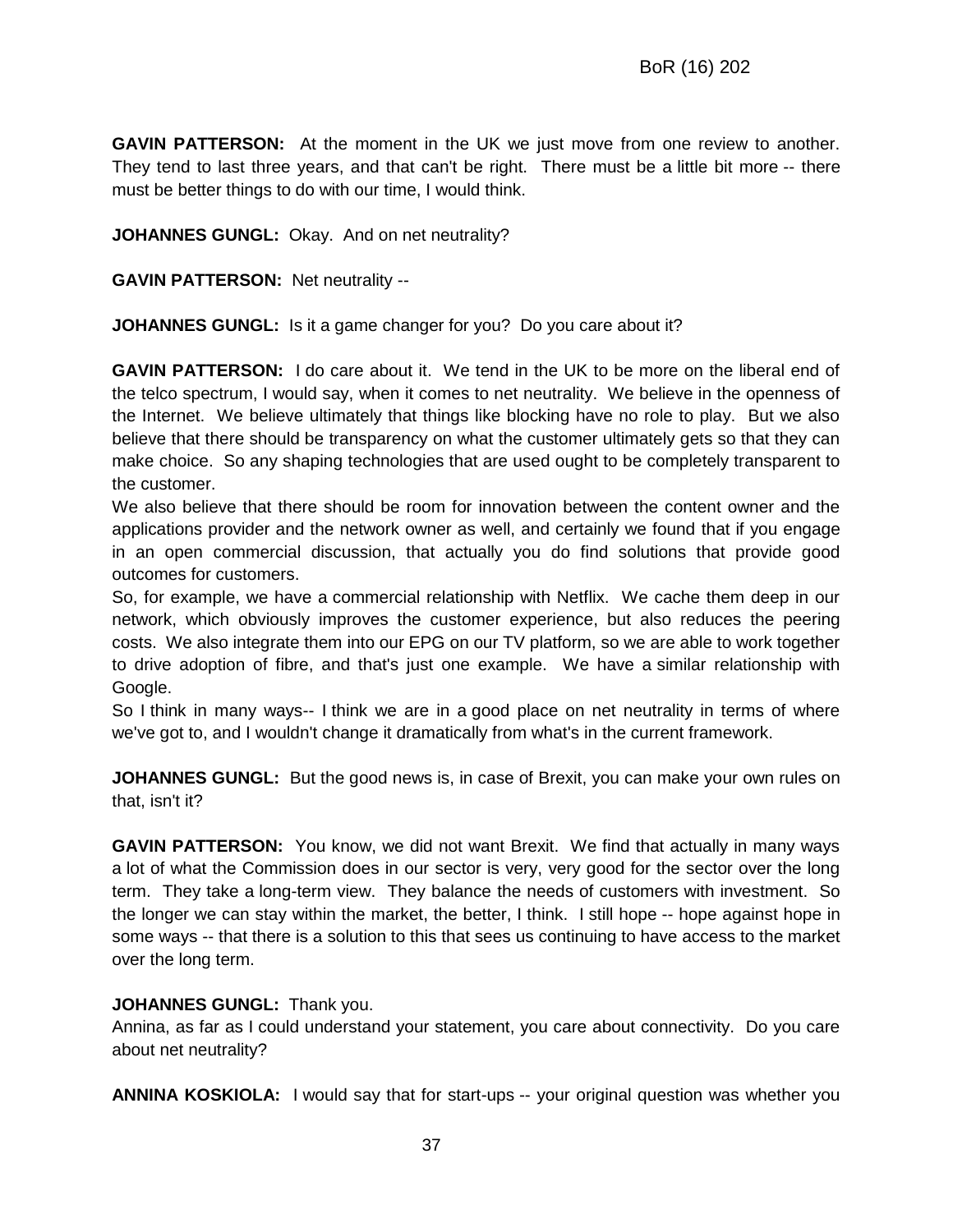see it as restricting or fostering innovation. I could see that from a start-up perspective it's fostering innovation because all the initiatives that aim towards putting different companies or operators on the same line is giving us more chances towards getting into the end user's devices or offering services alongside with bigger players. So I see it only as a positive aspect.

#### **JOHANNES GUNGL:** How about connectivity?

**ANNINA KOSKIOLA:** Yes, the question was whether I can see connectivity issues being harmful for innovation, but the good thing about start-ups is that we are planning services for the future. So we don't maybe even think about connectivity problems when we start innovating on things. It's only when you start taking them to the market when you realise that the connection is actually not yet so good, like this is actually not functioning in real life. So I don't see it's actually harmful for innovation. It's more harmful for taking the innovations to the market.

There are some aspects where I definitely do see some room for improvement, such as WiFi connection underground, the offering of more affordable mobile connection or free WiFi at airports, for example, and IoT networks. So I think there are still some things to be worked on there.

**JOHANNES GUNGL:** Okay. Martin, what do you think about net neutrality and connectivity?

**MARTIN KAISER:** Net neutrality, I think it's not so much a subject for an industrial company who doesn't stream many, many gigabytes over the network. I think Netflix and Google is much more concerned about this than we are.

We will have many, many video cameras around our homes, but I don't think that those streaming private videos will be very much concerned.

What we are much more concerned about is ubiquitous connectivity and the way it travels across borders because, as an industrial company, we export our products into many, many countries and we cannot separate our distribution on connectivity issues like: this one will go to Germany and will be connected to Deutsche Telekom, this one will go to UK and be connected to British Telecom.

We need a very ubiquitous connectivity that goes across borders and it's not the case today, not so much on 2G and 3G networks, nor on IoT networks that we are working with, and that's an issue because if there is uncertainty about what these networks will become, then there is a lot of hesitation when it comes to our industrial roadmaps, and in that way it blocks innovation on our side definitely.

**JOHANNES GUNGL:** Okay. Winston, what are your clients saying on net neutrality and connectivity?

**WINSTON MAXWELL:** I think everybody agrees now that net neutrality is key to the success of the Internet and innovation in general. It's just unprecedented, the amount of innovation that's been permitted by the open Internet.

What we've seen though is the actions of ISPs and operators has not -- it's relatively rare to see blatant violations of net neutrality because I think the operators understand that their customers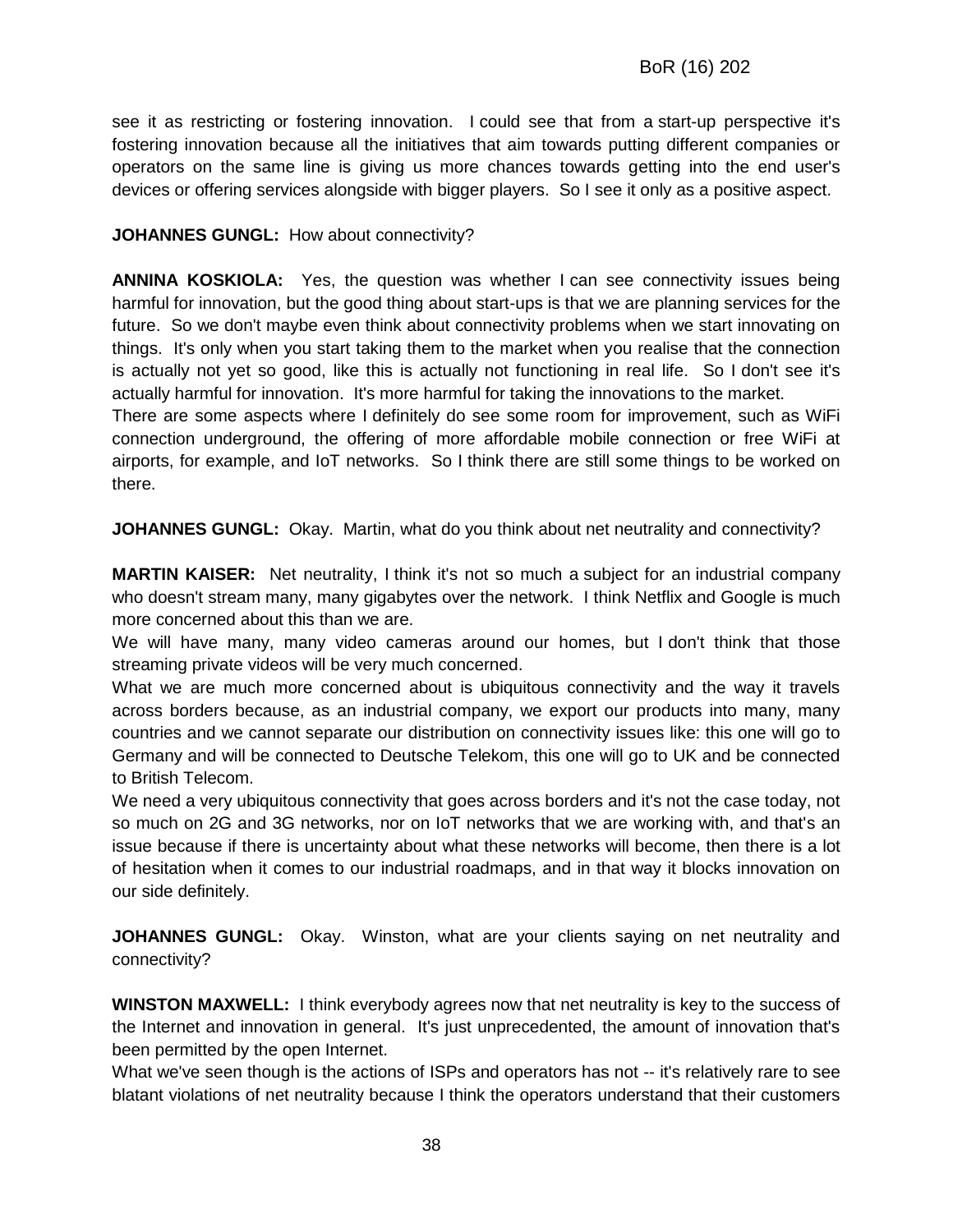want an open Internet too, and that was shown by the WIC study.

I think the bigger threat to net neutrality is coming from government actions. You know, there's a new wave of concerns about digital sovereignty around the world, China, Russia and other countries that really want to kind of re-balkanise the Internet, impose data localisation rules, tighter controls. The real threat to net neutrality comes from there, I think.

#### **JOHANNES GUNGL:** Okay. It's a new aspect.

So I would like to invite you if you have any questions on the topics we have touched so far. I see on the right side.

**KANE MUMFORD:** For Gavin Patterson, just on the subject of connectivity and innovation. Regarding the EE emergency service network, which I know is EE, but as CEO of BT hopefully you can comment on this, will the delay that the Home Office has acknowledged, the five-month delay from 12 September, is that affected by the connectivity issues around the Home Office and EE's roll-out of 97 per cent geographic coverage or is that due to other issues?

**GAVIN PATTERSON:** Sure. It was a very specific question. What is your name, out of interest?

**KANE MUMFORD:** Sorry, it's Kane Mumford from PolicyTracker.

**GAVIN PATTERSON:** I think you are referring to the emergency services network contract?

#### **KANE MUMFORD:** Yes.

**GAVIN PATTERSON:** Yes. Well, the emergency services network contract, for other people in the room, is, I think, the first time in the world that a blue light service is going to go over a commercial network. We are part of a group of companies that are providing this. Also included is Motorola, Nokia, Huawei and BT.

In terms of our part of the process, that is going to plan. We've already provisioned a number of the sites required.

There are some concerns, I think, about whether the whole programme is going to be ready on time, but those are probably best addressed to the government directly as we're only one component of it and we're not the system's integrator in it.

Ultimately I think it will be delivered. I'm confident of that.

I think it will be quite an interesting case study for other countries around the world because it will provide better geographical coverage across the UK. So at the moment, while the population coverage is in the high 90s, geographical coverage, even by EE which has the leading geographical coverage, is about 70 per cent. So this --

**KANE MUMFORD:** Sorry, if I could just press on that point, is the delay that the Home Office just acknowledged, the five-month delay, is that down to the coverage that EE and the Home Office are trying to work out, the extended area of coverage?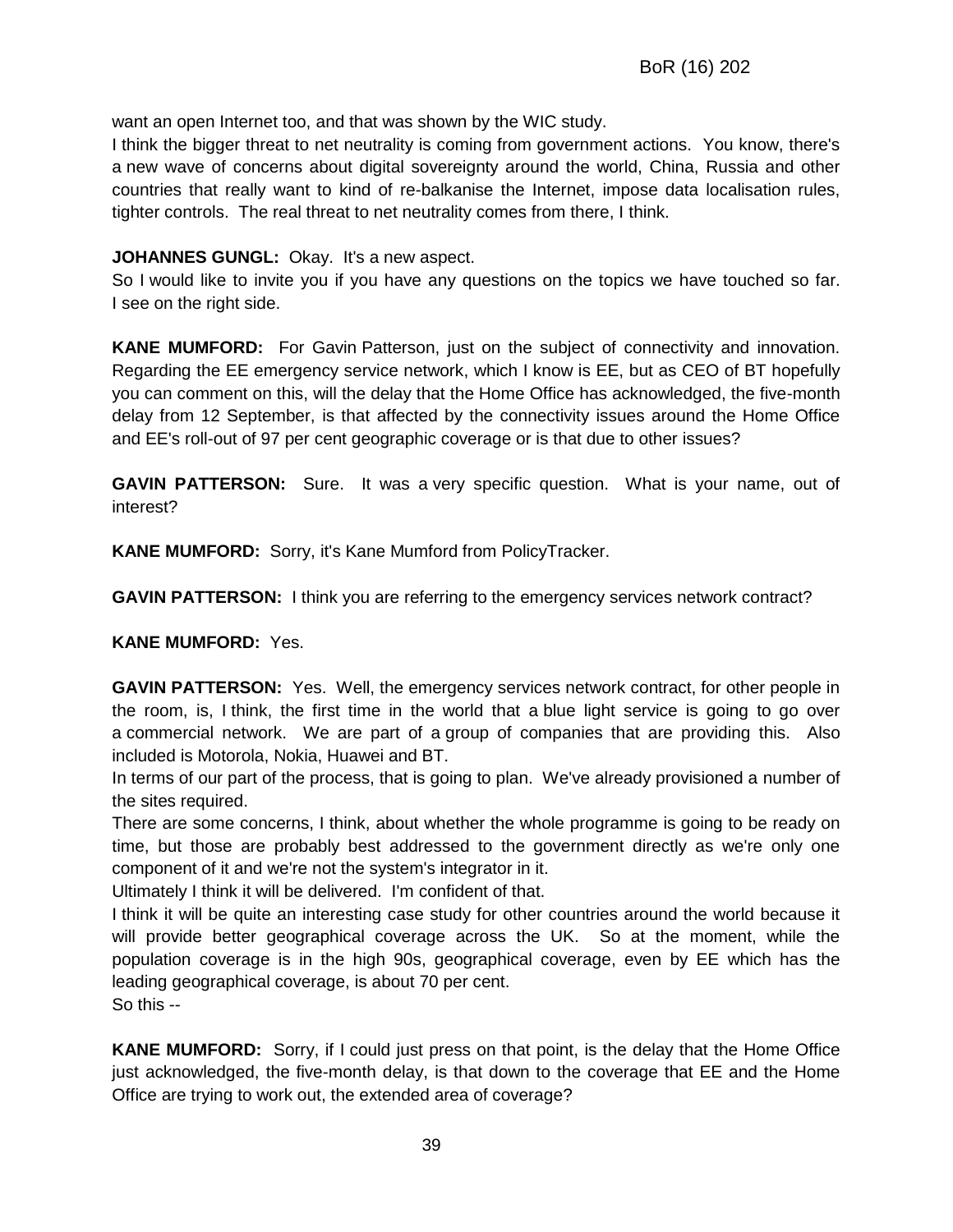**GAVIN PATTERSON:** No, it's nothing to do with that.

**KANE MUMFORD:** It's nothing to do with that? Okay.

**GAVIN PATTERSON:** Ultimately it will get to over 90 per cent, in fact 92 per cent, next year. And importantly, it will save the government a lot of money, in fact, over GBP 1 million a day, in providing these services. So I think it's a very interesting model. I think others are looking very closely at it.

**KANE MUMFORD:** Is there an argument that other countries can benefit from the EU taxpayer essentially funding the research and development of this project through Motorola and EE?

**GAVIN PATTERSON:** That's an extremely specific question.

**KANE MUMFORD:** I think it's a fairly concise one though.

**GAVIN PATTERSON:** I think it's something you may want to address to the British Government. It's not a particular question for me, I don't think.

**KANE MUMFORD:** Okay. Thank you anyway.

**JOHANNES GUNGL:** Thank you.

Any other question from the room? Yes, Sebastien.

**SEBASTIEN SORIANO:** Sorry. It's also a question for Mr Patterson.

You mentioned your media conversion strategy is very important to you in order to differentiate your service. But in the same time you asked for regulators to not only consider infrastructure at the level of the prices -- I guess you mentioned cheap infrastructure, that we should promote not only cheap infrastructure, but also quality of infrastructure, competitive infrastructure and coverage and so forth.

But actually in a convergence strategy where you differentiate with the contents, do you have still a strong incentive to invest in your network?

**GAVIN PATTERSON:** Absolutely. The point I was trying to make is that the historical divisions between content and networks and within networks between fixed and wireless are blurring. And not just BT, but many other companies are crossing from their historical basis into an adjacent area. So while BT is moving from networks into content, Sky has moved from content into providing networks.

The point I was trying to make is, from a regulatory point of view, we need to look at it as a single marketplace because that is the way the market is going. It's becoming homogeneous and we need to make sure that any regulation isn't tilted to one company more than another because of the history of where they've come from and the regulatory environment that was in place in that market.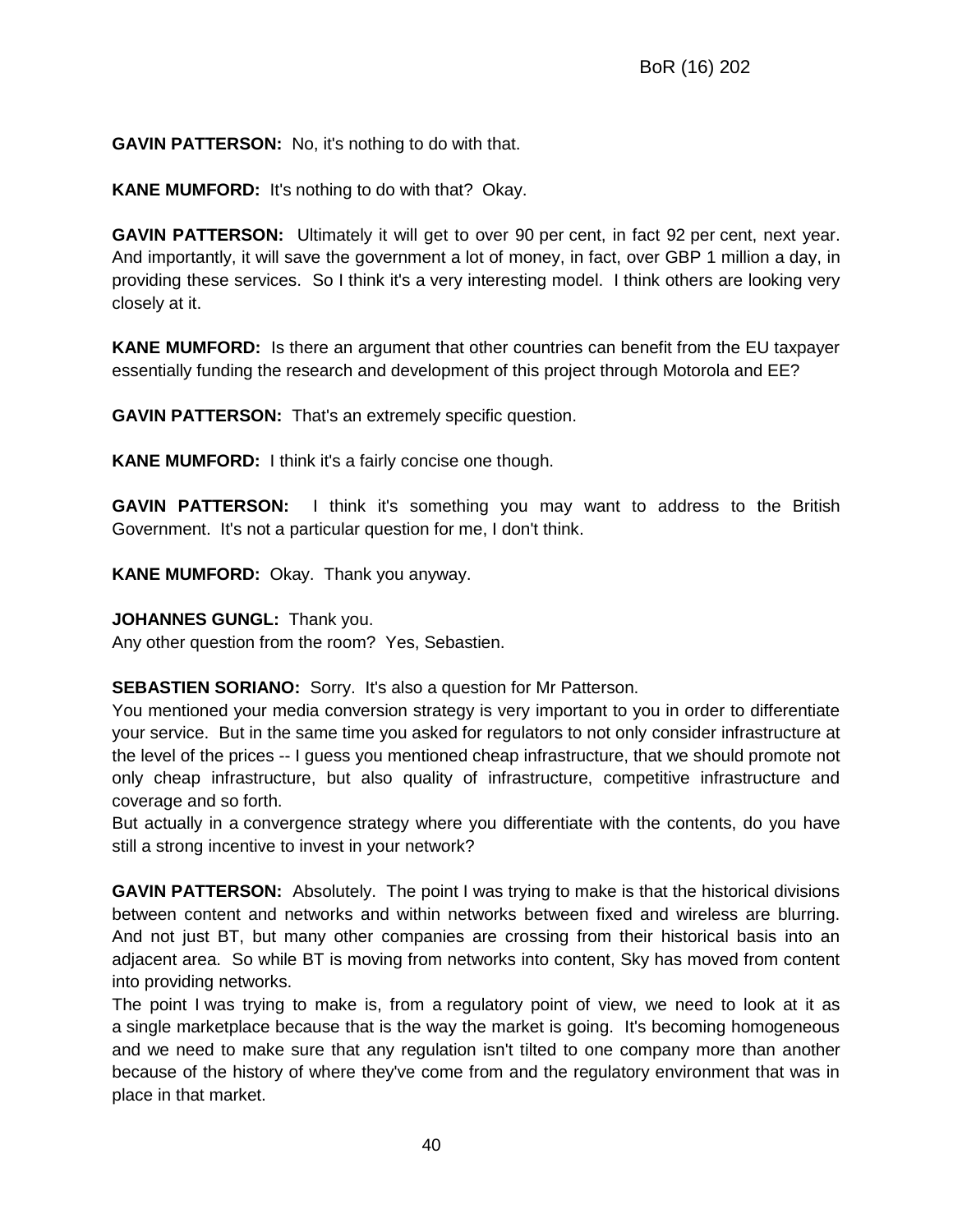In terms of our investments, our investments in sport are invested solely through the consumer division of the group. They don't have any impact on the capital that we invest in the network itself. Indeed, the capital has gone up 30 per cent in the last two years and will go up significantly from here.

The consumer business pays for its own investment in sport, and as a strategy it's worked for us. The consumer business is now more profitable than before it made the investment. So it's in no way detracting from investment in the network.

#### **JOHANNES GUNGL:** Thank you, Gavin.

Another question from the audience. Could you please state your name and the organisation you are speaking for.

**JAMES PEARCE:** James Pearce from Capacity Media, from the UK. It's just Annina mentioned start-ups working with telcos. I was just curious because obviously the OTT markets traditionally had a bit of friction with the wholesale carrier market in terms of it's often been looked at as the cutting into wholesale carriers' profits and stuff like that.

I was just wondering whether it would be interesting to get the view of both Gavin and Annina as to how they can work together and how they can really promote that without cutting into each other's business, and also get a regulator's point of view as to how they can support wholesale carriers in a situation where effectively they're being regulated a lot more than the OTT providers, especially messaging and voice as opposed to content.

**JOHANNES GUNGL:** Thank you for that question. We can combine it with a question we got via Twitter. How can wholesale carriers work with OTTs to mutually benefit both? Any examples?

Well, who of you -- maybe Gavin or Annina.

**GAVIN PATTERSON:** Annina, why don't you start? I'm taking a breather.

**ANNINA KOSKIOLA:** Well, I wouldn't want to see it so that start-ups and larger carriers working together are not -- they're not trying to eat the same cake, but their collaboration can just expand the market and help expand the telcos' traditional business into completely new aspects that they haven't thought of before. Like the example I mentioned about the Finnish start-up that is doing the health monitoring rings, that is a completely new product for the operator to start selling.

So I wouldn't want to see them as competing, but more like being able to support each other.

**JOHANNES GUNGL:** Annina, an additional question on that. Have you realised that telecom operators fear that their services are cannibalised by new actors, new start-ups and so on?

**ANNINA KOSKIOLA:** Yes. Well, it's nice to hear that they actually take start-ups so seriously, that they fear that.

But I do see that in order for them to be able to cope in the developing market, they need to start using new technologies and new approaches. And if they're not able to do it on their own,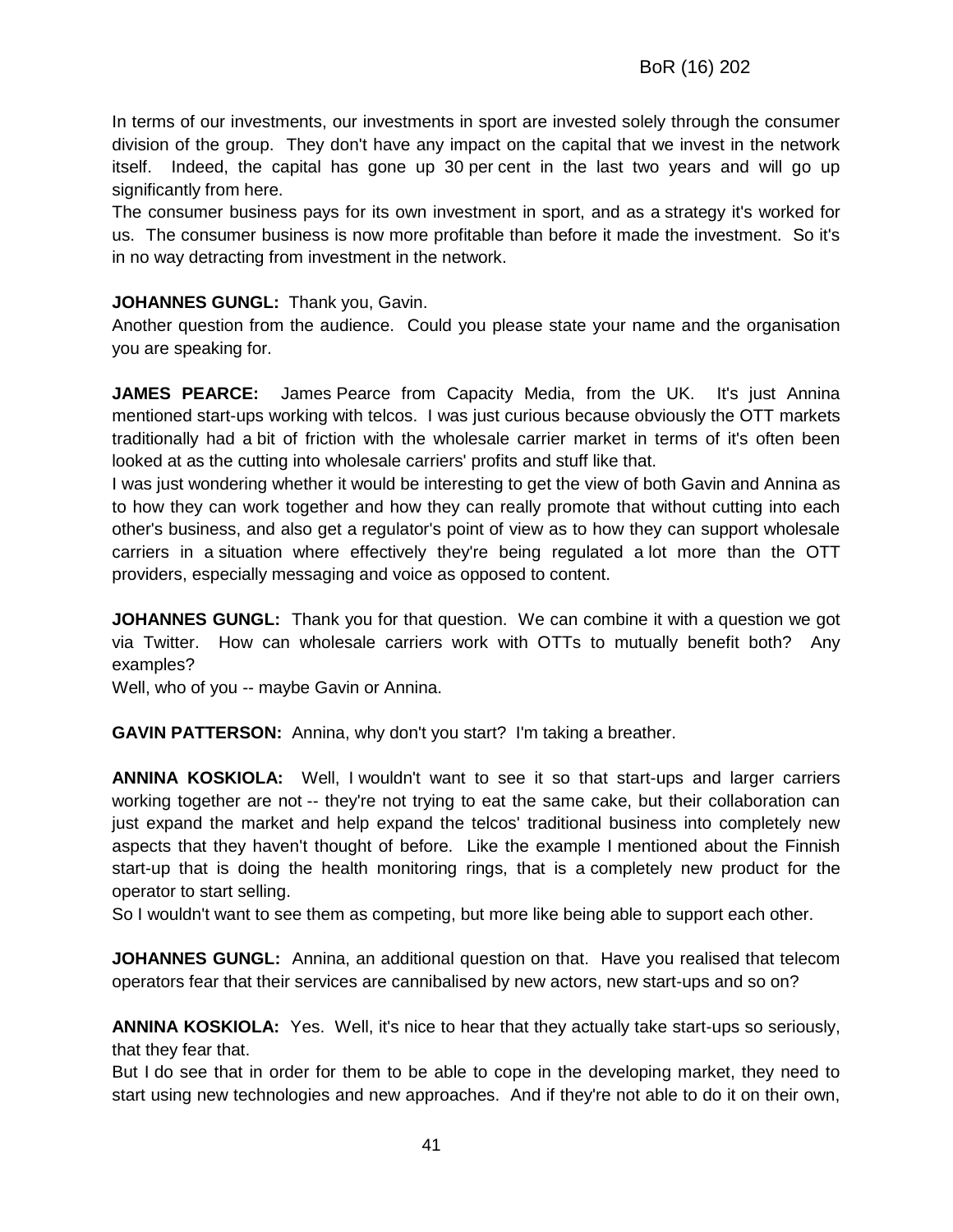then it's better to partner with start-ups than to stay on the side and watch the start-ups grow and take their business, like what is happening with WhatsApp. They could instead start collaborating with start-ups that are producing messaging services and start offering them.

**JOHANNES GUNGL:** Are traditional operators innovative enough to do so? Because you mentioned you would rather co-operate with WhatsApp because it's more convenient for the customer, everyone has it, and the messaging service of the telecom operators is maybe already kind of outdated, isn't it?

**ANNINA KOSKIOLA:** That's a really good question, if they are innovative enough. I would want to see them as being innovative enough.

But definitely what I've noticed with telcos and other big corporations is that even though they have these innovation departments and accelerators and incubators, it's very easy to be introduced to these corporations, but to get to the next level and meeting the actual business decision-makers and actually starting some business together, that's the hard step.

I think that's really something that the big corporations should start focusing on if they really want to be innovative, to not keep the innovation as a separate department, but to take it inside their core businesses as well.

#### **JOHANNES GUNGL:** Okay, interesting.

Martin, what is your experience with traditional operators?

**MARTIN KAISER:** We talked at lunch about the solution that you propose with your Finnish company. If I take the case of Hager Group, if we would include messaging in our smartphone applications, we most probably would not propose SMS messages because it's something over a 10 or 30-year period of a lifetime of a product. We cannot foresee the costs that will be generated by this if we want to include that.

So we would probably choose an over-the-top solution, and that's why I'm saying that I think all those new solutions, innovative solutions, they are newly generated usage scenarios. They are new usages that are adding on existing ones, but they are not cannibalising existing ones.

There will always be space for SMS messages. If I'm in the middle of the French mountains and I need to send a message, then I don't have enough data connectivity to do so and I need a back-up with an SMS. That's where new technologies can create usage scenarios that will indirectly generate old business to still grow.

So I think that's where they are nourishing each other and you don't need to oppose them. You can put them next to each other. I agree that you need to have a more integrated approach between telecom operators and start-ups, but it's a difficult subject. In the industry we are not exemplary for that either.

**JOHANNES GUNGL:** Gavin, how can you compete then with WhatsApp, given the statements of Annina and Martin?

**GAVIN PATTERSON:** I think Annina is absolutely spot on. There's no point being in denial that these trends are happening and that innovation is something that you can stop. I don't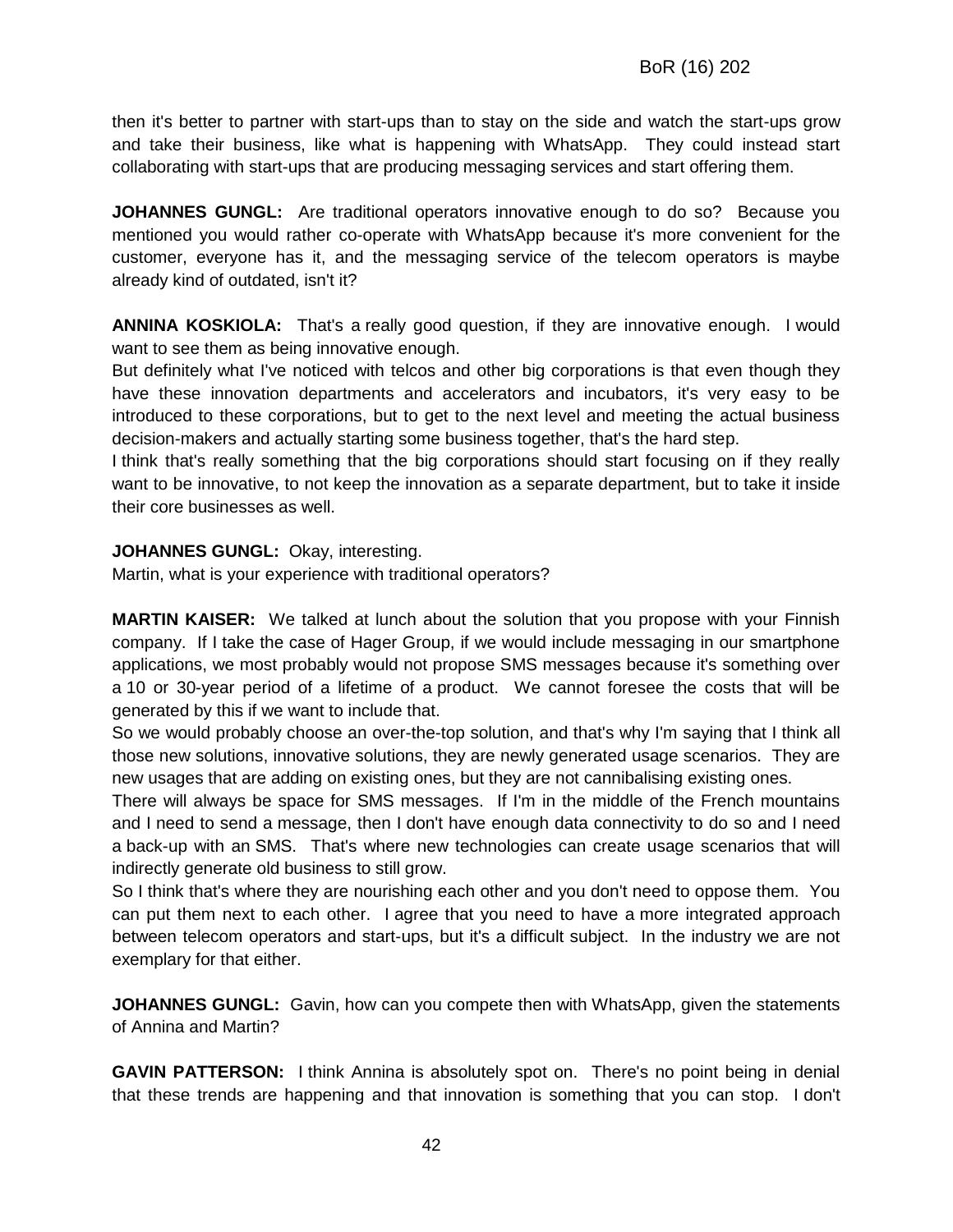believe there's any point in thinking that you can do it all for your customers.

What I think we as telcos and service providers have to do is create the right environment where the best of the Internet can be brought to our customers, and we have to adapt our business model if we're not at the forefront of that innovation.

So Annina is absolutely spot on. I think there's innovation that happens within a business, within a telco, but the best telcos also operate an open innovation strategy which tries to partner with companies around the world.

We operate this in a couple of ways in BT. Within our main R&D facility just outside Ipswich we have over 70 companies co-located and it's been a place where a number of successful start-ups have come out of over the years. Sometimes it's simply just sharing the same environment, not necessarily with an investment from BT.

The other is that we have a scouting capability that is based in Silicon Valley, but also scouts in Korea and Japan and India and Israel, that looks at the best new start-up businesses and tries to bring the ones that make most sense to us, where we can add some value and work together, and we try and do that.

You're also right that it is sometimes difficult to find your right way into big companies. Initial conversations can sometimes not go far, and I can imagine that's frustrating. It is something I feel as though we need to do better at, and I think we're probably more progressive than many others, but it is definitely an area that, you know, there's more to do at.

**JOHANNES GUNGL:** Okay. Any other question? Yes. My left side.

**STEPHEN HOWARD:** Thank you. It's Stephen Howard at HSBC.

Given this is a session about the fast changing digital environment, I have a question about the new framework and its seeming move away from technology neutrality and its favouring of platforms like FTTP.

What I'm wondering is: have we actually got the right emphasis here? Because if we want to get the maximum amount of innovation as quickly as possible, shouldn't we actually be promoting the quickest market solution, ie the quickest way of deploying really fast speeds, which I think might well be Fibre-to-the-Node or Fibre-to-the-Cabinet or Fibre-to-the-Curb or whatever you want to call it? Is that perhaps not preferable from the view of maximising innovation in the short to medium term, as opposed to FTTH, which may be a great technology, but could take many more years to deploy?

I'd be very interested in the panel's views. Thanks.

**JOHANNES GUNGL:** If I got it right, this is more on the connectivity issue and what technology and what approaches to promote.

Do you prefer anybody to answer your question or --

**STEPHEN HOWARD:** Well, it seems to me it's relevant to everybody on the panel, including your good self, sir.

**MARTIN KAISER:** On the industry side, we need to have very small proof of concepts when new technologies are coming out and reassure our engineering that these are really the right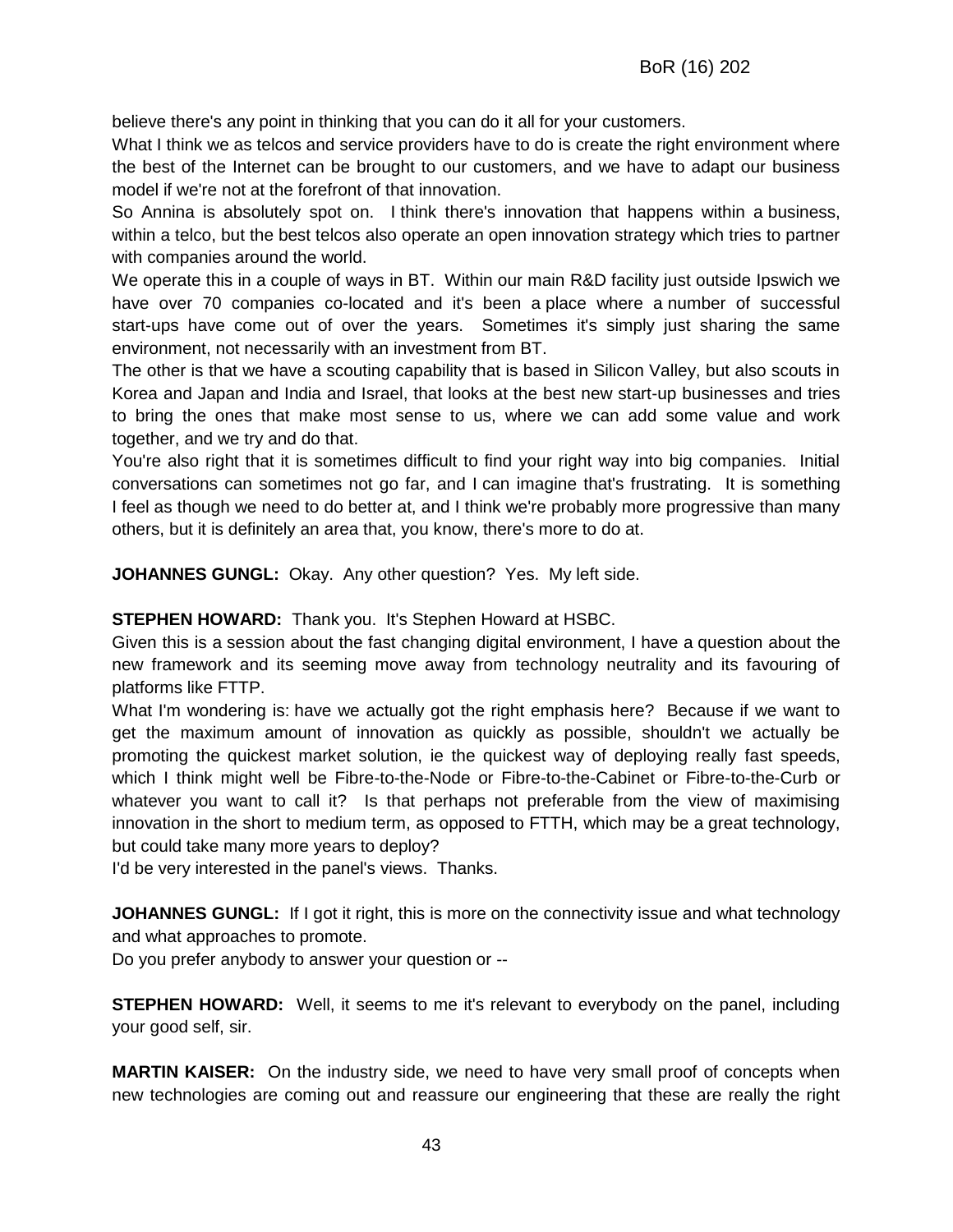technologies. Just presenting them great technologies that will be rolled out over the next 10 to 20 years will not be sufficient. We need to have hands-on experiences.

I think it's important also to test it with real life customers. You need to put it in their hands, have their feedback, and that way you reassure on the technical side the engineers and you reassure the marketing people that there will be a customer on the other side.

Once you have that proof of concept from a technical and a customer point of view, then you can roll out the technologies.

But waiting for the ideal technology to come out, I don't see that so much happening, at least in our market, in the smart home market.

**JOHANNES GUNGL:** In the previous session I think everybody was concluding on the fact that Fibre-to-the-Home will be the endgame. What are the preferred solutions until we get there, Gavin?

**GAVIN PATTERSON:** Fibre-to-the-Prem is going to be the endgame. It's just when is the end? That's the debate.

I agree with, I think, Stephen's hypothesis that ultimately the regulators ought to set outcomes as being the right thing to focus on, rather than particular bias to a technology, and let the industry innovate to try and deliver them.

In order to get ultrafast speeds deployed quickly, we believe it's going to be a mixed economy anyway. So yes, there'll be more FTTP, but FTTP is a relatively slow roll-out. The throughput you can put through the workforce is something that you've got to do some every year over a period of time, and if you only focus on that, you miss the benefits of having the network effect, if you like.

So if I look back on what we've done in the UK, predominantly through this first stage we've done FTTC. If we'd have only done FTTP, we would have covered about 10, 15 per cent of the UK at this point and we would be having a very different discussion here. As it was, we took the view that said actually the benefits of having the network effect and having better speed for everybody are more important than getting infinite speed or very, very fast speed for a few.

But over time I think that will change and we will upgrade via a number of technologies. More P(?). G.fast that gets speed of half a gigabit, and in fact we're getting 5 gigs in the lab over G.fast now. So we know it can go further.

But ultimately we will need to look at things like wireless in some areas as well, I think, and the new standards around 5G that I was referring to I think are quite important in that area.

**JOHANNES GUNGL:** We are touching on the point of the prerequisites of a network.

Maybe a question to Annina and Martin: what do you think should the ideal network for IoT services look like? You want to do indoor positioning. I think you need coverage even on the toilet, in the bathroom, and when I'm sitting on the toilet, trying to access the Internet, it's a little bit of a problem. So how do we have to design the networks?

Maybe then, as a conclusion, what can regulators do to promote that?

**MARTIN KAISER:** In the connected home, for us, what we call deep indoor coverage is a real subject because it will all start with smart sensoring and those sensors are sometimes deep in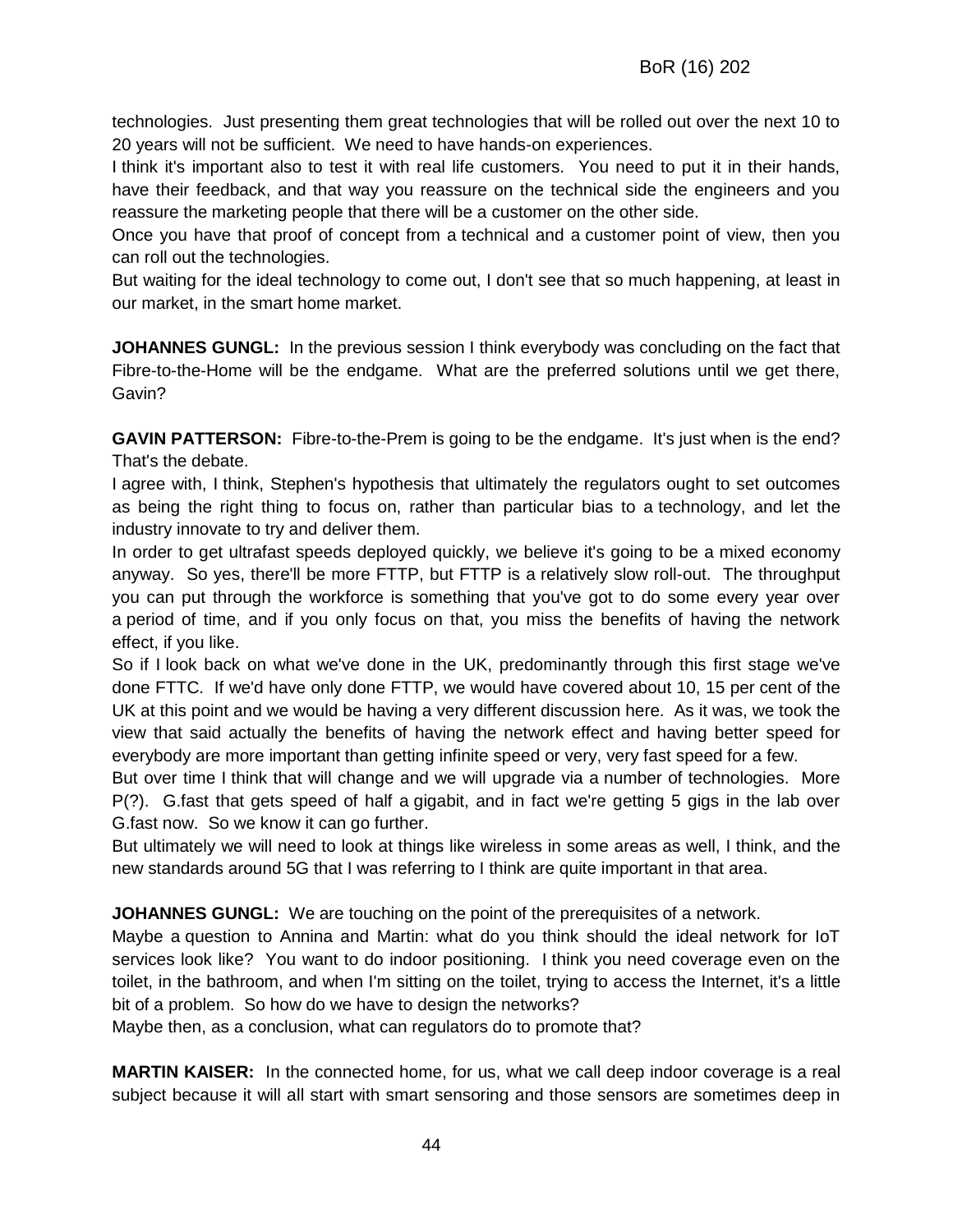your basement. Water meters or gas meters, electricity meters, they are very often hidden in your home. So deep indoor coverage is a certain subject and there are not many people know how to measure it.

From that perspective, we need a stable and reliable partner that can reassure us that the rules of the game will not change over time, because once we have installed this type of equipment in our customers' homes it's done for the next 20 years.

So very much a necessity for us to have a reliable technology, reliable ecosystems and reliable regulators in that sense.

**JOHANNES GUNGL:** Is the network of the telecom operators the right network or do you rely on WiFi or other solutions for your products?

**ANNINA KOSKIOLA:** We use a combination of different networks and different technologies. I would agree with you that the in-house connectivity is a real issue of how you get connection also deep inside or deep underground, like subways and so forth.

Another aspect that is really important is that the service would be as unified as possible as widely as possible within Europe or even within the whole world.

**JOHANNES GUNGL:** Maybe I can add some experience we have in Austria. With the last multiband auction we have imposed a coverage obligation for indoor, not very high bandwidth obligations, but at least 2 megabit. What we have found out, it's extremely difficult to measure it and to find out whether or not the operators are complying with this obligation.

So deep indoor, I would agree this is of concern and then gets more and more important. But it's, from a regulatory point of view, an extremely difficult issue to monitor and in trying to promote it.

So I'm not quite sure whether the traditional regulatory work is fit for purpose in that sense. Maybe other technologies will have to play this role.

Okay. There are two quite controversial questions coming in from Twitter to Gavin.

You mentioned data protection and there is a question to Gavin: is it correct to interpret from your presentation that BT or telcos in general want to make end users' data their own and perhaps monetise that data? Gavin?

#### **GAVIN PATTERSON:** No.

**JOHANNES GUNGL:** We don't avoid this question.

**GAVIN PATTERSON:** Yes, exactly, hash e-privacy.

No, that is not what I said and I'm not sure how you could have drawn that conclusion from it. The point I was trying to make is I think the privacy regulation has evolved and is actually pretty stable and well understood for people. During this next phase we need to think how it evolves for sensors. Who gets access to the data from sensors? Ultimately who owns it? And it's not necessarily the same as people.

So I think it's an ongoing debate. It is not great plan for BT and other telcos to take over the world in terms of data. I'm trying to make the point that ultimately we do need some regulation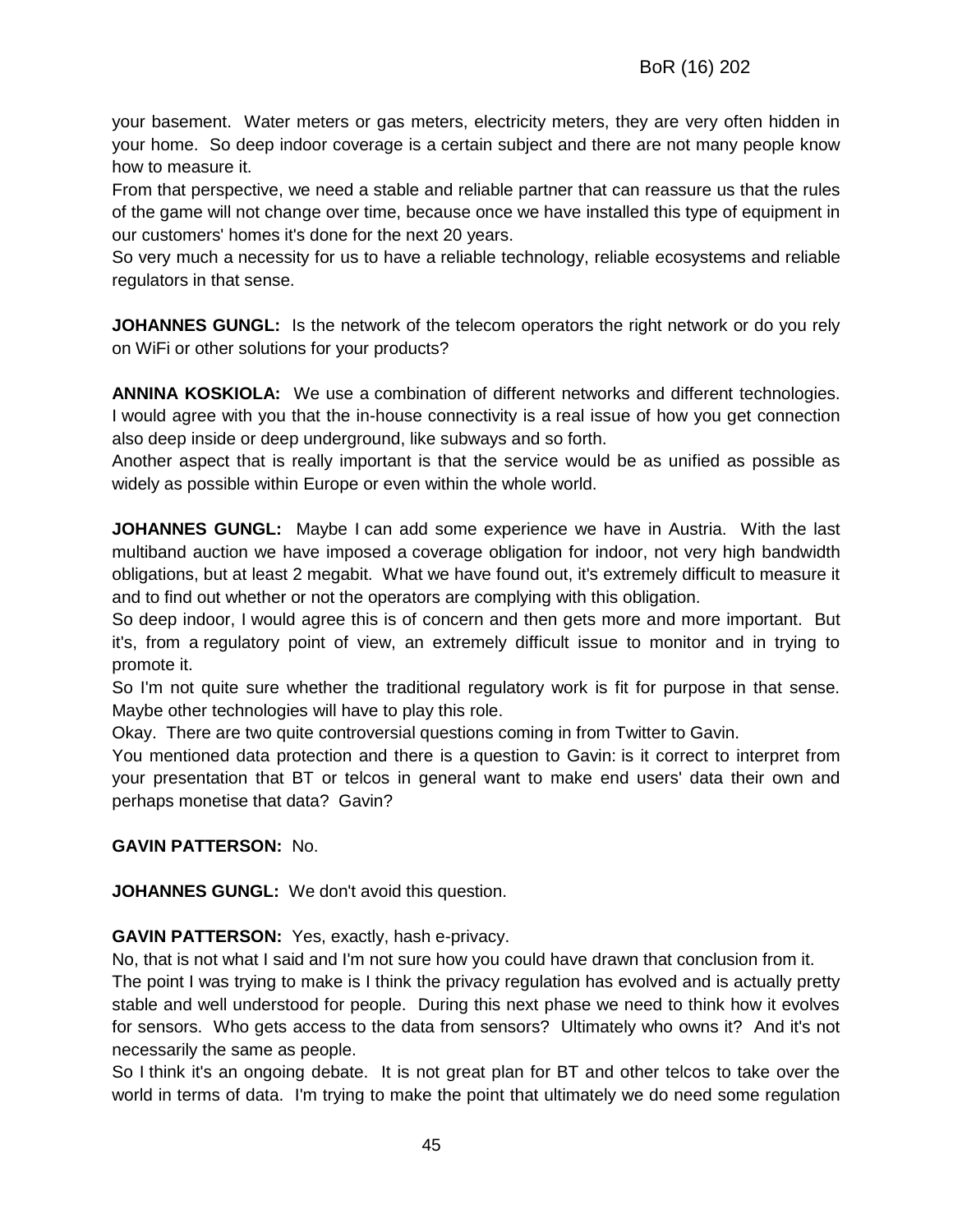around this, and there are going to be, not just millions, but there are going to be billions of these devices out there and we need to really think about privacy and protection through that lens.

#### **JOHANNES GUNGL:** Thank you.

Winston, you are advising on data protection. Gavin just mentioned there is a need for regulation. What kind of regulation? How much regulation?

**WINSTON MAXWELL:** Within the digital single market package there's this whole chapter on data flows which deal with the very issue of who should be deemed owning the data, what access rights. It's more economic debate because in any given Internet of Things scenario you have maybe five players, the car manufacturer, the device manufacture, the interface, the telco. You know, you can list five or six. Each of them have some legitimate claim to access the data and do their business around that data, and yet today, you're right, there are no clear rules about how that should be organised.

So it's true, it's moving a little bit away from -- the data protection aspect is clear, at least on the legislative side. The application is more complicated. But the sort of economic issues about how do you organise access, we're just starting.

**JOHANNES GUNGL:** Okay. Gavin, you are really popular tonight.

**GAVIN PATTERSON:** I am, yes.

**JOHANNES GUNGL:** Is BT ready -- I would say do you fear that that you are uberised, disintermediated and commoditised? Maybe is content the answer?

**GAVIN PATTERSON:** I think every company in the world is at risk in some ways of being disintermediated if ultimately they don't stay close to their customers and move as their customers' needs ultimately evolve. It's true in our space, but it's true in every business around the world. You've got to be able to adapt and change your business model as you see competitive alternatives come along.

So I don't see there's anything different about the situation that we face today as a company or any telco faces today. I think if you're open to innovation, if you're listening to your customers, if you provide a product that they value, ultimately you will be able to adapt as their tastes change and their needs change.

If I look back over the 150-plus years, in fact probably 170 years that BT has been a company, it's been at its most successful when it has adapted to changing environments. It's managed to do that most of the time, but not always. But it is spotting these technology transitions, these platform transitions, and figuring out what that actually means to our business model that ultimately is the key.

For us, if we invest in the network, if we invest in providing better customer experiences around that, and there is a way of getting a return on that investment, I think -- I don't see the likes of Uber investing in fibre and 5G per se, and those ultimately are going to be the networks that we need for the gigabit society that we've been talking about.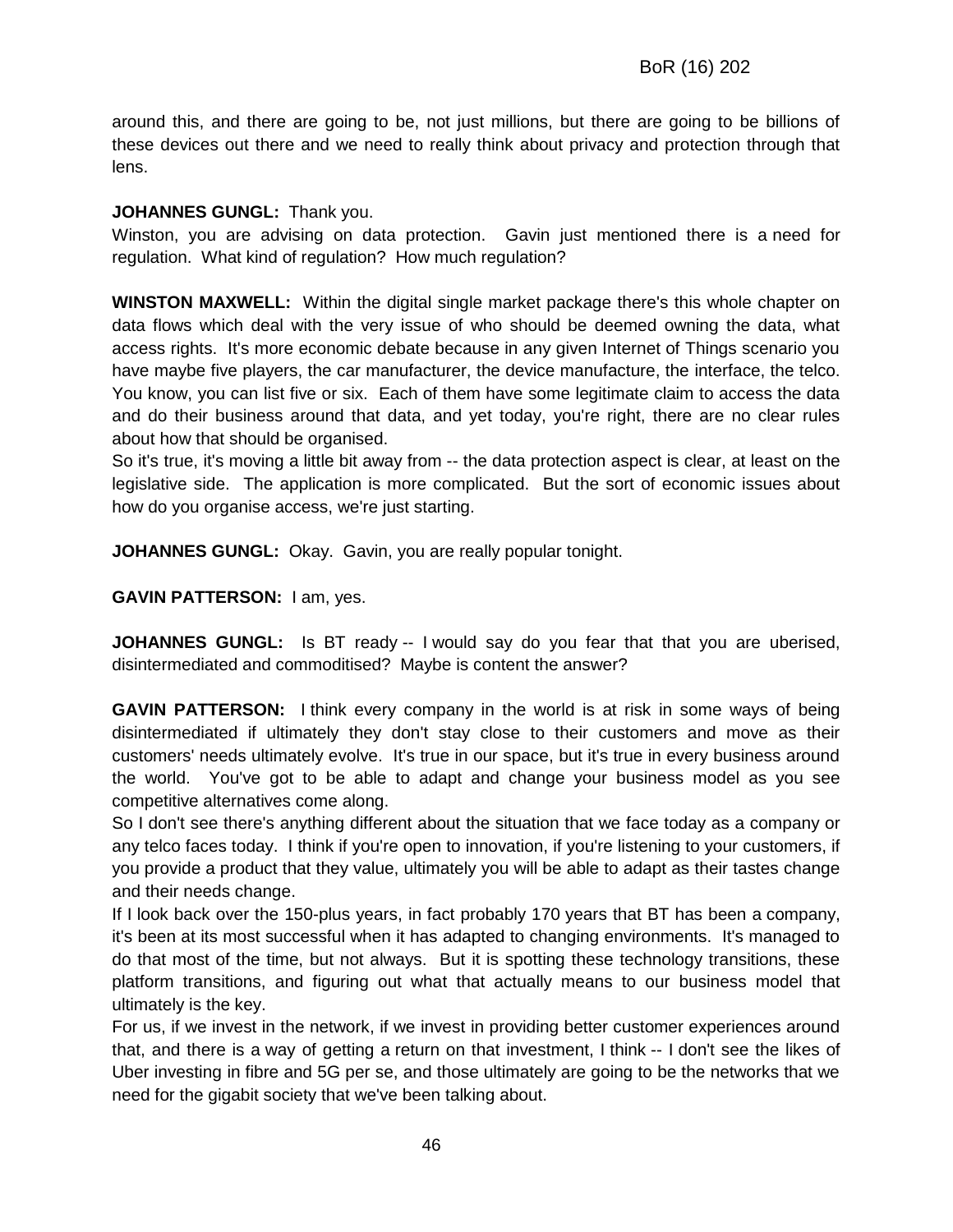**JOHANNES GUNGL:** So you are just another industry that is facing the challenges of digitisation?

**GAVIN PATTERSON:** Competition, yes, and digitisation. I think it's all to do with being prepared to change and cannibalise yourself ultimately. I don't think anybody is safe and just having the right attitude doesn't make you safe either. It is a pretty dynamic environment, but, you know, being in denial that it is happening as a trend or as a theme is not going to help either. I think nine-tenths of any solution is recognising you've got a problem, and then it's about addressing it.

**JOHANNES GUNGL:** Okay. Coming to conclusions, I would like to ask my guests and my panellists: we are regulators expecting answers from the market and we are searching for answers from the market. What is your wish to regulators? What do you expect from regulators to foster innovation, to foster the co-operation, the collaboration between the new actors and the traditional companies?

Martin, maybe, make a wish.

**MARTIN KAISER:** If I would try to synthesise what we said, I get the impression that the scope of what a regulator has to cover today becomes larger. We talked about the telecom industry that becomes more and more merged with content and there the TV and the Internet industry are merging together, and I'm trying to explain how the digital and the connectivity is changing industry and where the connectivity becomes part of industrial products. There we think that regulators need to go beyond the scope that they have today, and at the same time become agile and cost-effective, because in the industry we don't have margins like the telecom industry might have had ten years ago to cover those kind of costs. We need again long life cycles, need very controlled costs on the component part.

That's our wish, that we will have sophisticated partners with the regulators, and they need to act on a European level because our products don't stay in one country. They go all over the place. That might be the third component that I see coming for regulators, that they cannot stay acting on national level as they might have had the delightment(?) in the past.

#### **JOHANNES GUNGL:** Thank you, Martin.

Winston, maybe you can convey a wish from your clients. In particular, what I would be interested in, you mentioned net neutrality. Is there already a wish or some kind of experience where you say, well, this rule is not that fit for purpose? Do you see any room for amendment or is there something we could do more?

**WINSTON MAXWELL:** No, I think your big job is to gather evidence and compare experiences with the FCC, for example, because you have the advantage of having almost the same regulation in place and you are looking at the same issues. So you have a huge experimental population of regulation to draw upon.

So I think the first job, before changing anything, is to observe how it's working, observe how the market works, which is what you're doing.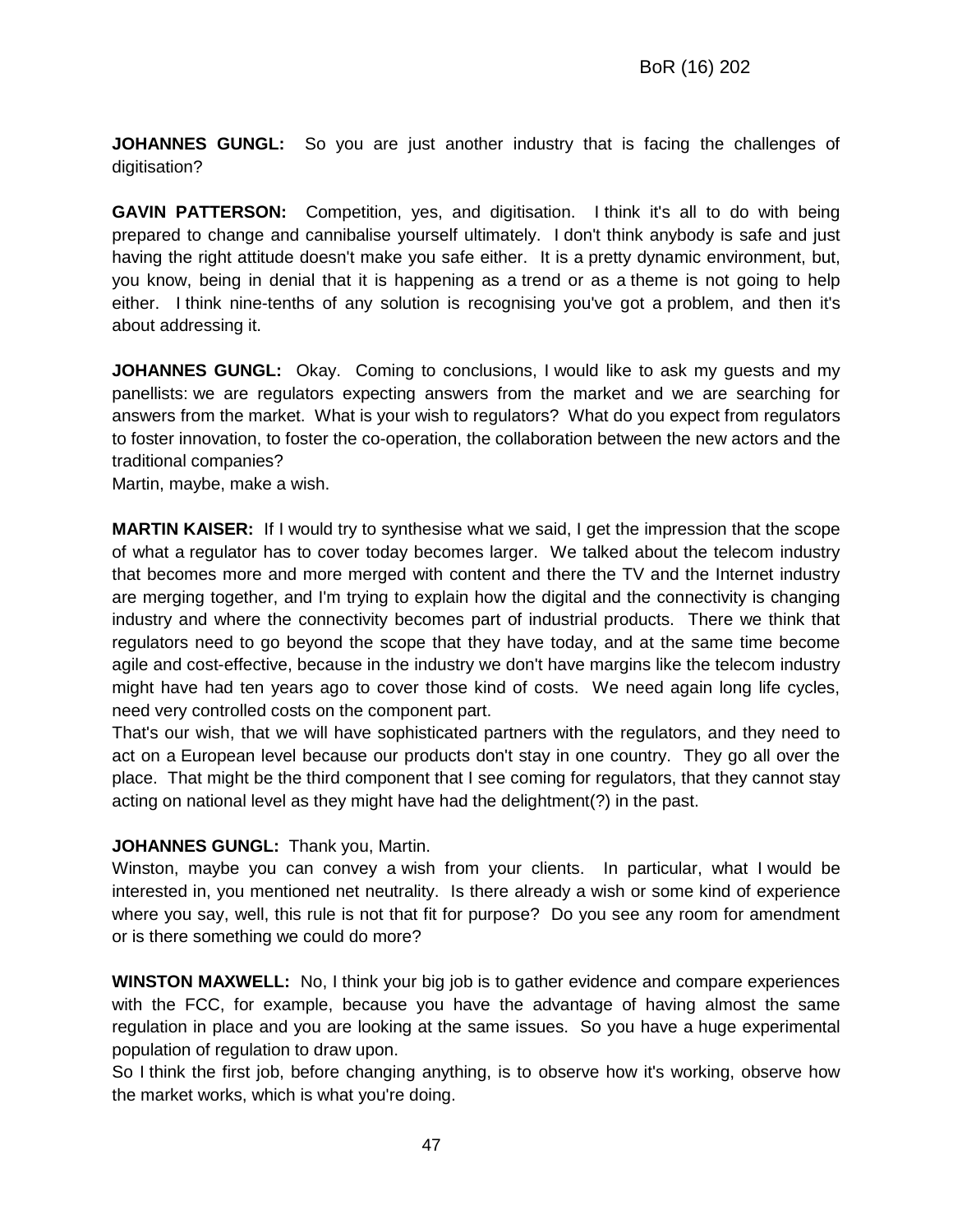**JOHANNES GUNGL:** Okay. Annina, any wish to the regulators or policy makers in general?

**ANNINA KOSKIOLA:** I think regulation is a double-edged sword. It's really important for regulators to provide a platform that offers equal chances and stability in terms of what sort of services you can build on top of that, but not to take it to extremes so that there's too many laws and regulations that you have to follow in order to be able to produce something. Especially for start-ups, as we don't have our own legal departments or most of them have very little legal experience. So for them it's really laborious to make sure that all of the regulations are then being fulfilled, if they are not absolutely necessary like privacy-related issues and so forth.

#### **JOHANNES GUNGL:** Okay. Gavin?

#### **GAVIN PATTERSON:** A couple of thoughts**.**

First of all, I think, on connectivity, there's a huge investment required for this next stage of the development of the single market around the gigabit society. I think, as regulators, getting the right balance between competition, but also promoting investment, I think, is going to be key because the vast majority of that investment has to come out of the private sector and at the moment the private sector isn't seeing the sort of returns that make it attractive. So we've got to get that balance right.

I think, secondly, really recognising the markets are converging very, very quickly, and what used to be segregated as TV and used to be very distinct from communications, they are all blurring into one, and regulation needs to ideally catch up and look forward to ensure that it's not tilted to one old industry versus another. It needs to be a level playing field with the same rules applied to everybody.

Then the final thing is I think in seizing the opportunities around the digitisation of industries, the area of data in particular, as we just touched on, privacy and protection of sensors is a very difficult one and it could use some really strong leadership at this phase to ensure that we set it up in a way that works across the whole of the EU 28, it's consistent with the US in particular, and we simplify it and ensure that it's as open as we possibly can so that we can make the whole ecosystem really explode.

**JOHANNES GUNGL:** Okay. Thank you very much, Gavin. Thank you very much for your contributions, Annina. Thank you very much, Gavin, Martin and Winston.

Thank you very much to you for asking questions. Thank you to the Internet community for participating.

I have one last point to make. This stakeholder forum is also dedicated to introduce to you the work programme of BEREC in 2017 and I would like to invite you all to make the contributions to the open consultation on the work programme. We appreciate very much your comment on that, whether or not we are on the right path, we are addressing the right issues. So please contribute to the consultation.

Now it's up to me to finish this panel. Thank you very much again to my panellists. Thank you very much to you.

I would like to hand over now, maybe Sebastien, the next agenda point is I think we're expecting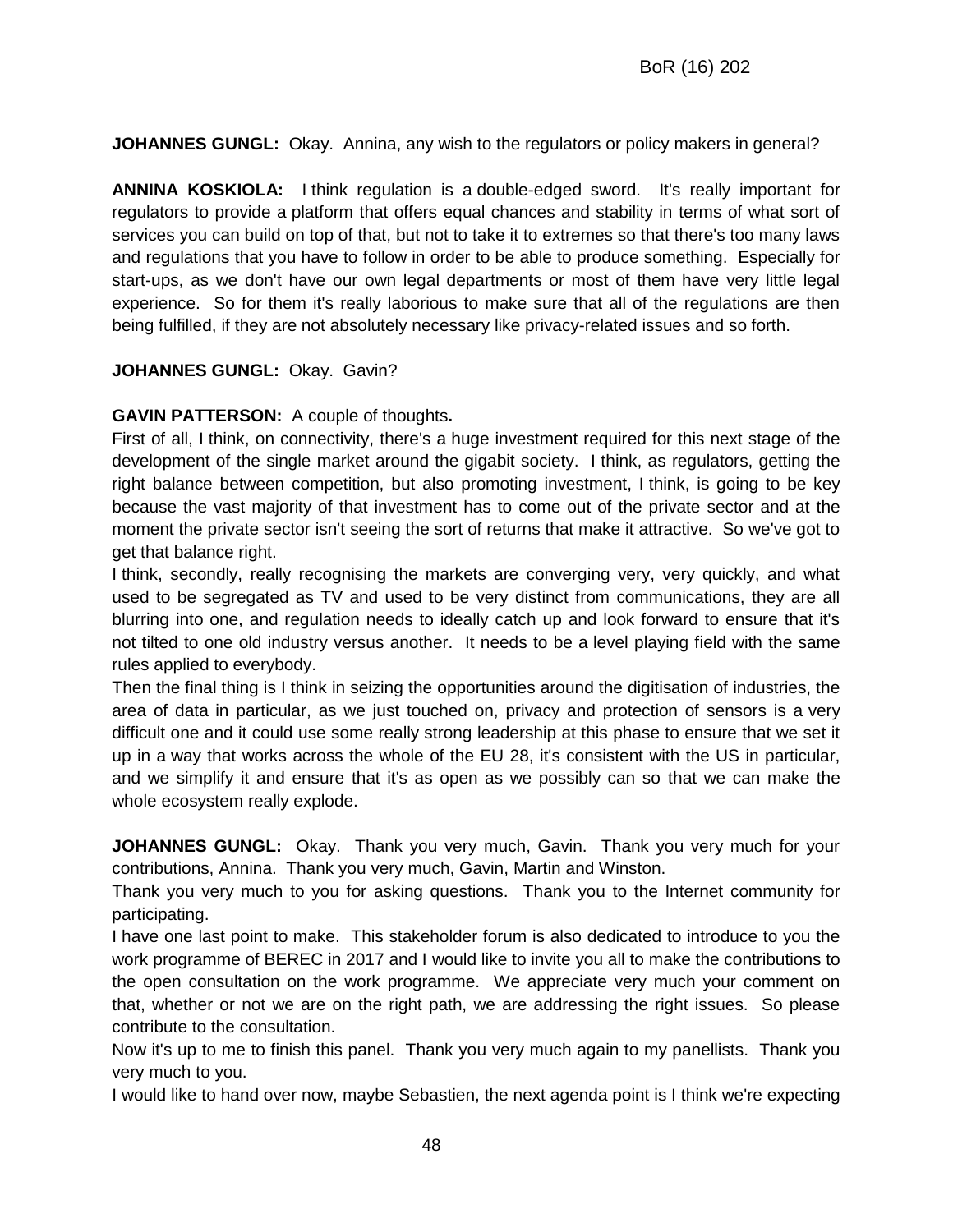the Commissioner Oettinger, and -- well, thank you very much for your contributions and a big applause for the panellists. Thank you very much.

**SEBASTIEN SORIANO:** So this is the best part. We are waiting for the Commissioner. I don't know. Does anybody have a joke to tell us? Or any quotes from Albert Einstein, for instance? What we know is that the Commissioner is coming in some seconds. So if you can just wait a little bit for him. I think that it's quite impressive we are not late.

## **Closing remarks by Commissioner Gunther Oettinger**

**COMMISSIONER OETTINGER:** Dear President, Mr Eschweiler, the vice chairs, in particular Mr Soriano, since ARCEP has organised this event in Brussels, the BEREC members and observers, dear guests, ladies and gentlemen.

The quality of our telecoms sector for which you are co-responsible is decisive for the performance of all other sectors of our economy and society. That's the main difference to the past.

In the past a telecom company was relevant for people-to-people communication, from Mr Muller to Mr Mayer, from Brussels to London, from Berlin to Rome, or inside of Dublin.

In now more and more looking to the IoT, looking to digitised industries, looking to new services as e-health, m-health, as connected cars, or platooning and connected trucks, autonomous driving as a mid-term future is telecoms, this industry is responsible for data flow, to organise quality, capacity and speed of data transports, with latency, and BEREC and our national regulators are in the centre of this transformation, checking the market and enabling, via smart regulation or deregulation, investments being needed for future digital services.

The telecom sector must be fit so that it can deliver the investments needed for our vision of a gigabit society. Only with a strong telecoms sector will be able to use all the cutting edge technologies of the future such as 5G, Cloud computing, data analytics, robotics and IoT, with applications from connected and automated driving to e-health and m-health, smart grids, smart cities and smart buildings, and many other areas.

This is a central logic behind our proposals the Commission has adopted on 14 September. Conditions for strong telecoms sector able to deliver the investment in very high capacity networks and clear political orientation towards a gigabit society by 2025 as a basis for focused and rapid action.

You have seen what we have put on the table two weeks ago. And you, stakeholders from across this European telecoms sector, have overwhelmingly reacted with constructive or positively to that.

That's, I think, a good start. Now it's a time for us to do whatever we can to ensure that by the end of next year there will be political agreement between the co-legislators on the new electronic communications code.

We have to speed up the process. I'm sure if we would discuss it or even block it in the Council or Parliament, if we would have further delay, not being ready before the end of next year, we would lose our credibility and our level of authority. Time is money. In the digital sector more than in other sectors, to speed up the process is my ambition.

Ladies and gentlemen, before I expand on my vision for a gigabit society, let me stay a few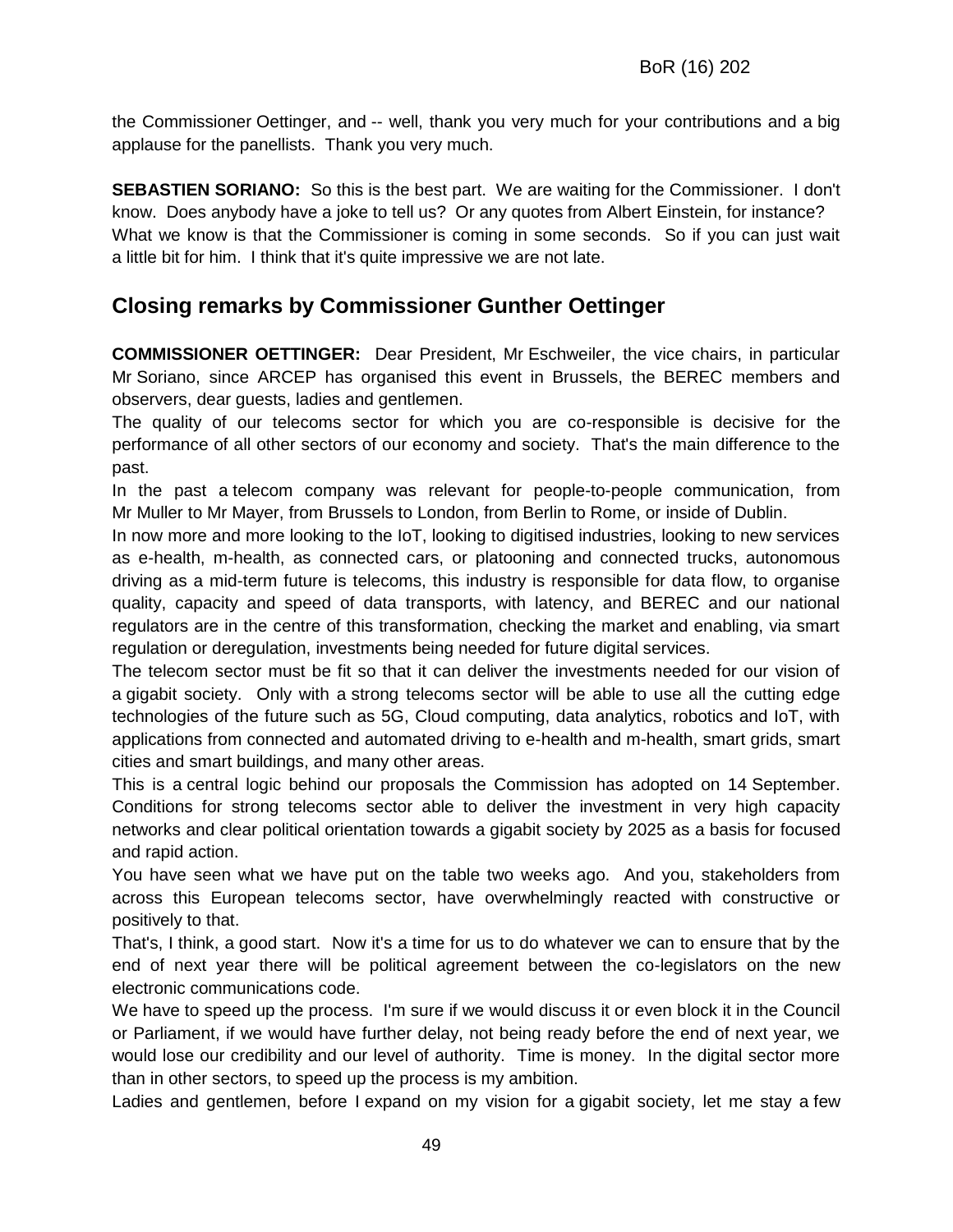words on roaming. Sorry.

As promised by my president, in his State of the Union speech, the Commission has delivered a new proposal for the roaming fair use policy and sustainability mechanism. The new fair use policy proposal avoids any reference to time limits. Instead, it relies on the presence of residence or stable links entailing a frequent and substantial presence on the territory of a Member State. In this regard any end user with residence or stable links to a Member State will be able to enjoy roam like at home from an operator from that Member State.

My services are now looking at the BEREC opinion -- thank you, therefore -- on the new fair use policy and sustainability derogation proposal.

We hope to deliver the best outcome for European consumers and an acceptable outcome for our telecom companies in close co-operation with BEREC before end of the year.

Ladies and gentlemen, I would like to thank you all for the valuable exchange of views we have had over the last months in preparing our proposal for the telco review, and I would like to take this opportunity to present you the components of the connectivity package we developed a month ago.

First point. We propose new milestones for ubiquitous connectivity in the gigabit society by setting new broadband targets for 2025. As we all know, there are politically binding targets in our European Union for 2020 and many Member States are on track. A few Member States have some delay. Some Member States have additional national targets, maybe up to 2018 or 2019. But there was no outlook looking to the next decade. So what about 2025?

The new milestones are not just about speed of networks. It is overall quality and coverage that will enable a connected society and economy, and will open more and new opportunities.

Within the next ten years, up to 50 billion objects, from homes to cars and watches, devices, machines, are expected to be connected worldwide, the great majority of them wirelessly. But none of this will be possible without networks providing reliable, ubiquitous, very high capacity and low latency connectivity.

The digital single market will not release its full potential or will only happen for a privileged few if there is not state-of-the-art very high capacity in that connectivity across Europe.

Our strategic connectivity objectives for 2025 focus on extremely high connectivity, gigabit connectivity for those places that drive social economic development, such as schools, high schools and digitally intensive companies. 5G coverage for all urban areas and all linked major roads and railways with a commercial deployment in at least one city per Member State in 2020. And access for all European households to Internet connectivity offering at least 100 megabit per secondary networks that are upgradable to gigabit speeds.

My second point is our WiFi initiative. We want to encourage villages and cities to provide free WiFi in the centres of their local community life. This initiative has a potential to deliver connectivity to thousands of public spaces and millions of WiFi connections every day, and much more if Member States join the campaign with additional national funds. We will deliver it through a non-bureaucratic, efficient and quick to the ground system where all the steps from the application to the monitoring will be made online.

My third point, our 5G action plan. The fate of Europe's industry in the next decade depends on our ability to compete in a world where digital and physical are completely interdependent. This is why the Commission adopted the 5G action plan to deploy 5G by 2020.

Let me say, because South Korea is rolling out 5G in 2018, we, me and you, we are coming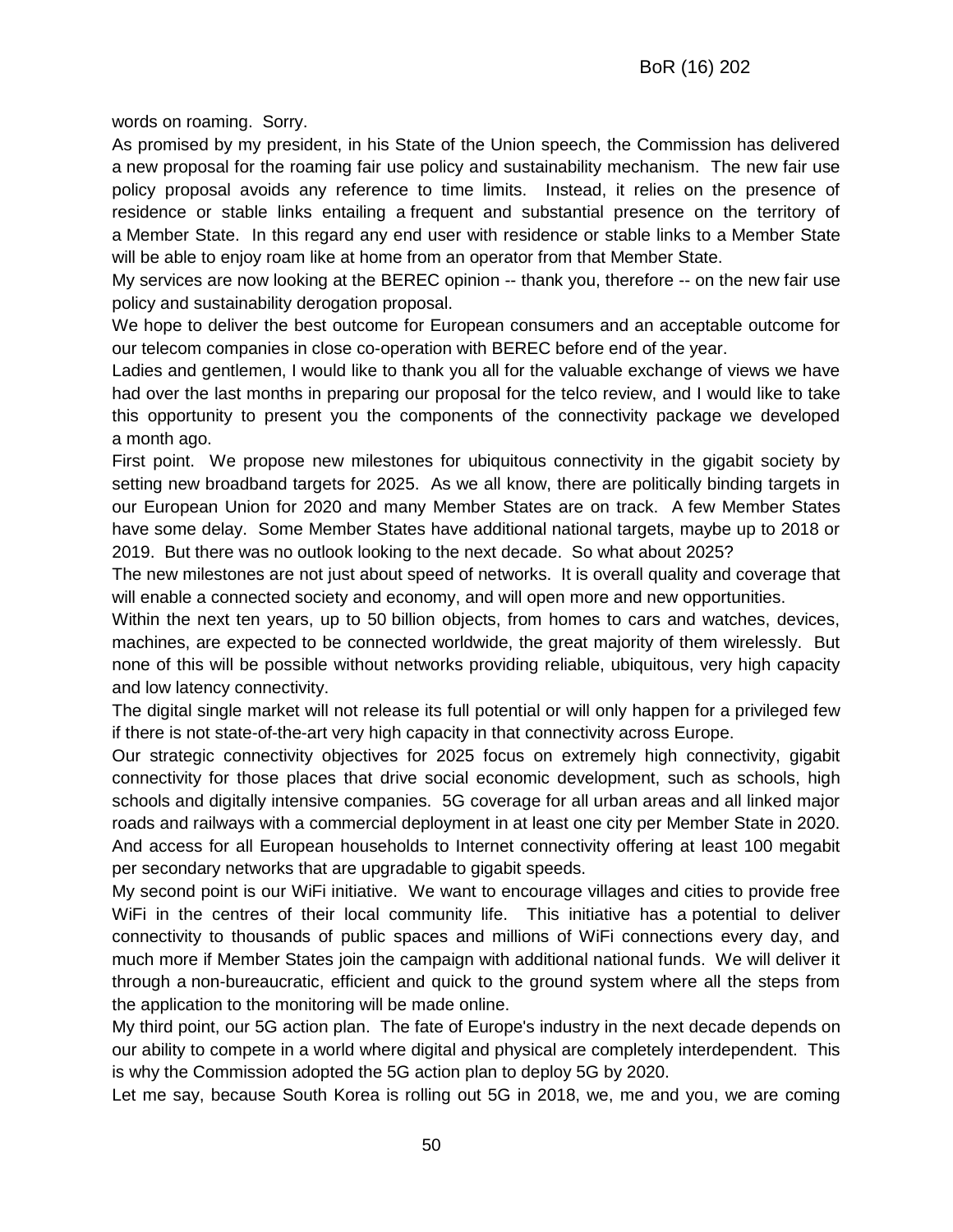under huge pressure. Our citizens will ask us why 5G is a reality in Seoul and not in Paris, Milan or Warsaw. There's no binding reason. We should have a coherent roll-out all over Europe. It's our 5G action plan which could be offered to EU 28 plus, to a pan-European dimension because Switzerland, Norway, West Balkan countries, even the Russian Federation, Turkey, Belorussia, Ukraine should be our partners because, as an example, connected trucks, this daily transport of goods from St Petersburg to Cologne, from Rotterdam to Moscow, is a daily operative reality.

So our transport sector will ask what is happening in Europe. Is it feasible? When and how the roll-out is starting? And again, when South Korea is operative, we have to have a clear common approach and no further delay.

This is a strategic initiative which concerns all stakeholders, private and public, small and large, in all Member States and beyond. The objective is to meet the formidable challenge of making 5G a reality for all citizens and businesses by the end of this decade.

The 5G action plan aims at establishing a clear roadmap for public and private investment on 5G infrastructure in the European Union. In order to achieve that we need to do the following.

We must align roadmaps and priorities for co-ordinated 5G deployment across all EU Member States. Spectrum bands should be made available for 5G ahead of the 2019 World Radiocommunication Conference, to be complemented by additional bands as quickly as possible.

Let me say this. The 2019 world Radiocommunication Conference is a very important one, and 2019 is tomorrow. What we need is a coherent and common European approach.

I'm not willing to fly to this conference if there are 29 voices and 29 different positions, because no position, even a position of France or Germany, standalone, not connected to European position, has no relevance. But looking to this global dimension at the end of the day, being there in a European team, having one voice and one common technological and economic approach, we can be the most relevant participant in this conference and the outcome could be a European one. This should be our ambition.

Industry should promote, with the support of the Member States, a common vision and shared priorities in the various 5G standardisation activities.

Last but not least, we want to promote early deployment in major urban areas and along major transport paths, and also promote pan-European multi-stakeholder trials as catalysts to turn technological innovation into full business solutions.

Before the end of the year I will meet several ministers because my idea is to organise and to co-ordinate a test field. As you know, connected cars, there are several test fields and test beds, but always in one Member State, in one region. But mobility is pan-European. So, as an example, we have to check it. To organise platooning, trucks being connected from the southern part of Germany, via Austria, via Slovakia, Hungary, up to Romania, maybe with a link to Serbia and to Czech Republic. Or platooning of trucks from Rotterdam and Antwerp via Brussels to Luxembourg and Metz and Strasbourg and Karlsruhe.

So four, five, six Member States, even candidates, as Serbia is, and their telecoms and their regulators in a coherent strategy, organising platooning, cross-border, this would be my ambition before end of next year.

Therefore I need your constructive partnership, and then it would be a clear industrial project with value added, working altogether on an European level, in the interests of our European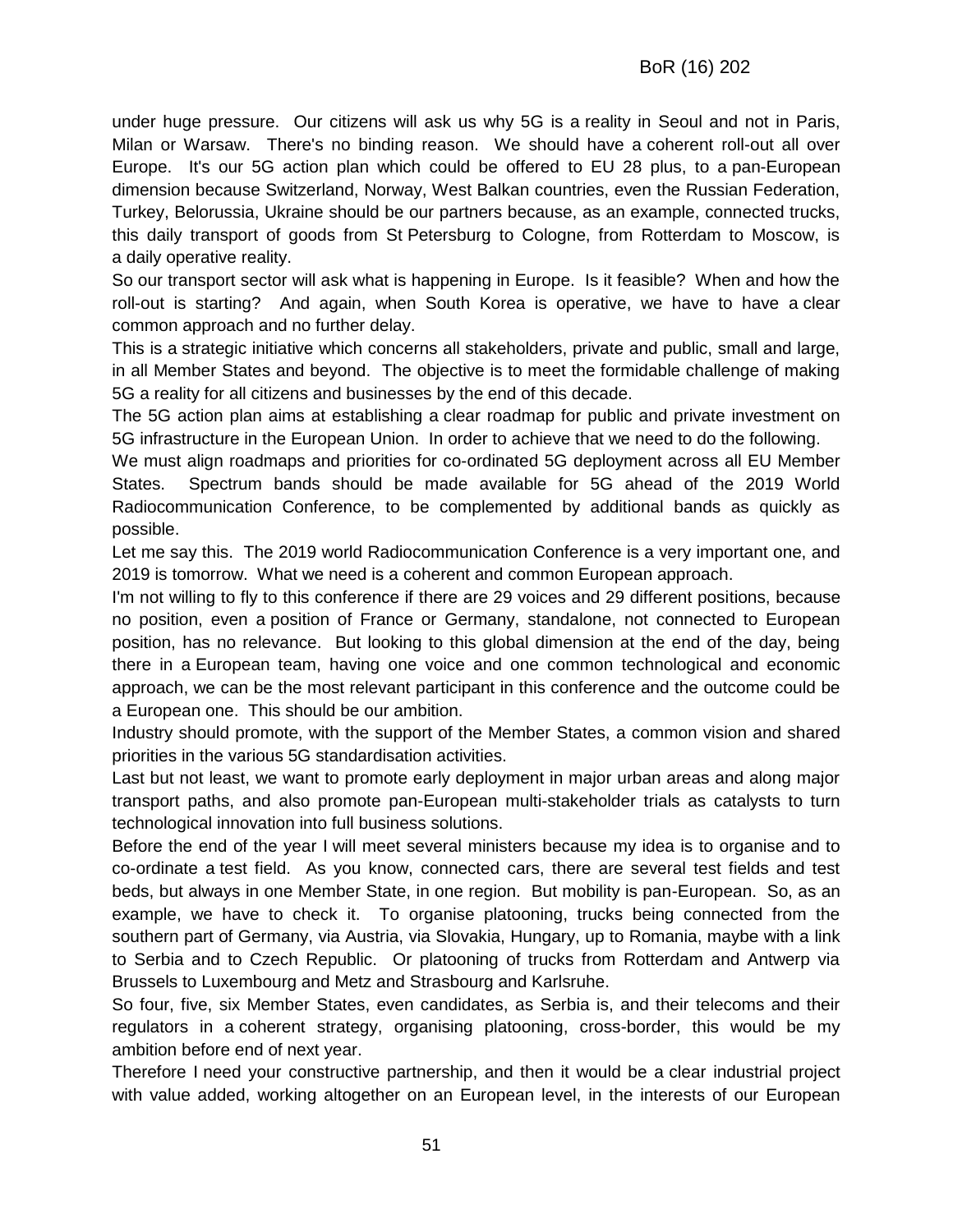transport sector and our European automotive industries.

Fourth and finally, the new European Electronic Communications Code will strengthen competition, especially competition to invest. It will simplify regulation and also give more confidence to consumers by strengthening their rights.

High level consumer protection is a prerequisite for consumer confidence. The proposed code guarantees a continuous protection in light of market and technological advancements and ensures that equivalent services are treated in a similar manner.

Our new rules will also ensure that vulnerable end users have a right to an affordable connectivity contract so that no one should be excluded from access to basic connectivity. This is a centrepiece of a modernised approach to universal service.

An important factor to facilitating deployment of very high capacity connectivity networks is that where consumers agree to certain instalment payments for deployment of a physical connection, the maximum 24 months duration for the initial commitment will not apply. It is, however, important that contract conditions should not in any case constitute a disincentive to switch between providers.

With regards to access regulation, the new retail competition first principle will lead to less need for regulatory intervention. Legal certainty and predictability are key to support significant network investments. Under the new rules, market regulation must be closely aligned with solving a real competition problem for end users on retail markets.

Co-investment projects will be a sustainable route to be largely exempted from regulation. We are also proposing a simplification of regulation, for example as regards the setting of harmonised termination rates across at EU level or by establishing longer market review periods. We want to lengthen the maximum period between market analysis from three up to five years, but with the possibility to have shorter periods if there are developments that require a new analysis or a change in remedies sooner.

Ladies and gentlemen, as you well know, spectrum is a politically sensitive issue. But it is also crucial if we want to be serious about our gigabit ambition, in particular with regard to 5G.

We therefore propose principles for spectrum assignment conditions in the digital single market, in particular assignment deadlines and licence periods.

The new rules promote a consistent approach to coverage obligations, to small cell deployment and to network sharing, thereby stimulating 5G deployment and rural connectivity.

We have carefully calibrated the proposal with clear principles in the legislation, implementing rules only on key issues based on RSPG strategic advice.

Moreover, national regulators will be involved through BEREC in appeal review process, with the aim of ensuring consistent assignment practices on matters closely related to market regulation and market structure.

This set of instruments would contribute to greater regulatory consistency and predictability for operators, which would foster investment and innovation.

Dear colleagues, concerning BEREC, I agree that BEREC's work should remain rooted in the expertise of national regulators. In addition, we would like to see BEREC's area of competencies increased to cover areas with a cross-border dimension, and where BEREC can assist its members with new tasks.

To support the new rules, the proposal envisages an efficient institutional system of national electronic communications regulators and BEREC as a revamped EU agency for telecoms, with